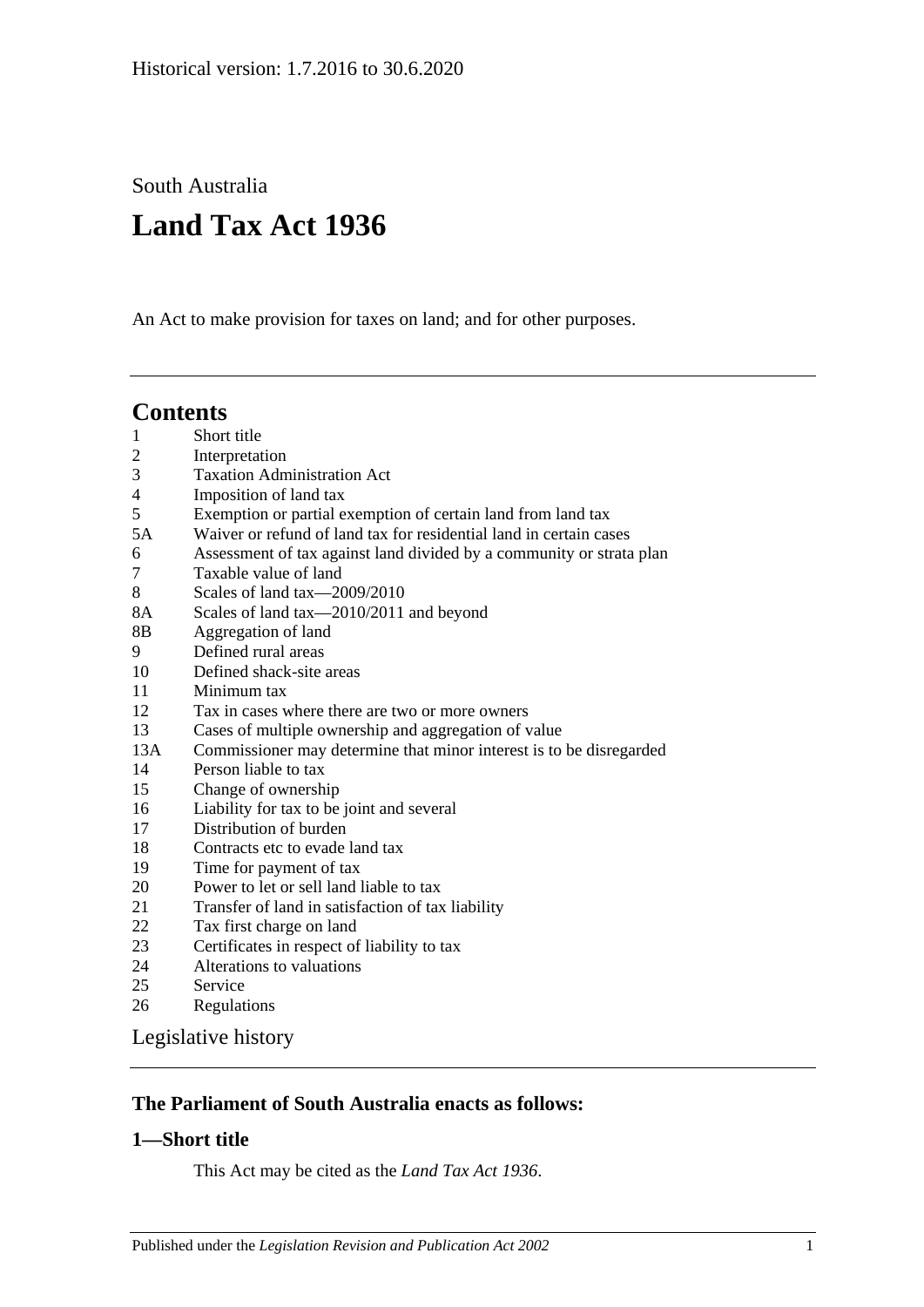## <span id="page-1-1"></span><span id="page-1-0"></span>**2—Interpretation**

(1) In this Act, unless the contrary intention appears—

*aggregation principle* means the principle under which the taxable value of all land owned by the same taxpayer is aggregated for the calculation of land tax;<sup>1</sup>

*assessment* or *reassessment* means an assessment or reassessment by the Commissioner under Part 3 of the *[Taxation Administration Act](http://www.legislation.sa.gov.au/index.aspx?action=legref&type=act&legtitle=Taxation%20Administration%20Act%201996) 1996*;

*association* includes—

- (a) a group consisting of 2 or more persons (whether or not incorporated); and
- (b) any person, or group of persons, holding land on trust (whether or not incorporated);

*business of primary production* means the business of agriculture, pasturage, horticulture, viticulture, apiculture, poultry farming, dairy farming, forestry or any other business consisting of the cultivation of soils, the gathering in of crops, the rearing of livestock or the propagation and harvesting of fish or other aquatic organisms and including the intensive agistment of declared livestock;

*the Commissioner* means the person appointed or acting as the Commissioner of State Taxation, and includes a person appointed or acting as a Deputy Commissioner of State Taxation (see Part 9 of the *[Taxation Administration Act](http://www.legislation.sa.gov.au/index.aspx?action=legref&type=act&legtitle=Taxation%20Administration%20Act%201996) 1996*);

*company* includes any corporate body;

*declared livestock* means—

- (a) cattle, sheep, pigs or poultry; or
- (b) any other kind of animal prescribed by the regulations for the purposes of this definition;

*defined rural area* means an area declared by the Governor under [section](#page-20-1) 9;

*defined shack-site area* means an area declared by the Governor under [section](#page-20-2) 10;

*determination of site value* in relation to land means a determination or assessment of site value in force under the *[Valuation of Land Act](http://www.legislation.sa.gov.au/index.aspx?action=legref&type=act&legtitle=Valuation%20of%20Land%20Act%201971) 1971*;

*document* means book, account, paper (including a security or any instrument) or any record of information, whether in writing or accessible only through the use of a computer or other device;

*land used for primary production* means land of not less than 0.8 hectare in area as to which the Commissioner is satisfied that the land is used wholly or mainly for the business of primary production;

*land tax* means any tax imposed by this Act:

*notice* means any notice, written or printed, or partly written or partly printed;

*owner*—

- (a) in relation to land alienated from the Crown by grant in fee simple means any person (other than a mortgagee of the land)—
	- (i) who holds; or
	- (ii) who is entitled to; or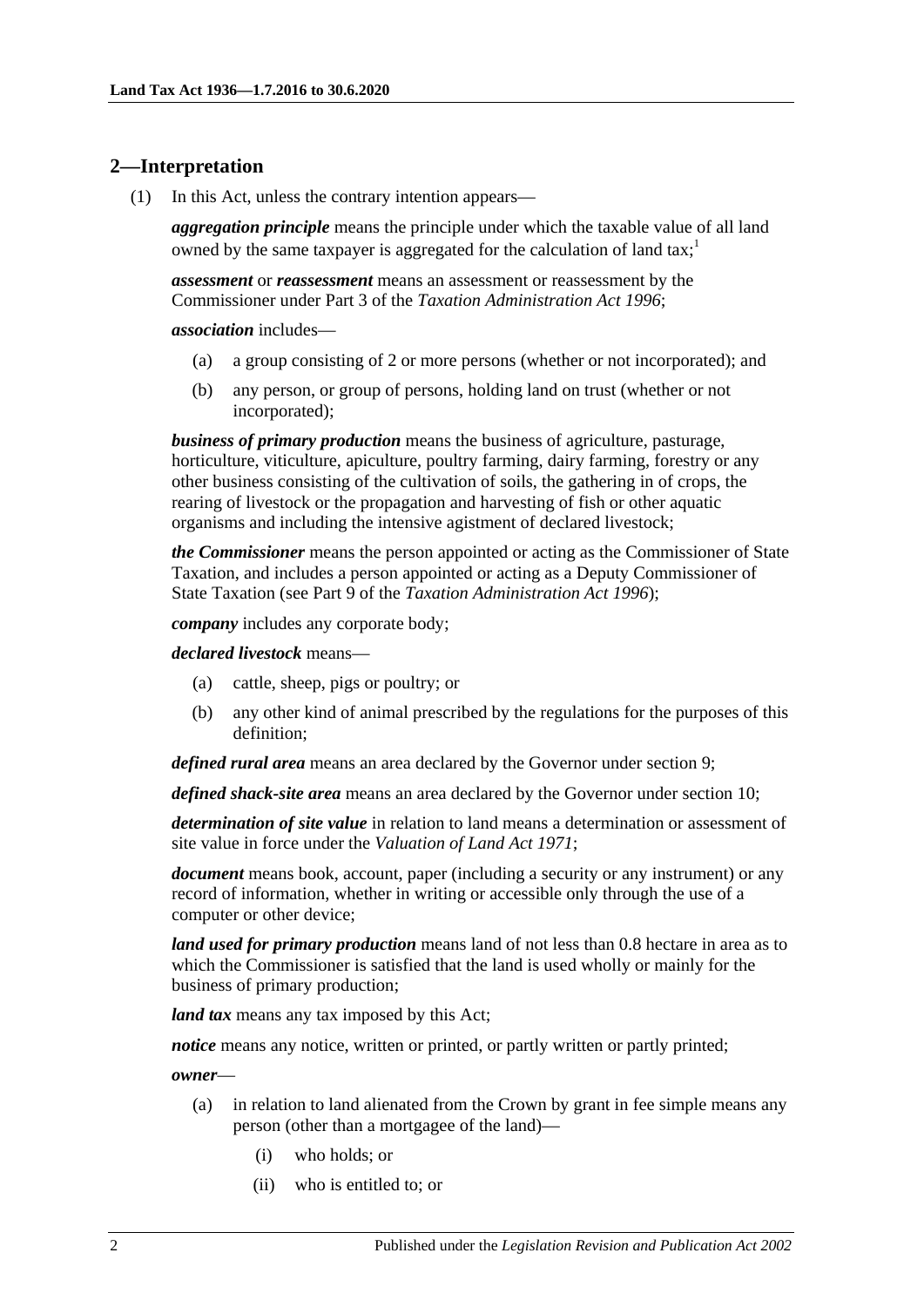(iii) who is entitled to purchase or acquire,

a legal or equitable estate of fee simple in the land or any other estate or interest (other than an estate or interest of leasehold) in the land conferring a right to possession of the land; and

- (b) in relation to land of the Crown subject to any agreement for sale, or right of purchase, means the person entitled to the benefit of that agreement or right of purchase; and
- (c) in relation to land held under perpetual lease, means the holder of that lease; and
- (d) in relation to land held under a shack site lease, means the holder of that lease; and
- (e) in relation to land in a defined shack-site area, means the occupier of the land;

*retirement village* means retirement village as defined in the *[Retirement Villages](http://www.legislation.sa.gov.au/index.aspx?action=legref&type=act&legtitle=Retirement%20Villages%20Act%201987)  Act [1987](http://www.legislation.sa.gov.au/index.aspx?action=legref&type=act&legtitle=Retirement%20Villages%20Act%201987)*;

*shack site lease* means a lease for the occupation of land for holiday, recreational or residential purposes where—

- (a) the land is situated on or adjacent to the banks of the River Murray, a tributary of the River Murray, or a lake or lagoon connected with the River Murray or a tributary of the River Murray; and
- (b) the lease was, as at midnight on 30 June, 1989, registered over the relevant land; and
- (c) the term of the lease is at least 40 years;

*site value* in relation to land has the meaning assigned by the *[Valuation of Land](http://www.legislation.sa.gov.au/index.aspx?action=legref&type=act&legtitle=Valuation%20of%20Land%20Act%201971)  Act [1971](http://www.legislation.sa.gov.au/index.aspx?action=legref&type=act&legtitle=Valuation%20of%20Land%20Act%201971)*;

<span id="page-2-0"></span>*tax* in respect of land means land tax in respect of the land, and includes—

- (a) penalty tax payable under Part 5 of the *[Taxation Administration Act](http://www.legislation.sa.gov.au/index.aspx?action=legref&type=act&legtitle=Taxation%20Administration%20Act%201996) 1996* in respect of failure by the taxpayer to pay, in accordance with this Act, the whole or part of the land tax; and
- (b) interest payable under Part 5 of the *[Taxation Administration Act](http://www.legislation.sa.gov.au/index.aspx?action=legref&type=act&legtitle=Taxation%20Administration%20Act%201996) 1996* in respect of a failure referred to in [paragraph](#page-2-0) (a), or a failure to pay penalty tax referred to in that paragraph;

*taxpayer* includes every person who is liable to pay tax;

*trade* includes profession, trade, business, and avocation.

 $(2)$  If—

- (a) the whole of the land owned by a company consists of a group of dwellings and land appurtenant to those dwellings; and
- (b) all the issued shares of the company are owned by shareholders who acquire exclusive rights to occupy land of the company by virtue of their shareholdings in the company; and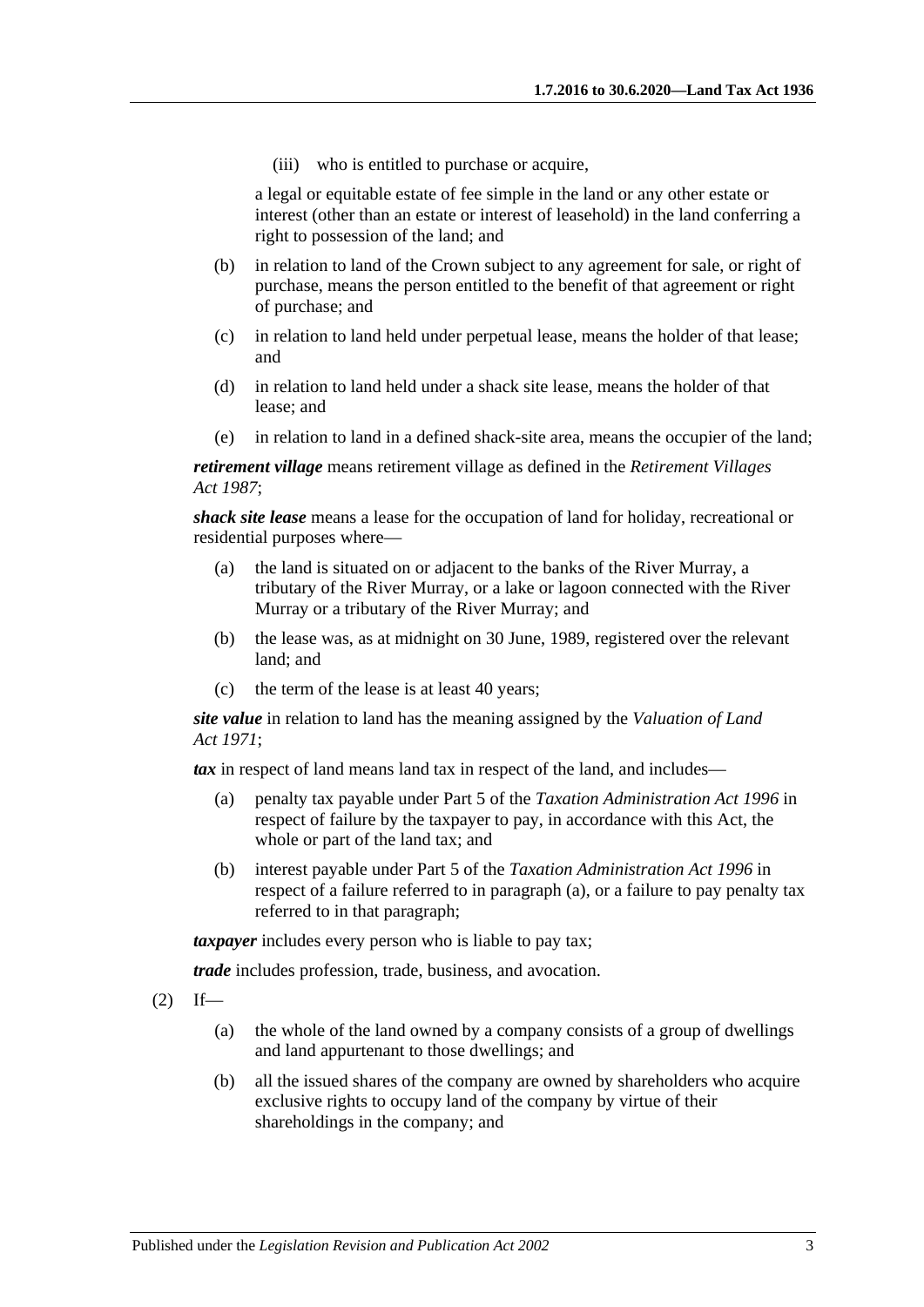- (c) each dwelling owned by the company is occupied (or able to be occupied) by a shareholder in the company or a person deriving rights of occupancy from a shareholder in the company; and
- (d) the scheme of company ownership and shareholder occupation of the dwellings was established before 22 February 1968,

then each dwelling will be taken to be a separate parcel of land and, despite the definition of *owner* in [subsection](#page-1-1) (1), the shareholder who is entitled to occupy the dwelling (and not the company) will be taken to be the legal owner of the land on which the dwelling is situated.

 $(3)$  If—

- (a) land is held under a tenancy in common; and
- (b) the land is divided into separate portions and the owner of each undivided share in the land is entitled under a lease registered over the title to the land to occupy a particular portion of the land,

then the land will not be treated as a single parcel of land in multiple ownership but rather each owner of an undivided share in the land will be regarded as the owner of the portion of the land that the owner is entitled to occupy under the lease.

**Note—**

1 See section 8(2).

#### <span id="page-3-0"></span>**3—Taxation Administration Act**

This Act should be read together with the *[Taxation Administration Act](http://www.legislation.sa.gov.au/index.aspx?action=legref&type=act&legtitle=Taxation%20Administration%20Act%201996) 1996* which makes provision for the administration and enforcement of this Act and other taxation laws.

#### <span id="page-3-1"></span>**4—Imposition of land tax**

- <span id="page-3-2"></span>(1) Taxes are imposed on all land in the State, with the following exceptions:
	- (a) land of the Crown that is not subject to—
		- (i) a perpetual lease; or
		- (ii) an agreement for sale or right of purchase;
	- (b) park land, public roads, public cemeteries, and other public reserves;
	- (c) land used solely for religious purposes, or used solely for the purposes of a hospital subsidised by the Government of the State, or used by any library or other institution administered by the Libraries Board of South Australia;
	- (d) land that is—
		- (i) owned by an association whose objects are or include the supplying to necessitous or helpless persons of living accommodation, food, clothing, medical treatment, nursing, pre-maternity or maternity care, or other help, either without cost to such persons or in return for payments or services the amount or value of which is in the Commissioner's opinion substantially less than the value of the accommodation, food, clothing, treatment, nursing, care or help supplied; and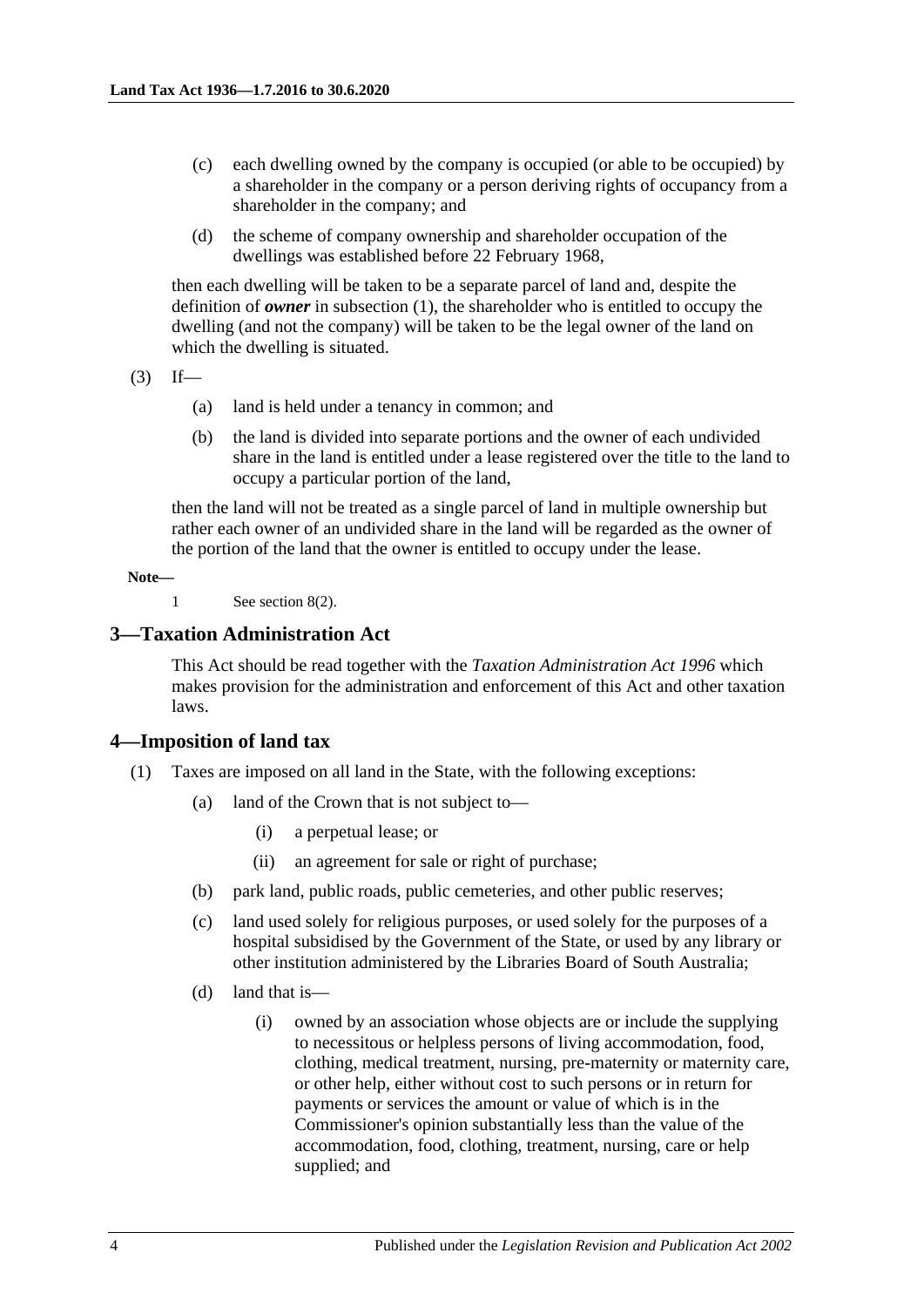- (ii) solely or mainly used for all or any such purposes;
- <span id="page-4-0"></span>(e) land that is—
	- (i) owned by an association which receives an annual grant or subsidy from money voted by Parliament; and
	- (ii) in the Commissioner's opinion, solely or mainly used for the purposes for which the grant or subsidy is made;
- (f) land that is let to or occupied by an association of the kind mentioned in [paragraph](#page-3-2) (d) or [\(e\),](#page-4-0) and that is used solely or mainly for purposes mentioned in those paragraphs, and for which the association pays either no rent or other sum or a rent or other sum that in the Commissioner's opinion is a nominal one;
- (g) land that—
	- (i) is owned by an association whose object is, or whose objects include, the conservation of native fauna and flora; and
	- (ii) is in the opinion of the Commissioner used, without profit to the association or any other person, solely or mainly as a reserve for the purpose of conserving native fauna or flora;
- (h) land that is owned or occupied without payment by any person or association carrying on an educational institution otherwise than for pecuniary profit, and that is occupied and used solely or mainly for the purposes of such an institution (but this exemption does not extend to land or buildings held as an investment and not being the site or grounds of the institution);
- (i) land that is owned by—
	- (i) a municipal or district council; or
	- (ii) a controlling authority established under Part 19 of the *[Local](http://www.legislation.sa.gov.au/index.aspx?action=legref&type=act&legtitle=Local%20Government%20Act%201934)  [Government Act](http://www.legislation.sa.gov.au/index.aspx?action=legref&type=act&legtitle=Local%20Government%20Act%201934) 1934*; or
	- (iii) the Renmark Irrigation Trust;
- (j) land that is owned by an association that is established for a charitable, educational, benevolent, religious or philanthropic purpose (whether or not the purpose is charitable within the meaning of any rule of law) and is declared by the Commissioner to be exempt from land tax on the ground—
	- (i) that the land is or is intended to be used wholly or mainly for that purpose; or
	- (ii) that the whole of the net income (if any) from the land is or will be used in furtherance of that purpose;
- (k) land that is owned by—
	- (i) an association that is established for the purpose of, or that holds the land wholly or mainly for the purpose of, playing cricket, football, tennis, golf or bowling or other athletic sports or exercises (other than vacant land or land used for residential purposes); or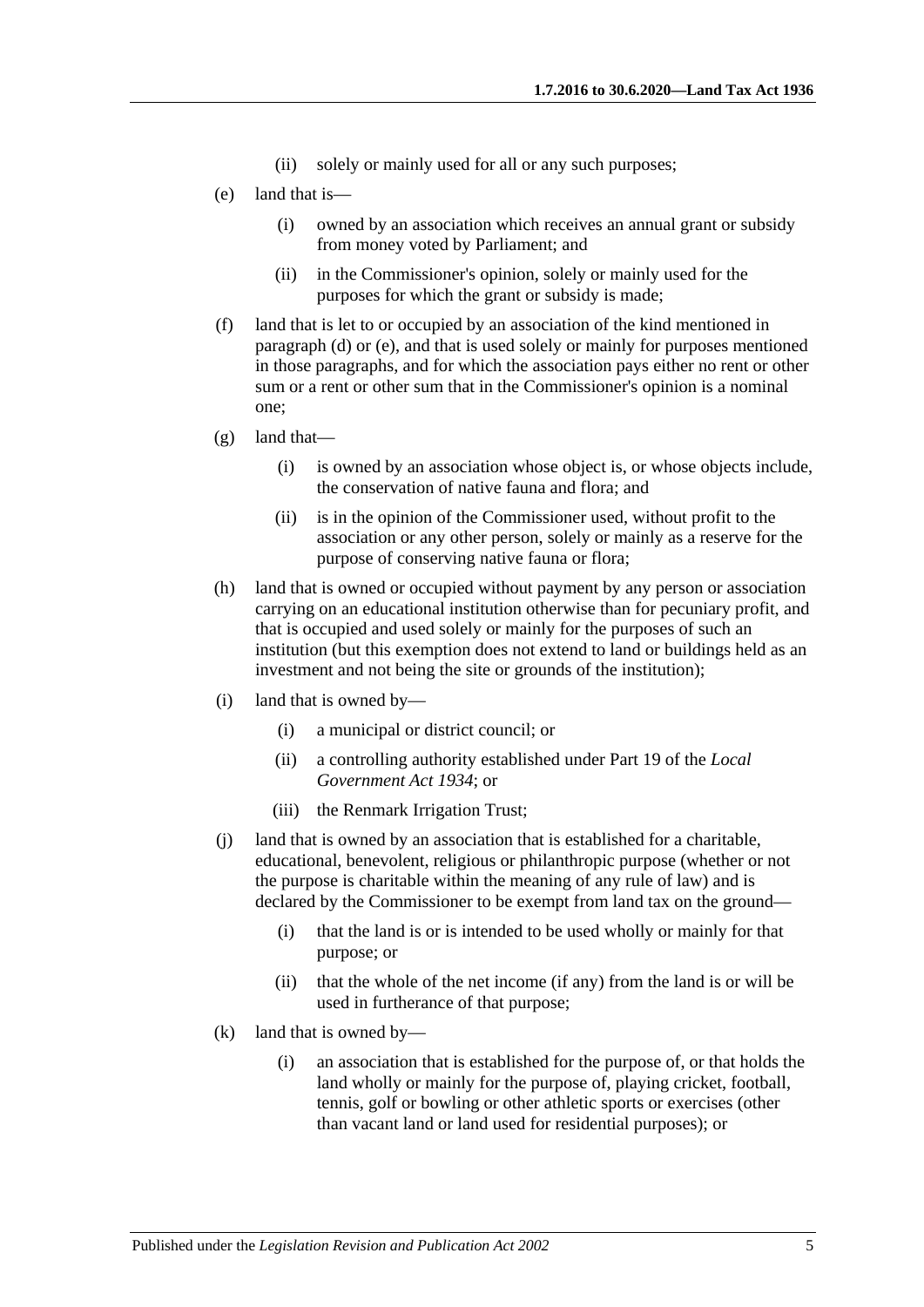- (ii) an association that is established for the purpose of, or that holds the land wholly or mainly for the purpose of, horse racing, trotting, dog racing, motor racing or other similar contests (other than vacant land or land used for residential purposes); or
- (iii) an association of former members of the armed forces or of dependants of former members of the armed forces that holds the land for the social or recreational purposes of its members; or
- (iv) an association of employers or employees, registered under a law of the Commonwealth or of the State relating to industrial conciliation and arbitration that occupies the land for the purposes of the association; or
- (v) an association that holds the land wholly or mainly for the recreation of the local community; or
- (vi) an association that holds the land for the purpose of agricultural shows, and exhibitions of a similar nature; or
- (vii) an association that holds the land for the purpose of preserving buildings or objects of historical value on the land; or
- (viii) a prescribed association or an association of a prescribed kind,

and is declared by the Commissioner to be exempt from land tax on the ground that the whole of the net income (if any) from the land is used in furtherance of the objects of the association and not for securing a pecuniary profit for the association or any of its members;

- (l) land used for primary production other than such land that is situated within a defined rural area;
- (m) land that is owned by a prescribed body and used for the benefit of the Aboriginal people;
- (n) land that is wholly exempt from land tax under [section](#page-5-0) 5.
- (2) The taxes are imposed and payable in respect of every financial year and liability to the taxes arises at the commencement of every financial year.
- (3) The taxes so imposed for a particular financial year will, subject to this Act, be calculated as at midnight on 30 June immediately preceding that financial year on the basis of circumstances then existing.
- (4) Land of the Crown, subject to any agreement for sale or right of purchase, is liable to taxation, whether that agreement or right is absolute or conditional, and whether it is capable of completion or exercise immediately or at any future time.
- (5) Nothing in this Act interferes with any exemption, by special legislation, of land from taxation.

#### <span id="page-5-0"></span>**5—Exemption or partial exemption of certain land from land tax**

- (1) Land is wholly exempt from land tax under this section if—
	- (a) proper grounds for the exemption exist; and
	- (b) such an exemption has been granted, and remains in force, under this section.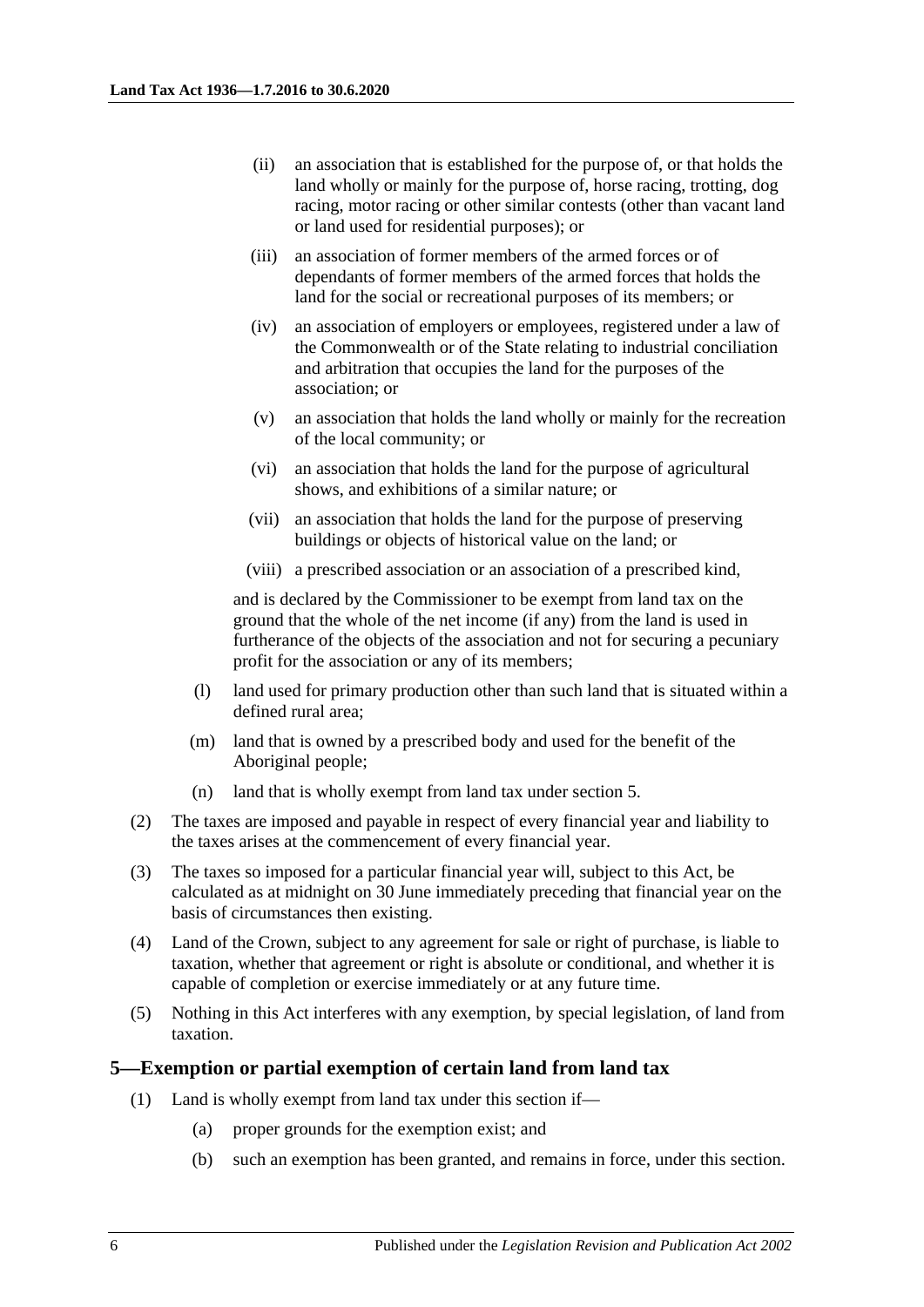- (2) Land is partially exempt from land tax under this section if—
	- (a) proper grounds for the partial exemption exist; and
	- (b) a partial exemption has been granted, and remains in force, under this section.
- <span id="page-6-0"></span>(3) An owner of land may apply, in a form approved by the Commissioner, for an exemption or partial exemption from land tax.
- (4) A person must not make any false or misleading statement or representation in an application made, or purporting to be made, under [subsection](#page-6-0) (3). Maximum penalty: \$10 000.
- (5) The Commissioner may, if satisfied that proper grounds exist for doing so, wholly or partially exempt land from land tax (whether or not an application for exemption has been made).
- <span id="page-6-1"></span>(6) The Commissioner must, on exempting land wholly or partially from land tax under this section, give notice to an owner of the land—
	- (a) stating the day (which may be antecedent or subsequent to the date on which the exemption is granted) as from which the exemption is to be effective; and
	- (b) stating the extent of the exemption; and
	- (c) setting out the grounds on which the exemption is granted.
- (7) If the factual basis of an exemption as stated in a notice under [subsection](#page-6-1) (6) is wrong or inaccurate, the owner to whom the notice is given must, within 21 days after receipt of the notice, notify the Commissioner of the error or inaccuracy.

Maximum penalty: \$5 000.

Expiation fee: \$315.

- <span id="page-6-2"></span> $(8)$  If—
	- (a) land is exempted wholly or partially from land tax under this section; and
	- (b) circumstances change so that—
		- (i) proper grounds for an exemption cease to exist; or
		- (ii) proper grounds for an exemption continue to exist but a lesser exemption than the one actually given,

the owner must forthwith inform the Commissioner in writing of that fact and, whether or not the Commissioner is so informed, the land will cease to be exempt from land tax, or the extent of the exemption will be reduced (as the case requires).

(9) An owner of land who fails to comply with an obligation under [subsection](#page-6-2) (8) is guilty of an offence.

Maximum penalty: \$5 000.

Expiation fee: \$315.

- <span id="page-6-3"></span>(10) Proper grounds for exempting land from land tax under this section exist as follows:
	- (a) land may be wholly exempted from land tax if—
		- (i) the land is owned by a natural person and constitutes his or her principal place of residence (whether or not he or she is the sole owner of the land); and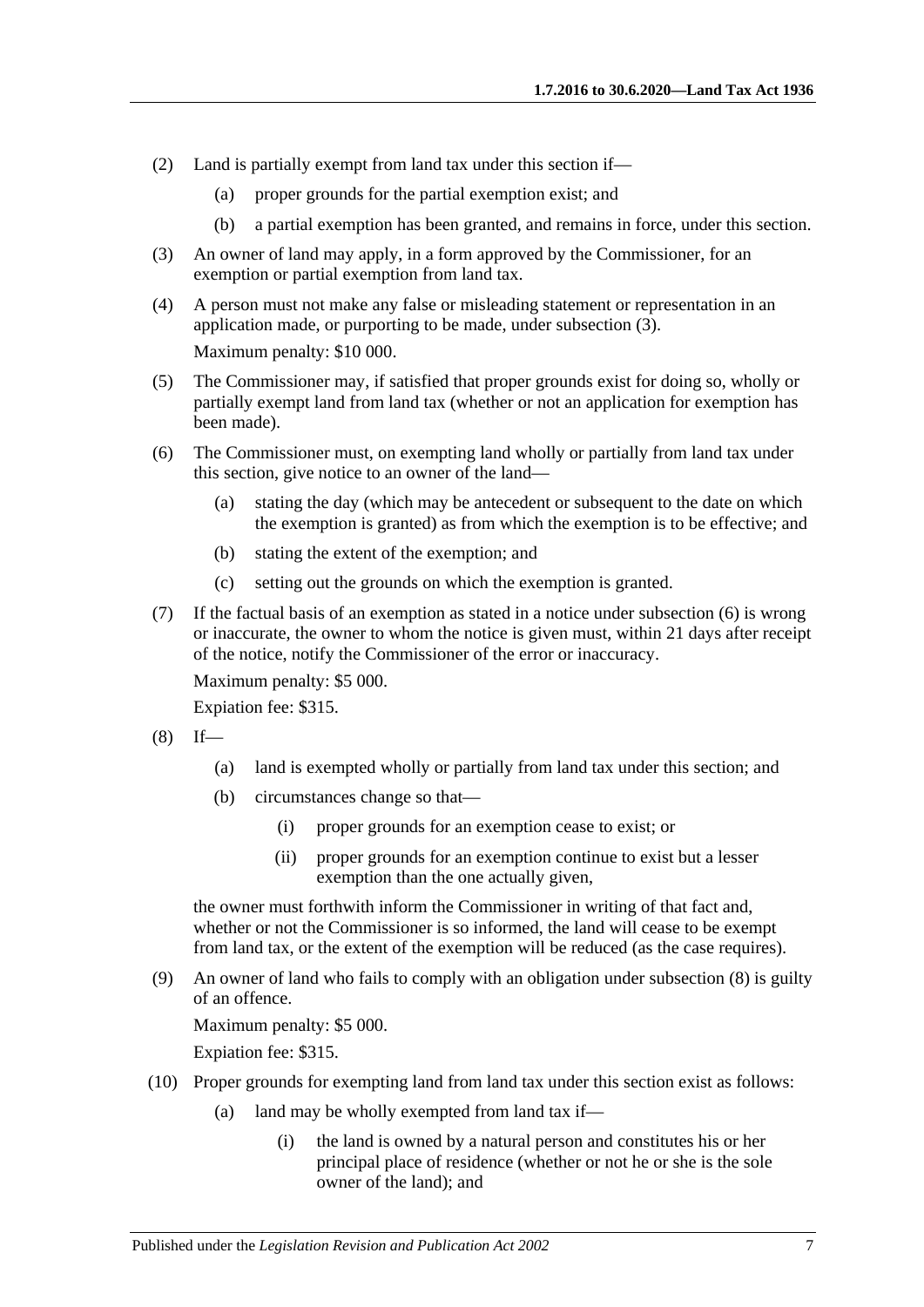- (ii) the buildings on the land have a predominantly residential character; and
- (iii) no part of the land is used for a business or commercial purpose (other than the business of primary production) or the part of the land so used is less than 25% of the total floor area of all buildings on the land;
- <span id="page-7-1"></span>(ab) land may be wholly exempted from land tax if—
	- (i) the land is owned by a natural person (whether or not he or she is the sole owner of the land); and
	- (ii) any buildings on the land of a predominantly residential character are uninhabitable; and
	- (iii) the Commissioner is satisfied—
		- (A) that the person has ceased to occupy any building on the land of a predominantly residential character because it has been destroyed or rendered uninhabitable by an occurrence for which the person is not responsible (whether directly or indirectly) or which resulted from an accident; and
		- (B) that any such building constituted the person's principal place of residence immediately before the date on which the building was destroyed or rendered uninhabitable; and
		- (C) that the person intends to repair or rebuild the building within a period of 3 years from the date on which the building was destroyed or rendered uninhabitable; and
		- (D) that the buildings on the land will, after the completion of building work, have a predominantly residential character; and
		- (E) that the person intends to occupy the land as his or her principal place of residence after the completion of the building work; and
	- (iv) the person is not receiving an exemption from land tax under another provision of this subsection in relation to other land that constitutes the person's principal place of residence;
- <span id="page-7-0"></span>(ac) subject to this section, land may be wholly exempted from land tax if—
	- (i) the land is owned by a natural person (whether or not he or she is the sole owner of the land) who has ceased to occupy the land; and
	- (ii) the buildings on the land immediately before the person ceased to occupy the land had a predominantly residential character; and
	- (iii) no part of the land is used for a business or commercial purpose (other than the business of primary production) or the part of the land so used is less than 25% of the total floor area of all buildings on the land; and
	- (iv) the Commissioner is satisfied—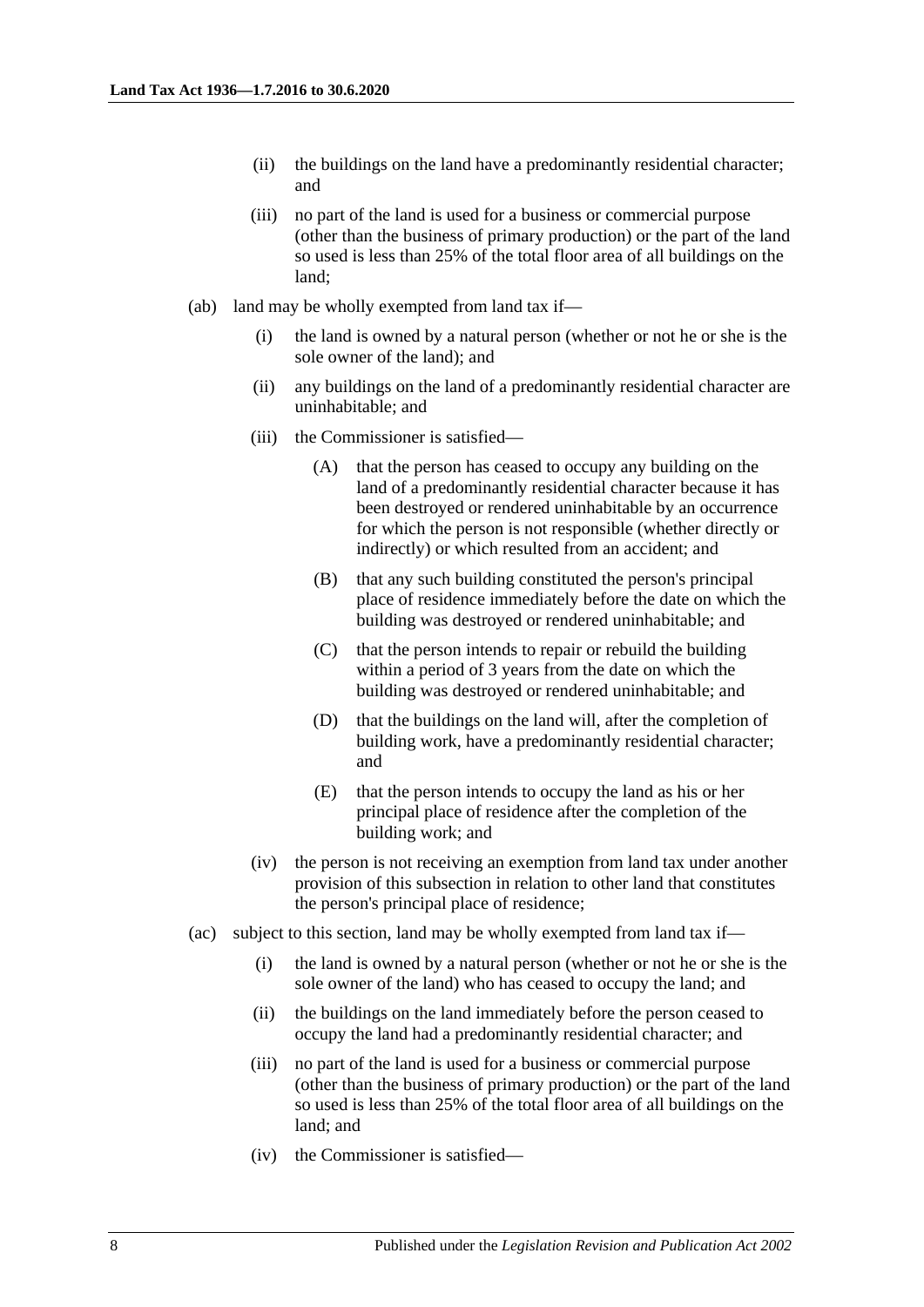- (A) that the person has ceased to occupy the land as his or her principal place of residence because a building on the land is being renovated or rebuilt; and
- (B) that the buildings on the land will, after the completion of the renovation or rebuilding, have a predominantly residential character; and
- (C) that the person intends to resume occupation of the land as his or her principal place of residence when the renovation or rebuilding work is complete (or is completed to a suitable stage); and
- (v) the person is not receiving an exemption from land tax under another provision of this subsection in relation to other land that constitutes the person's principal place of residence;
- <span id="page-8-0"></span>(ad) subject to this section, land may be wholly exempted from land tax if—
	- (i) the land is owned by a natural person (whether or not he or she is the sole owner of the land); and
	- (ii) no part of the land is used for a business or commercial purpose (other than the business of primary production) or the part of the land so used is less than 25% of the total floor area of all buildings on the land; and
	- (iii) the Commissioner is satisfied—
		- (A) that the person is, or will be, renovating or constructing a building or buildings on the land; and
		- (B) that the buildings on the land will, after the completion of the renovation or construction work, have a predominantly residential character; and
		- (C) that the person intends to occupy the land as his or her principal place of residence when the renovation or construction work is completed (or is completed to a suitable stage); and
	- (iv) the person is not receiving an exemption from land tax under another provision of this subsection in relation to other land that constitutes the person's principal place of residence;
- <span id="page-8-1"></span>(b) land may be partially exempted from land tax by reducing its taxable value in accordance with the scale prescribed in [subsection](#page-12-0) (12) if—
	- (i) the land is owned by a natural person and constitutes his or her principal place of residence (whether or not he or she is the sole owner of the land); and
	- (ii) the buildings on the land have a predominantly residential character; and
	- (iii) a part of the land of 25% or more but not more than 75% of the total floor area of all buildings on the land is used for a business or commercial purpose;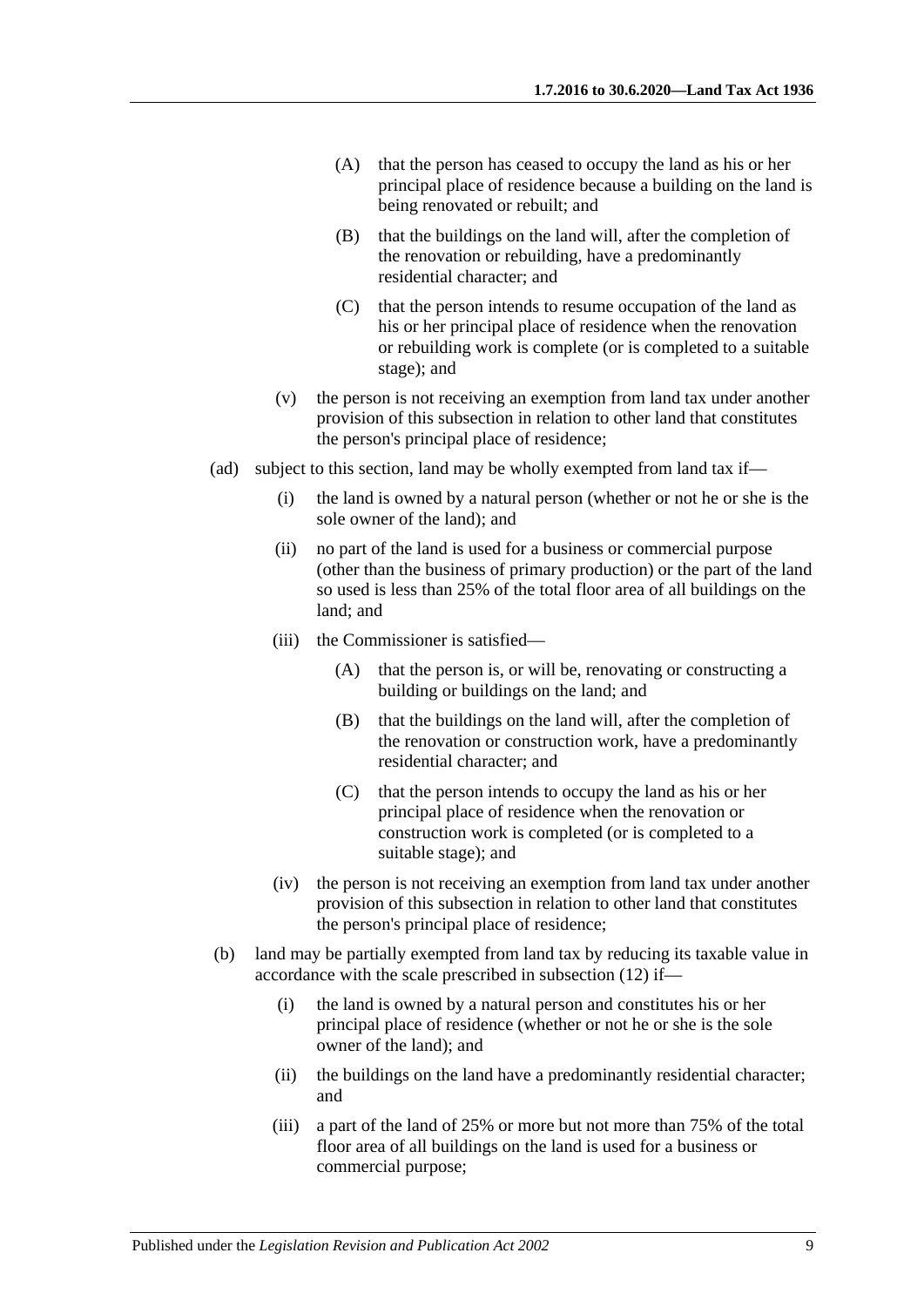- (ba) land may be wholly exempted from land tax if—
	- (i) the land is owned by a natural person and constitutes his or her principal place of residence (whether or not he or she is the sole owner of the land); and
	- (ii) the buildings on the land are used for the purposes of a hotel, motel, set of serviced holiday apartments or other similar accommodation; and
	- (iii) more than 75% of the total floor area of all buildings on the land is used for the person's principal place of residence;
- <span id="page-9-0"></span>(bb) land may be partially exempted from land tax by reducing its taxable value in accordance with the scale prescribed in [subsection](#page-12-0) (12) if—
	- (i) the land is owned by a natural person and constitutes his or her principal place of residence (whether or not he or she is the sole owner of the land); and
	- (ii) the buildings on the land are used for the purposes of a hotel, motel, set of serviced holiday apartments or other similar accommodation; and
	- (iii) 25% or more of the total floor area of all buildings on the land is used for the person's principal place of residence,

(and for the purposes of the scale prescribed in [subsection](#page-12-0) (12), the area used for the hotel, motel, set of serviced holiday apartments or other similar accommodation will be taken to be the area used for business or commercial purposes);

- (c) land may be wholly exempted from land tax if the land is a supported residential facility within the meaning of the *[Supported Residential Facilities](http://www.legislation.sa.gov.au/index.aspx?action=legref&type=act&legtitle=Supported%20Residential%20Facilities%20Act%201992)  Act [1992](http://www.legislation.sa.gov.au/index.aspx?action=legref&type=act&legtitle=Supported%20Residential%20Facilities%20Act%201992)* and is licensed as such under that Act;
- (ca) land may be wholly exempted from land tax if the whole of the land is used for the provision of residential care by an approved provider;
- (cb) land may be partially exempted from land tax if part of the land is used for the provision of residential care by an approved provider by reducing its taxable value by an amount equal to the value of that part of the land after applying any principle determined by the Commissioner for the purposes of this paragraph;
- (d) land may be wholly exempted from land tax if the land constitutes a caravan park;
- (e) land within a retirement village may be exempted from land tax if—
	- (i) the land constitutes a residential unit—
		- (A) occupied, under a residence contract, by a natural person as his or her principal place of residence; or
		- (B) available for occupation, under a residence contract, by a natural person as his or her principal place of residence and likely to be so occupied at some time during the ensuing 12 months; or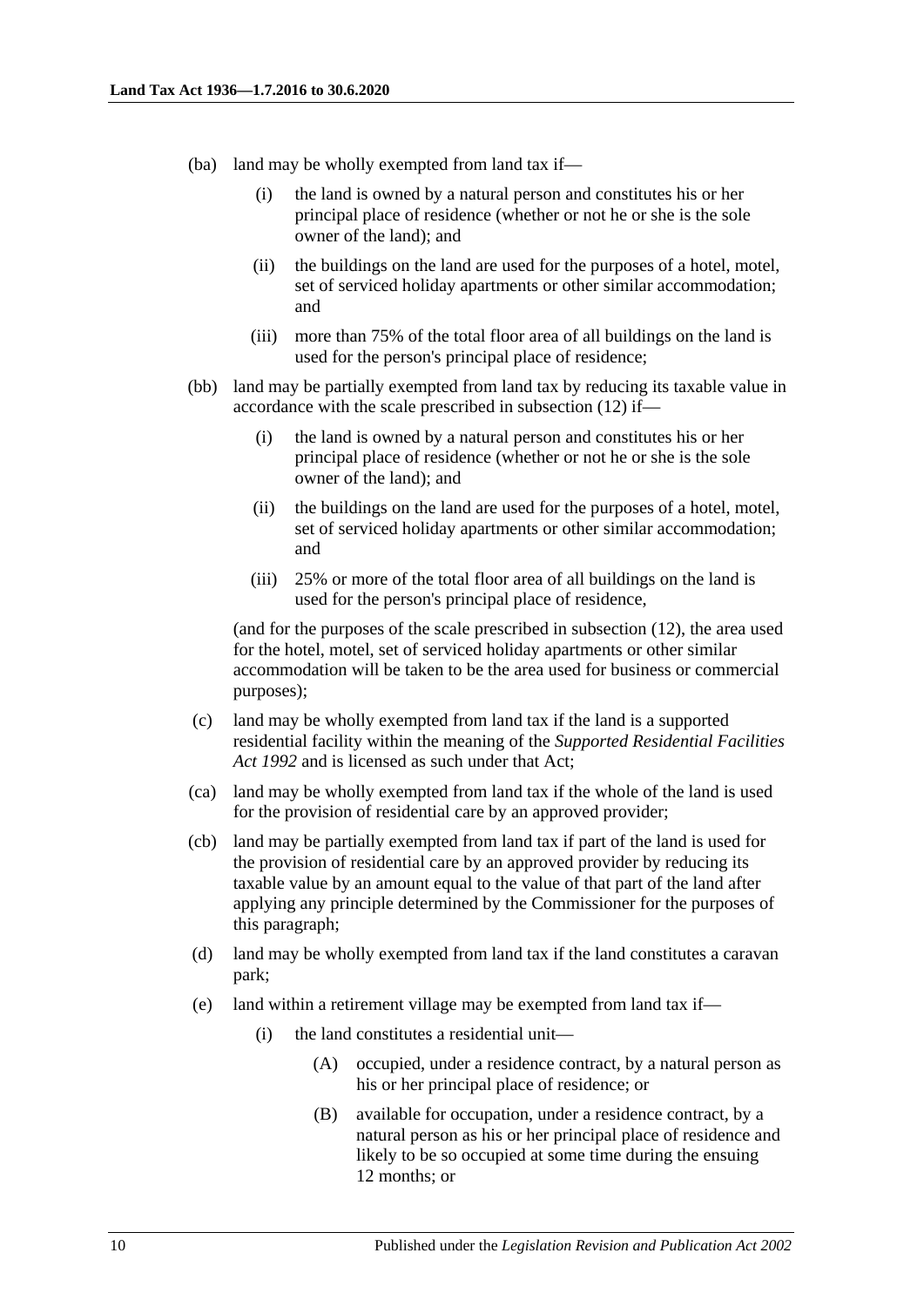- (ii) the land is appurtenant to such a residential unit; or
- (iii) the land is a facility provided under the retirement village scheme for the exclusive use of residents (and their guests);
- (f) land within a retired persons' relocatable home park may be exempted from land tax if—
	- (i) the land constitutes the site for a relocatable home and—
		- (A) there is a relocatable home on the site owned by a natural person and occupied by the natural person as his or her principal place of residence; or
		- (B) it is likely that within the ensuing 12 months there will be a relocatable home on the site owned by a natural person and occupied by the natural person as his or her principal place of residence; or
	- (ii) the land is appurtenant to such a site; or
	- (iii) the land is a facility provided by the owner of the land for the exclusive use of residents (and their guests);
- (g) land used for primary production that is situated within a defined rural area may be wholly exempted from land tax if—
	- (i) the sole owner is a natural person who is engaged on a substantially full-time basis (either on his or her own behalf or as an employee) in a relevant business; or
	- (ii) the land is owned jointly or in common by 2 or more natural persons at least 1 of whom is engaged on a substantially full-time basis (either on his or her own behalf or as an employee) in a relevant business and any other owner who is not so engaged is a relative of an owner so engaged; or
	- (iii) the land is owned solely, jointly or in common by a retired person and the following conditions are satisfied:
		- (A) the retired person was, prior to his or her retirement, engaged on a substantially full-time basis (either on his or her own behalf or as an employee) in a relevant business; and
		- (B) the co-owner or co-owners of the land (if any) are relatives of the retired person; and
		- (C) a close relative of the retired person is currently engaged on a substantially full-time basis (either on his or her own behalf or as an employee) in a relevant business; or
	- (iv) the land is owned solely or by tenancy in common by the executor of the will, or the administrator of the estate, of a deceased person and the following conditions are satisfied:
		- (A) the deceased person was, prior to his or her death, engaged on a substantially full-time basis (either on his or her own behalf or as an employee) in a relevant business; and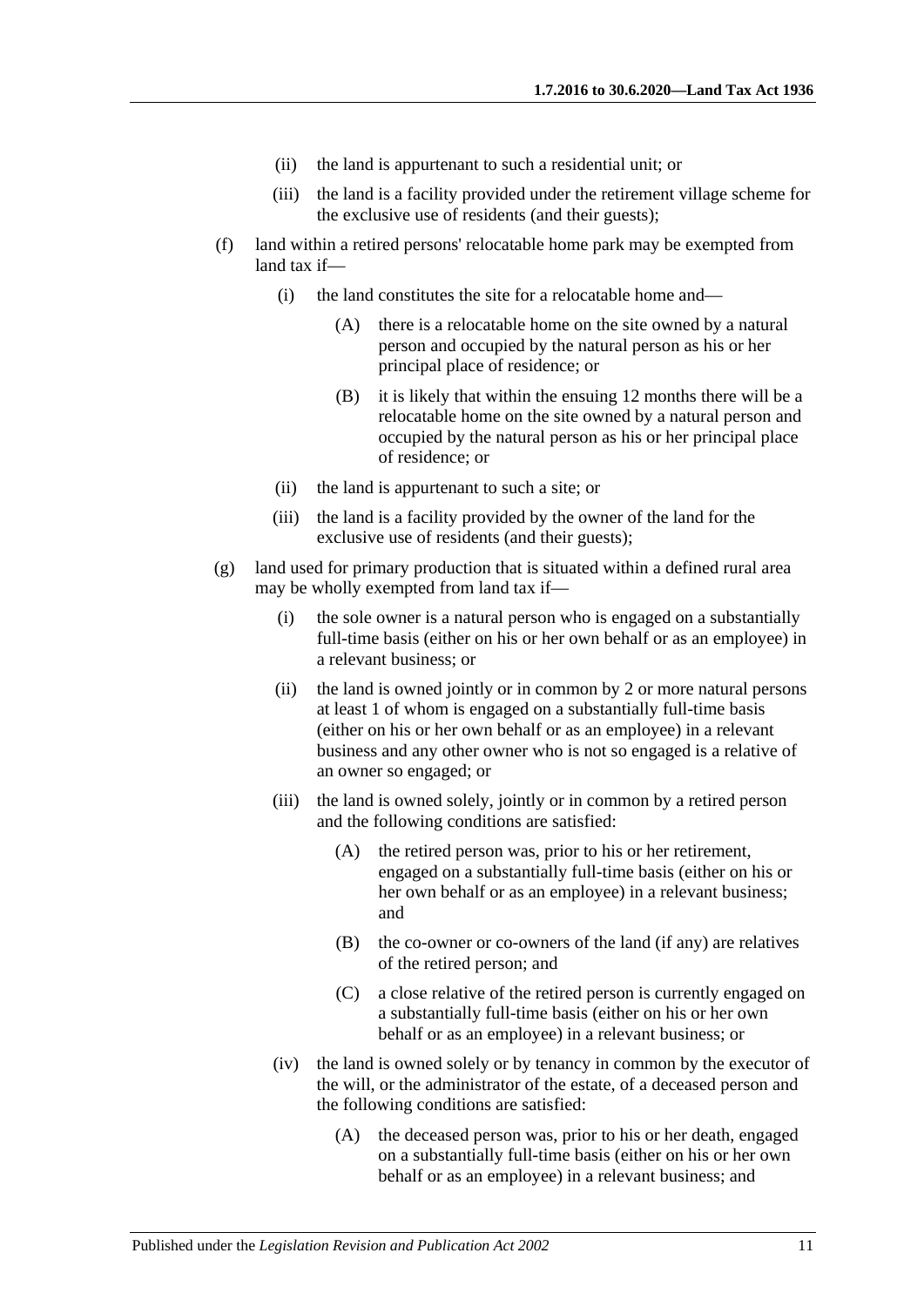- (B) the co-owner or co-owners of the land (if any) are relatives of the deceased person; and
- (C) a close relative of the deceased person is currently engaged on a substantially full-time basis (either on his or her own behalf or as an employee) in a relevant business; or
- (v) the land is owned by a company, or by 2 or more companies, or by a company or companies and 1 or more natural persons, and the main business of each owner is a relevant business; or
- (vi) the land is owned by a company and 1 of the following conditions is satisfied:
	- (A) a natural person owns a majority of the issued shares of the company and is engaged on a substantially full-time basis (either on his or her own behalf or as an employee) in a relevant business;
	- (B) 2 or more natural persons own in aggregate a majority of the issued shares of the company and each of them is engaged on a substantially full-time basis (either on his or her own behalf or as an employee) in a relevant business;
	- (C) 2 or more natural persons who are relatives own in aggregate a majority of the issued shares of the company and at least 1 of them is engaged on a substantially full-time basis (either on his or her own behalf or as an employee) in a relevant business;
- (h) land may be wholly exempted from land tax if—
	- (i) the land is owned by the trustee of a special disability trust; and
	- (ii) the Commissioner is satisfied that the land constitutes the principal place of residence of the principal beneficiary of the special disability trust.
- <span id="page-11-0"></span>(10a) Land is not exempt from land tax during a financial year under [subsection](#page-7-0) (10)(ac) or (ad) unless—
	- (a) the Commissioner is satisfied that—
		- (i) the owner who applied for the exemption occupies the property as his or her principal place of residence for a period of at least 12 months after completion (or completion to a suitable stage) of the renovation, rebuilding or construction work to which the application related; or
		- (ii) the owner who applied for the exemption intended to so occupy the property when applying for the exemption but there were good reasons why the owner was unable to do so; and
	- (b) the Commissioner is satisfied that no rent or other consideration is paid or payable for occupation by some other person, during the financial year or, in a case where [paragraph](#page-11-0) (a)(i) applies, during the period referred to in [paragraph](#page-11-0) (a)(i).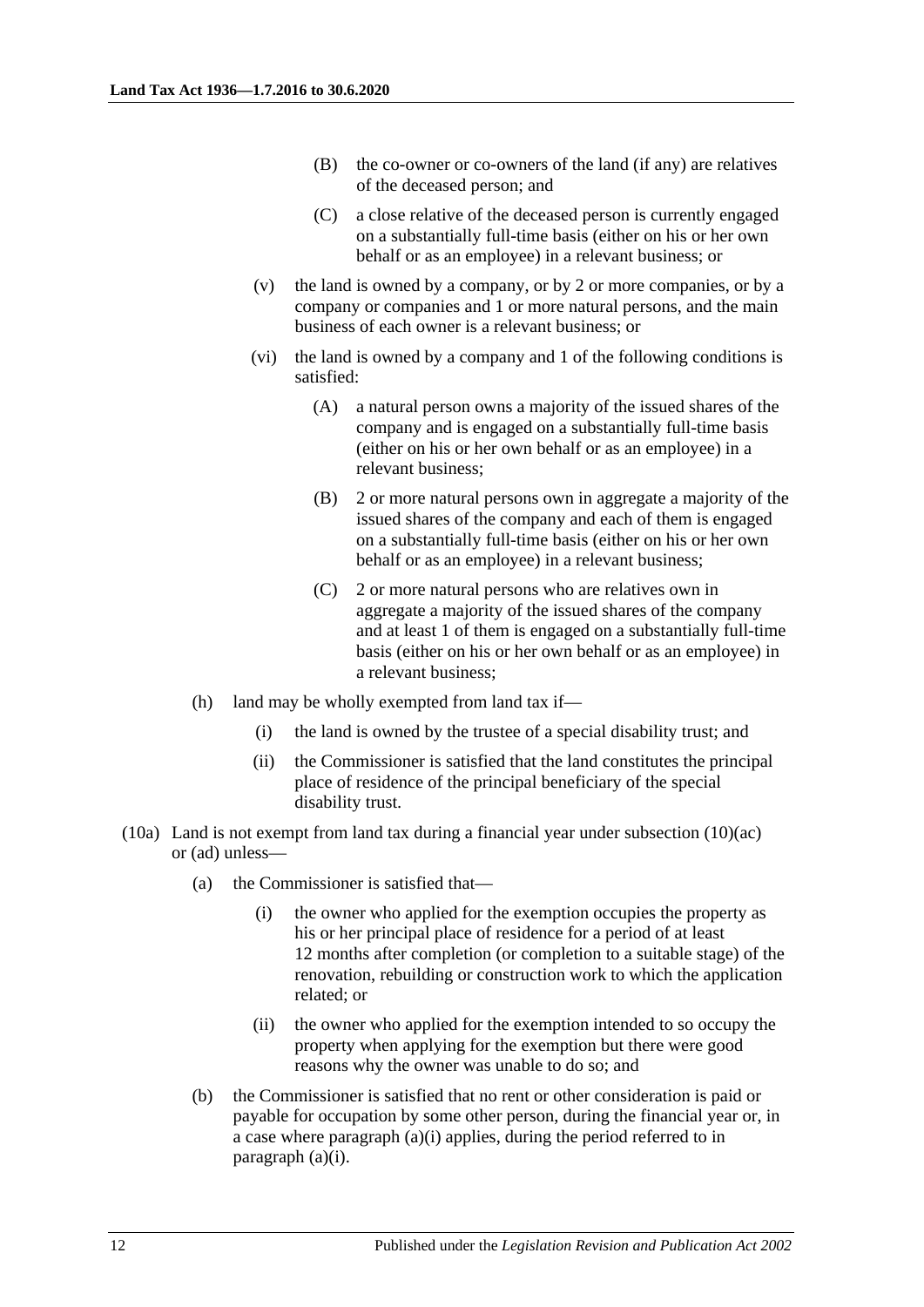- (10b) Land may not be exempted from land tax under [subsection](#page-7-0) (10)(ac) or [\(ad\)](#page-8-0) for a period that exceeds 2 years unless there are, in the Commissioner's opinion, good reasons to exempt the land for a longer period.
- (10c) The Commissioner may, on application under this subsection, grant a waiver or refund of land tax paid or payable by or on behalf of an owner of land for a financial year if—
	- (a) proper grounds for exempting the land from land tax under [subsection](#page-7-0) (10)(ac) or [\(ad\)](#page-8-0) existed for that financial year; and
	- (b) the application is made not more than 5 years after the assessment of the liability to the tax to which the application relates.
- (11) The regulations may, however, prescribe additional criteria that must be satisfied if land is to be eligible to be exempted wholly or partially from land tax under [subsection](#page-6-3) (10).
- (11a) For the avoidance of doubt, land may not be exempted from land tax under [subsection](#page-7-1) (10)(ab) for a period that exceeds 3 years.
- <span id="page-12-0"></span>(12) The scale for partial exemption from land tax under [subsection](#page-8-1)  $(10)(b)$  or  $(bb)$  is as follows:

| Area used for business or commercial purpose expressed as a<br>percentage of the total floor area of all buildings on the land | <b>Percentage reduction</b><br>in taxable value of<br>land |  |
|--------------------------------------------------------------------------------------------------------------------------------|------------------------------------------------------------|--|
| More than 75%                                                                                                                  | Nil                                                        |  |
| 75%                                                                                                                            | 25%                                                        |  |
| 70\% or more but less than 75\%                                                                                                | 30%                                                        |  |
| 65% or more but less than 70%                                                                                                  | 35%                                                        |  |
| $60\%$ or more but less than $65\%$                                                                                            | 40%                                                        |  |
| 55% or more but less than 60%                                                                                                  | 45%                                                        |  |
| 50% or more but less than 55%                                                                                                  | 50%                                                        |  |
| 45% or more but less than 50%                                                                                                  | 55%                                                        |  |
| 40% or more but less than 45%                                                                                                  | 60%                                                        |  |
| 35% or more but less than 40%                                                                                                  | 65%                                                        |  |
| 30% or more but less than 35%                                                                                                  | 70%                                                        |  |
| 25% or more but less than 30%                                                                                                  | 75%                                                        |  |
| (less than $25\%$ )                                                                                                            | $(100\%)$                                                  |  |

#### (12a) The Commissioner may, on application under this subsection, grant—

- (a) a waiver or refund of land tax paid or payable by or on behalf of a trustee of a special disability trust on land for a particular financial year; or
- (b) a refund of an amount paid by or on behalf of a trustee of a special disability trust as a transferee of land to the transferor of land as an adjustment of land tax paid or payable on the land for the financial year in which settlement takes place,

if the following criteria are satisfied: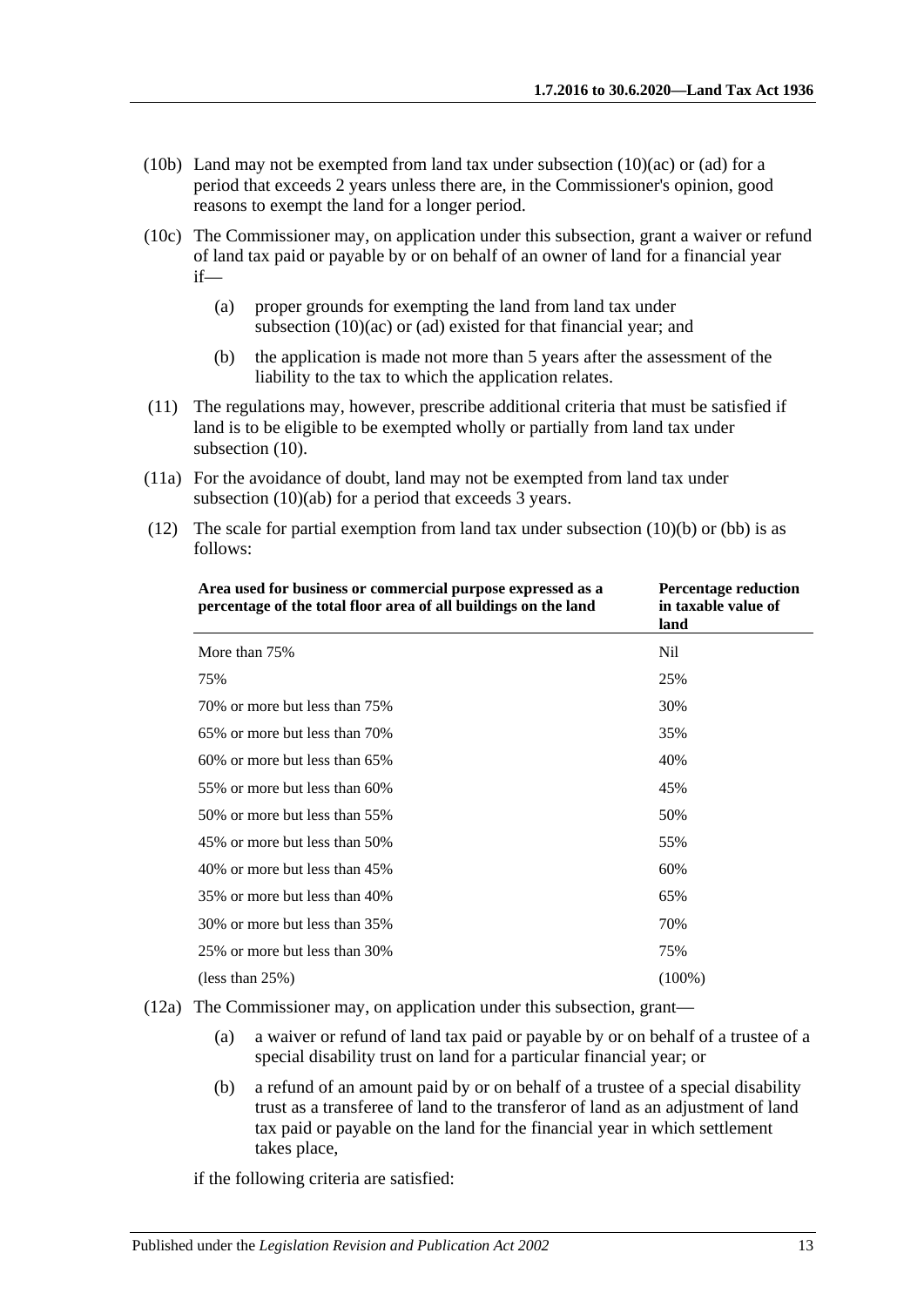- (c) the land was acquired by the trustee during the course of the financial year;
- (d) the Commissioner is satisfied that the land constitutes or will constitute the principal place of residence of the principal beneficiary of the special disability trust during the course of the financial year;
- (e) the application is made not more than 5 years after the assessment of the liability to the tax to which the application relates.
- (13) In this section—

*approved provider* has the same meaning as in the *Aged Care Act 1997* of the Commonwealth;

*close personal relationship* means the relationship between 2 adult persons (whether or not related by family and irrespective of their gender) who live together as a couple on a genuine domestic basis, but does not include—

- (a) the relationship between a legally married couple; or
- (b) a relationship where 1 of the persons provides the other with domestic support or personal care (or both) for fee or reward, or on behalf of some other person or an organisation of whatever kind;

#### **Note—**

Two persons may live together as a couple on a genuine domestic basis whether or not a sexual relationship exists, or has ever existed, between them.

*close relative*—a person is a close relative of another if—

- (a) they are spouses or domestic partners; or
- (b) one is a parent or child of the other; or
- (c) one is a brother or sister of the other;

*domestic partner*—a person is the domestic partner of a person if he or she lives with the person in a close personal relationship;

#### *principal beneficiary*—

- (a) has the meaning given in section 1209M(1) of the Social Security Act, in the case of a special disability trust within the meaning of section 1209L of that Act; or
- (b) has the meaning given in section 52ZZZWA(1) of the Veterans' Entitlements Act, in the case of a special disability trust within the meaning of section 52ZZZW of that Act;

*relative*—a person is a relative of another if—

- (a) they are spouses or domestic partners; or
- (b) one is an ascendant or descendant of the other, or of the other's spouse or domestic partner; or
- (c) one is a brother or sister of the other or a brother or sister of the other's spouse or domestic partner; or
- (d) one is an ascendant or descendant of a brother or sister of the other or of the other's spouse or domestic partner;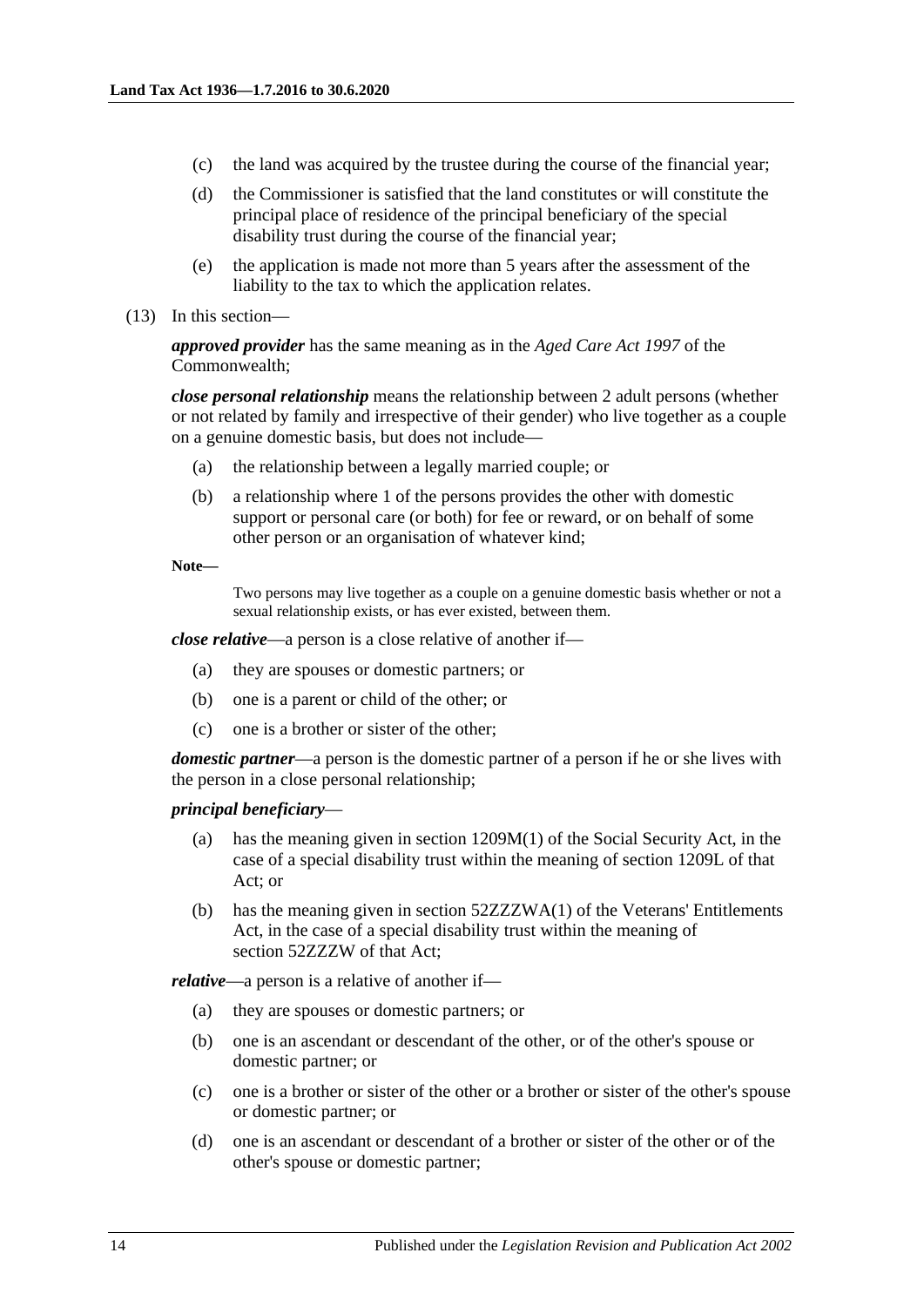*relevant business*—a business is a relevant business in relation to land used for primary production that is situated within a defined rural area if—

- (a) the business is a business of primary production of the type for which the land is used or a business of processing or marketing primary produce; and
- (b) the land or produce of the land is used to a significant extent for the purposes of that business;

*relocatable home* means a residence that is capable of being moved (in 1 or more sections) from site to site but does not include a caravan, motor home or other moveable structure that can be registered under the *[Motor Vehicles Act](http://www.legislation.sa.gov.au/index.aspx?action=legref&type=act&legtitle=Motor%20Vehicles%20Act%201959) 1959*;

*residential care* has the same meaning as in the *Aged Care Act 1997* of the Commonwealth;

*retired persons' relocatable home park* means land comprising home sites—

- (a) that are used (or to be used) for the purpose of establishing 2 or more relocatable homes; and
- (b) over which rights of occupation for that purpose are granted, by lease or licence, predominantly to persons who are over the age of 55 years and have retired from full-time employment;

*Social Security Act* means the *Social Security Act 1991* of the Commonwealth;

*special disability trust* means—

- (a) a special disability trust within the meaning of section 1209L of the Social Security Act; or
- (b) a special disability trust within the meaning of section 52ZZZW of the Veterans' Entitlements Act;

*spouse*—a person is the spouse of another if they are legally married;

*Veterans' Entitlements Act* means the *Veterans' Entitlements Act 1986* of the Commonwealth.

## <span id="page-14-1"></span><span id="page-14-0"></span>**5A—Waiver or refund of land tax for residential land in certain cases**

- (1) The Commissioner may, on application under this section, grant—
	- (a) a waiver or refund of land tax paid or payable by the applicant on land for a particular financial year; or
	- (b) a refund of an amount paid by the applicant as a purchaser of land to the vendor of the land as an adjustment of land tax paid or payable on the land for the financial year in which settlement takes place (an *amount representing land tax*),

if—

- (c) the following criteria are satisfied:
	- (i) the land became the applicant's principal place of residence during the course of the financial year;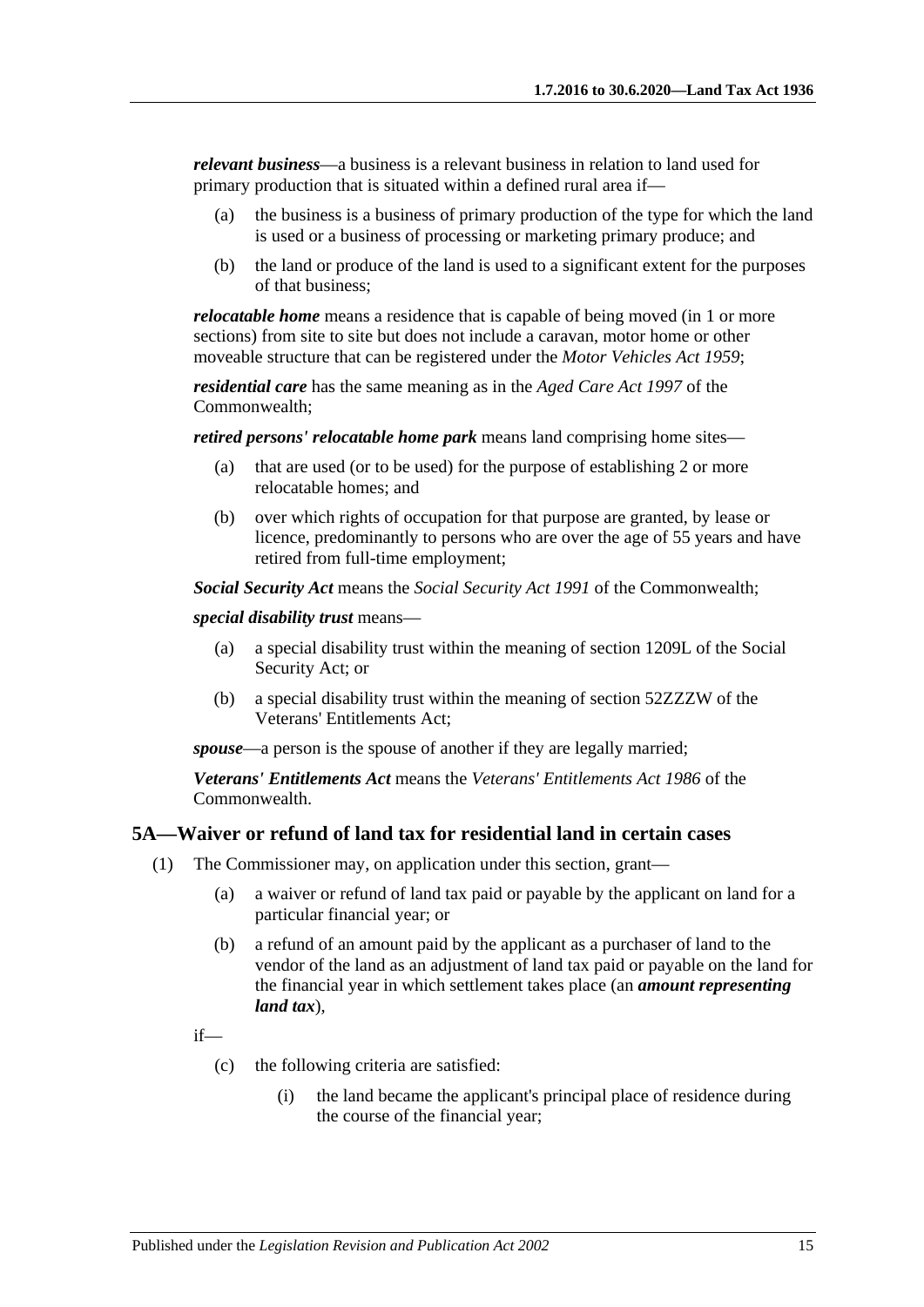- (ii) proper grounds for exempting the land from land tax under [section](#page-5-0) 5 came into existence when the land became the applicant's principal place of residence;
- (iii) the applicant must have divested himself or herself, before the end of the financial year, of any other land in respect of which the applicant has had the benefit of a relevant concession for the financial year;
- (iv) unless the Commissioner allows otherwise in a particular case, no rent or other consideration has been paid or is payable for occupation, during the financial year, of the land or any other land in respect of which the applicant has had the benefit of a relevant concession for the financial year, while the applicant owned both the land and other such land;
- (v) the criteria for the time being determined by regulation; or
- (d) in the case of a waiver or refund under paragraph (a), the following criteria are satisfied:
	- (i) the land ceased to be the applicant's principal place of residence during the course of the previous financial year;
	- (ii) proper grounds for exempting the land from land tax under [section](#page-5-0) 5 existed immediately before the land ceased to be the applicant's principal place of residence;
	- (iii) the applicant must have divested himself or herself of the land before the end of the financial year;
	- (iv) unless the Commissioner allows otherwise in a particular case, no rent or other consideration has been paid or is payable for occupation, during the financial year or the previous financial year, of the land or any other land in respect of which the applicant has had the benefit of a relevant concession for the financial year or the previous financial year, while the applicant owned both the land and other such land;
	- (v) the criteria for the time being determined by regulation.
- (2) For the purposes of [subsection](#page-14-1) (1), an applicant has had the benefit of a relevant concession in respect of land for a financial year if the applicant has, for the financial year—
	- (a) had the benefit of an exemption from land tax under [section](#page-5-0) 5 in respect of the land as the applicant's principal place of residence; or
	- (b) had the benefit of a waiver or refund of land tax, or an amount representing land tax, under this section in respect of the land.
- (3) The amount of the waiver or refund is to be determined as follows:
	- (a) in the case of a waiver or refund of land tax—the amount of the waiver or refund is the amount by which the assessment of the taxpayer would have been reduced if the land had been exempt from land tax under [section](#page-5-0) 5;
	- (b) in the case of a refund of an amount representing land tax paid by a purchaser of the land, the amount of the refund is—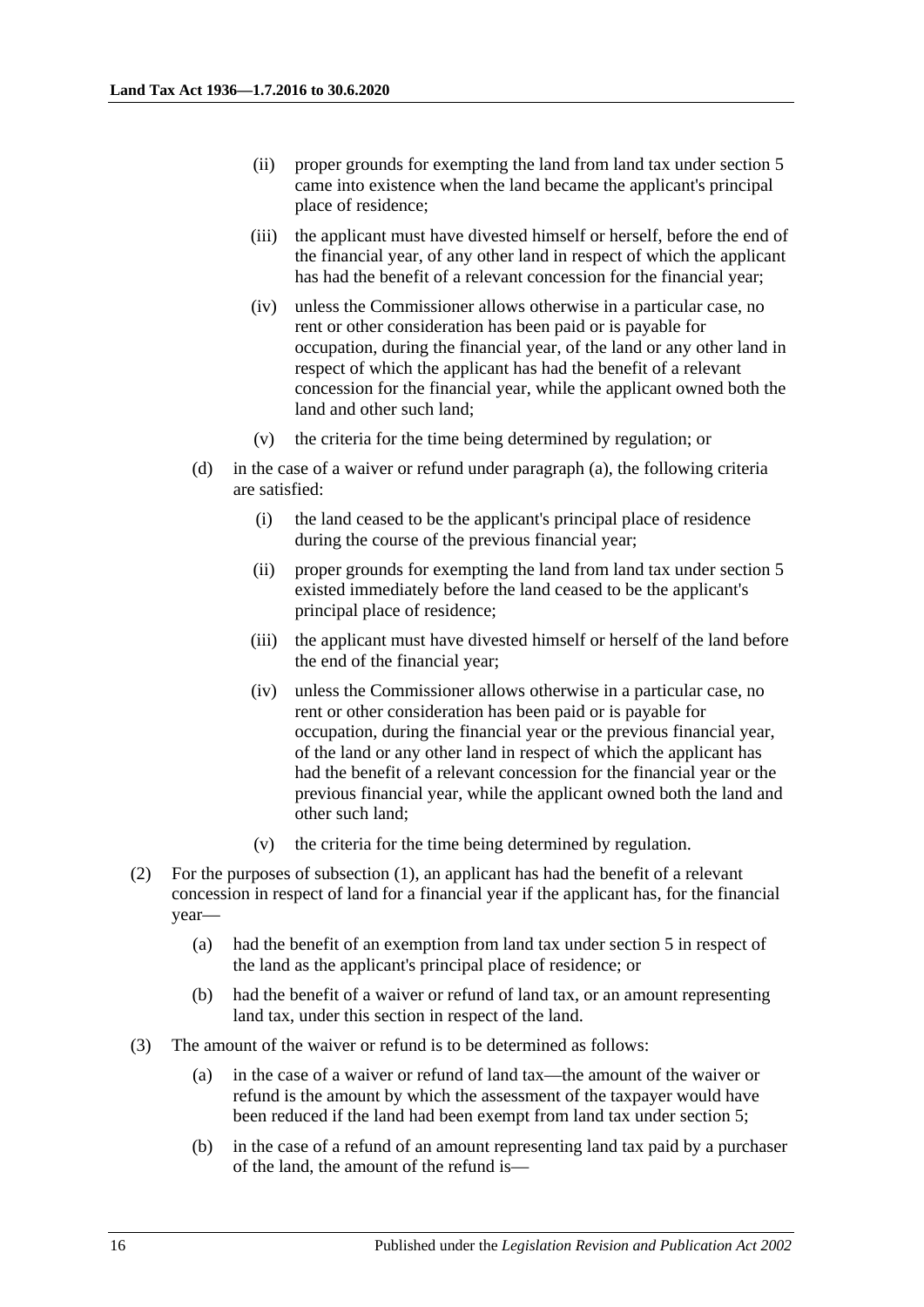- (i) the actual amount paid to the vendor by the purchaser as an adjustment of land tax; or
- (ii) a proportion of the land tax that would be payable on the land for the financial year concerned if the taxpayer owned only that land, being the proportion that the number of days from the date of settlement to the end of that financial year bears to 365,

whichever is the lesser.

- (4) An application for a waiver or refund of land tax or an amount representing land tax under this section—
	- (a) will be taken to be an application for a refund of land tax for the purposes of the *[Taxation Administration Act](http://www.legislation.sa.gov.au/index.aspx?action=legref&type=act&legtitle=Taxation%20Administration%20Act%201996) 1996*; and
	- (b) must be accompanied by evidence supporting the application as required by the Commissioner; and
	- (c) in the case of an application for a refund—must be made not more than 5 years after the assessment of the liability to the tax.
- (5) A person must not make a false or misleading statement or representation in an application made, or purporting to be made, under this section.

Maximum penalty: \$10 000.

- (6) If the Commissioner—
	- (a) has made a determination that land tax, or an amount representing land tax, in respect of land for a financial year be waived or refunded under this section; and
	- (b) subsequently determines that proper grounds for the determination did not exist,

the Commissioner may revoke the earlier determination and, in that event, the amount waived or refunded becomes payable as land tax in respect of the land for the financial year by the person who had the benefit of the waiver or refund.

- (6a) A person is not eligible for a waiver or refund of land tax under this section if the relevant land becomes the person's principal place of residence for a financial year that immediately follows a period of 3 financial years for which the person has had the benefit of an exemption from land tax under section [5\(10\)\(ab\)](#page-7-1) in respect of the same land.
- (7) This section applies in relation to land tax for a financial year commencing on or after 1 July 2001.

#### <span id="page-16-0"></span>**6—Assessment of tax against land divided by a community or strata plan**

- (1) Where land is divided by a primary, secondary or tertiary plan of community division under the *[Community Titles Act](http://www.legislation.sa.gov.au/index.aspx?action=legref&type=act&legtitle=Community%20Titles%20Act%201996) 1996*—
	- (a) in the case of the division of land by a primary plan—land tax will be assessed against the primary lots that are not divided by a secondary plan and against a development lot or lots (if any);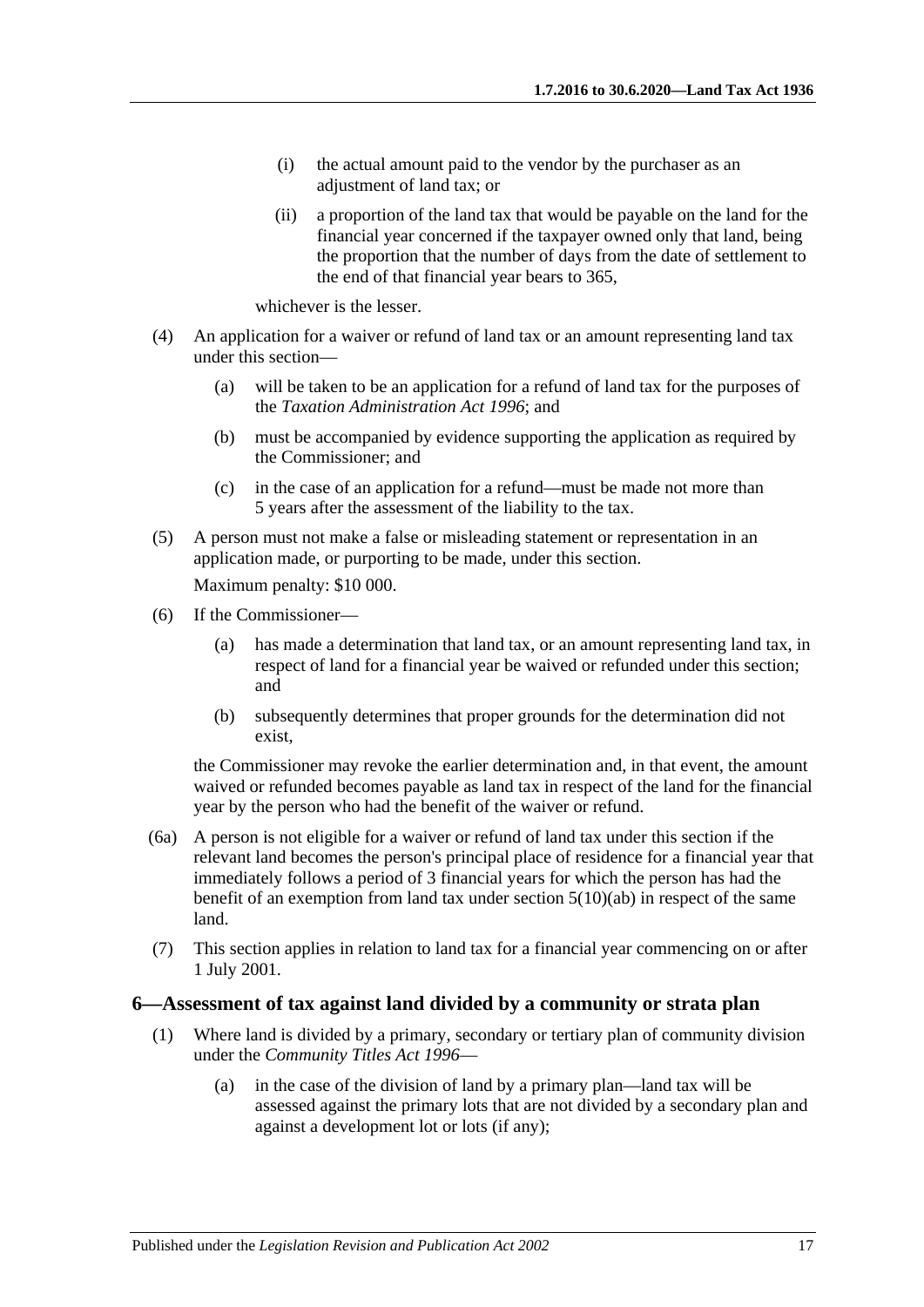- (b) in the case of the division of land by a secondary plan—land tax will be assessed against the secondary lots that are not divided by a tertiary plan and against the development lot or lots (if any);
- (c) in the case of the division of land by a tertiary plan—land tax will be assessed against the tertiary lots and a development lot or lots (if any).
- <span id="page-17-2"></span><span id="page-17-1"></span>(2) Where land is divided by a primary, secondary or tertiary plan of community division under the *[Community Titles Act](http://www.legislation.sa.gov.au/index.aspx?action=legref&type=act&legtitle=Community%20Titles%20Act%201996) 1996*—
	- (a) in the case of the division of land by a primary plan—where the use of the common property or part of it is, in the opinion of the Valuer-General reasonably incidental to the use of one or more of the primary lots, land tax will not be levied against the common property, or that part of it, but the interest in the common property, or that part of it, that attaches to each primary lot will be regarded for the purposes of valuation as part of the lot;
	- (b) in the case of the division of land by a secondary plan—where the use of the common property or part of it is, in the opinion of the Valuer-General reasonably incidental to the use of one or more of the secondary lots, land tax will not be levied against the common property, or that part of it, but the interest in the common property, or that part of it, (and in the common property of the primary scheme referred to in [paragraph](#page-17-1) (a) (if any)) that attaches to each secondary lot will be regarded for the purposes of valuation as part of the lot;
	- (c) in the case of the division of land by a tertiary plan—where the use of the common property or part of it is, in the opinion of the Valuer-General reasonably incidental to the use of one or more of the tertiary lots, land tax will not be levied against the common property, or that part of it, but the interest in the common property, or that part of it, (and in the common property of the primary and secondary schemes referred to in [paragraphs](#page-17-1) (a) and [\(b\)](#page-17-2) (if any)) that attaches to each tertiary lot will be regarded for the purposes of valuation as part of the lot.
- (3) Where land is divided by a primary, secondary or tertiary plan of community division under the *[Community Titles Act](http://www.legislation.sa.gov.au/index.aspx?action=legref&type=act&legtitle=Community%20Titles%20Act%201996) 1996* and the use of the common property or any part of it is not, in the opinion of the Valuer-General reasonably incidental to the use of any of the community lots, land tax will be levied against the common property or that part of it and the relevant community corporation is liable for the tax as though it were the owner of the common property.
- (4) Where land is divided by a strata plan under the *[Strata Titles Act](http://www.legislation.sa.gov.au/index.aspx?action=legref&type=act&legtitle=Strata%20Titles%20Act%201988) 1988*, land tax will be assessed against the strata units but not against the common property.

#### <span id="page-17-0"></span>**7—Taxable value of land**

- (1) Subject to this Act, the site value of land is its taxable value.
- <span id="page-17-3"></span>(2) Land tax in respect of a particular financial year is calculated on the basis of determinations of site value in force under the *[Valuation of Land Act](http://www.legislation.sa.gov.au/index.aspx?action=legref&type=act&legtitle=Valuation%20of%20Land%20Act%201971) 1971* as at midnight on 30 June immediately preceding the commencement of that financial year (whether the determination is actually made before, on or after that date).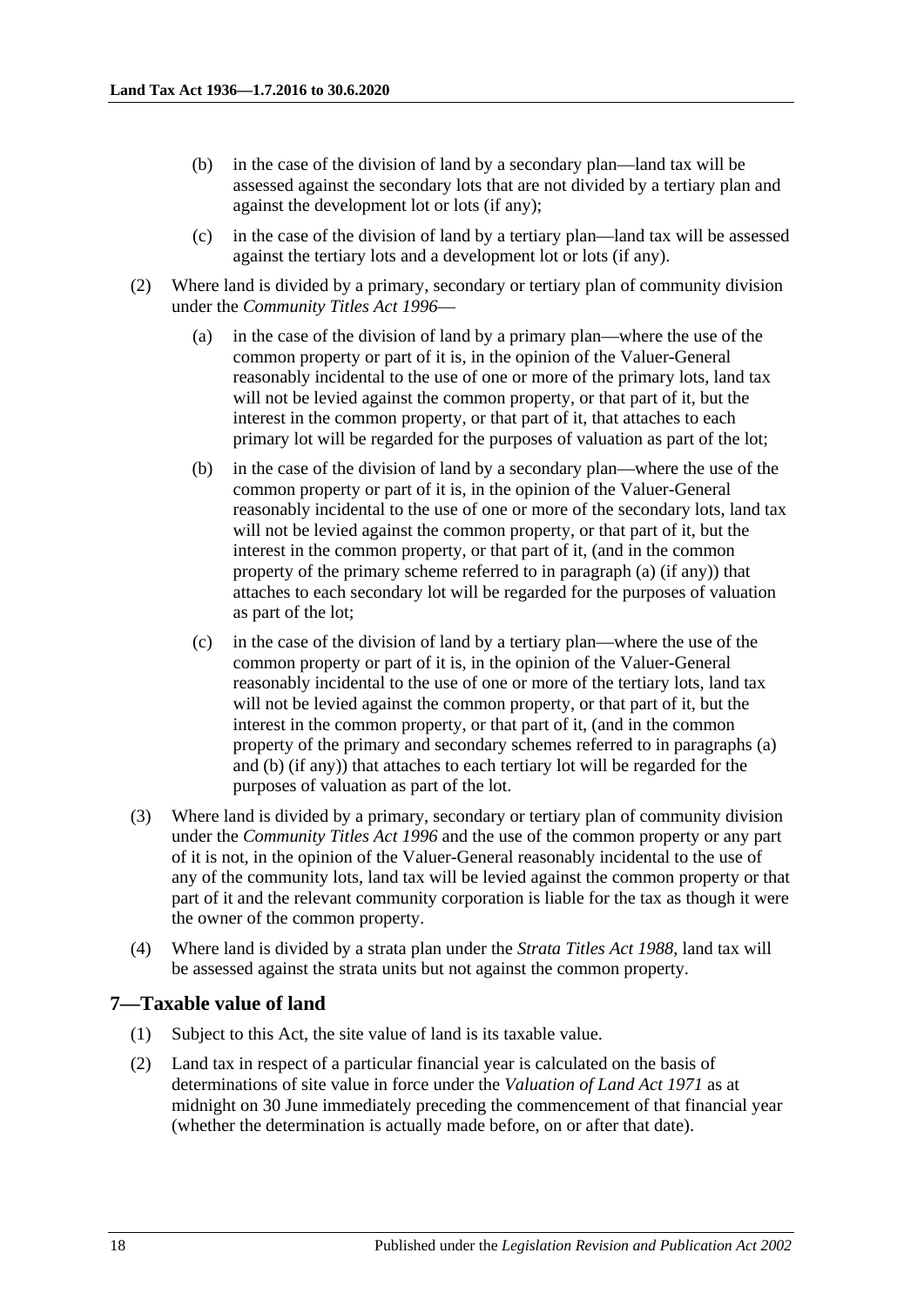(3) Where a determination of site value as in force at the date referred to in [subsection](#page-17-3) (2) is corrected or amended under the *[Valuation of Land Act](http://www.legislation.sa.gov.au/index.aspx?action=legref&type=act&legtitle=Valuation%20of%20Land%20Act%201971) 1971* (whether in pursuance of an objection, review or appeal or otherwise), the determination of site value, as corrected or amended, must be used for the calculation of land tax.

## <span id="page-18-0"></span>**8—Scales of land tax—2009/2010**

Land tax for the 2009/2010 financial year is calculated on the basis of the taxable value of the land in accordance with the following table:

| <b>Taxable value of land</b>                      | <b>Amount of tax</b>                                                                   |
|---------------------------------------------------|----------------------------------------------------------------------------------------|
| Not exceeding \$110 000                           | Nil                                                                                    |
| Exceeding \$110 000 but not exceeding \$350 000   | \$0.30 for every \$100 or fractional part of<br>\$100 over \$110 000                   |
| Exceeding \$350 000 but not exceeding \$550 000   | \$720 plus \$0.70 for every \$100 or fractional<br>part of \$100 over \$350 000        |
| Exceeding \$550 000 but not exceeding \$750 000   | \$2 120 plus \$1.65 for every \$100 or<br>fractional part of \$100 over \$550 000      |
| Exceeding \$750 000 but not exceeding \$1 million | \$5 420 plus \$2.40 for every \$100 or<br>fractional part of \$100 above \$750 000     |
| Exceeding \$1 million                             | \$11 420 plus \$3.70 for every \$100 or<br>fractional part of \$100 above \$1 million. |

## <span id="page-18-1"></span>**8A—Scales of land tax—2010/2011 and beyond**

(1) Land tax for the 2010/2011 financial year, and for each subsequent financial year, is calculated on the basis of the taxable value of the land in accordance with the following table:

| <b>Taxable value of land</b>            | <b>Amount of tax</b>                                                                  |
|-----------------------------------------|---------------------------------------------------------------------------------------|
| Not exceeding Threshold A               | Nil.                                                                                  |
| Exceeding Threshold A but not exceeding | \$0.50 for every \$100 or fractional part of                                          |
| Threshold B                             | \$100 over Threshold A                                                                |
| Exceeding Threshold B but not exceeding | LT (TB) plus $$1.65$ for every $$100$ or                                              |
| Threshold C                             | fractional part of \$100 over Threshold B                                             |
| Exceeding Threshold C but not exceeding | LT (TC) plus $$2.40$ for every $$100$ or                                              |
| Threshold D                             | fractional part of \$100 over Threshold C                                             |
| Exceeding Threshold D                   | LT (TD) plus $$3.70$ for every $$100$ or<br>fractional part of \$100 over Threshold D |

<span id="page-18-2"></span>(2) For the 2010/2011 financial year, the thresholds will be as follows:

| <b>Threshold</b> | Amount      |
|------------------|-------------|
| Threshold A      | \$300 000   |
| Threshold B      | \$550 000   |
| Threshold C      | \$800 000   |
| Threshold D      | \$1 000 000 |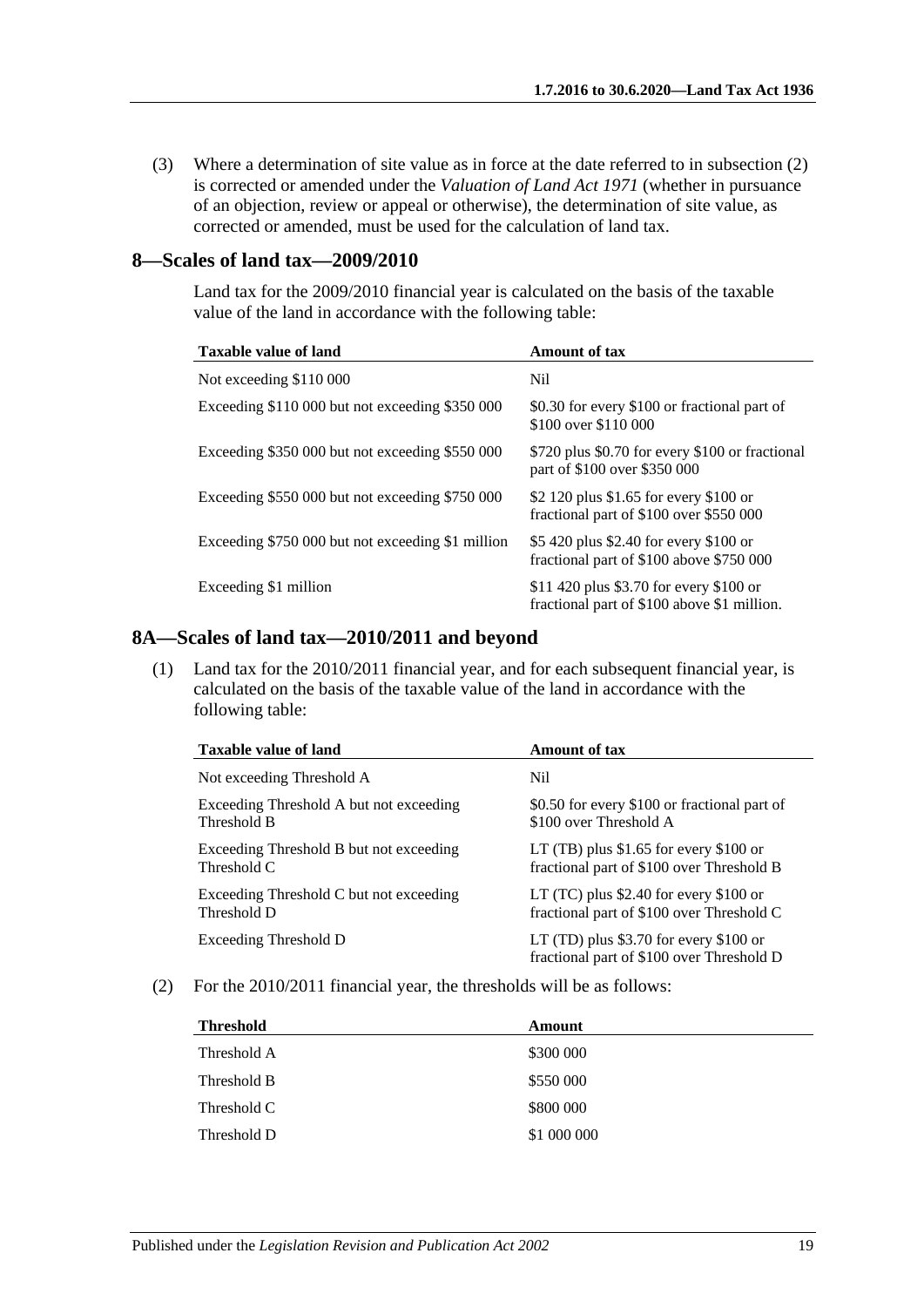<span id="page-19-1"></span>(3) Subject to this section, for the 2011/2012 financial year and for each subsequent financial year (*year*  $x$ ), each of the thresholds will be adjusted to take into account increases in the site value of land according to the following formula:

 $Threshold_{year x}$  =  $Threshold_{1} \times Index value_{year x}$ where— *Threshold x* represents each of the thresholds for the relevant financial year (*year x*) **Threshold** represents each of the relevant thresholds set out in [subsection](#page-18-2) (2) for the 2010/2011 financial year *Index value*<sub>vear</sub>  $=$  Index value<sub>vear x-1</sub> x (1 + Avg percentage change in site values<sub>year x</sub>) where *Index value*<sub>*vearx*</sub> is the Index value for the relevant financial year (*year x*) and the average percentage change in site values for that financial year is determined under [subsection](#page-19-0) (4), and with the Index value for the 2010/2011 financial year being 1.

- <span id="page-19-3"></span><span id="page-19-2"></span><span id="page-19-0"></span>(4) For the purposes of [subsection](#page-19-1) (3), the average percentage change in site values for a particular financial year will be determined by the Valuer-General after the application of the following principles:
	- (a) in determining the average percentage change in site values for the financial year, the Valuer-General will take into account changes in the site value of land according to valuations applying under the *[Valuation of Land Act](http://www.legislation.sa.gov.au/index.aspx?action=legref&type=act&legtitle=Valuation%20of%20Land%20Act%201971) 1971* with respect to a period of 12 months expiring on a date to be determined by the Valuer-General, being a date that falls on or before 30 June in the financial year immediately preceding the relevant financial year;
	- (b) the average percentage change in site values must take into account changes in the site value of residential land and changes in the site value of other land (as identified by the Valuer-General), with the averaging being undertaken in accordance with a method determined to be appropriate by the Valuer-General after taking into account the provisions of this Act and the *[Valuation of Land Act](http://www.legislation.sa.gov.au/index.aspx?action=legref&type=act&legtitle=Valuation%20of%20Land%20Act%201971) 1971*;
	- (c) for the purposes of [paragraphs](#page-19-2) (a) and  $(b)$ 
		- (i) vacant land zoned for residential purposes will be treated as residential land and vacant land zoned for any other purpose (other than primary production) will be treated as other land; and
		- (ii) land used for primary production must be excluded.
- (5) If after applying [subsection](#page-19-0) (4) to determine the Index value for a particular financial year (*year x*) under [subsection](#page-19-1) (3) the result would be an Index value for year x that would be less than or equal to any Index value that has applied for any preceding financial year, the thresholds for year x will remain unchanged (so as to be equal to the year x-1 amounts).
- <span id="page-19-4"></span>(6) On or before 30 June in each year (commencing in 2011), the Valuer-General must publish by notice in the Gazette—
	- (a) the average percentage change in site values for the ensuing financial year (*year x*); and
	- (b) the Index value for the ensuing financial year (*year x*).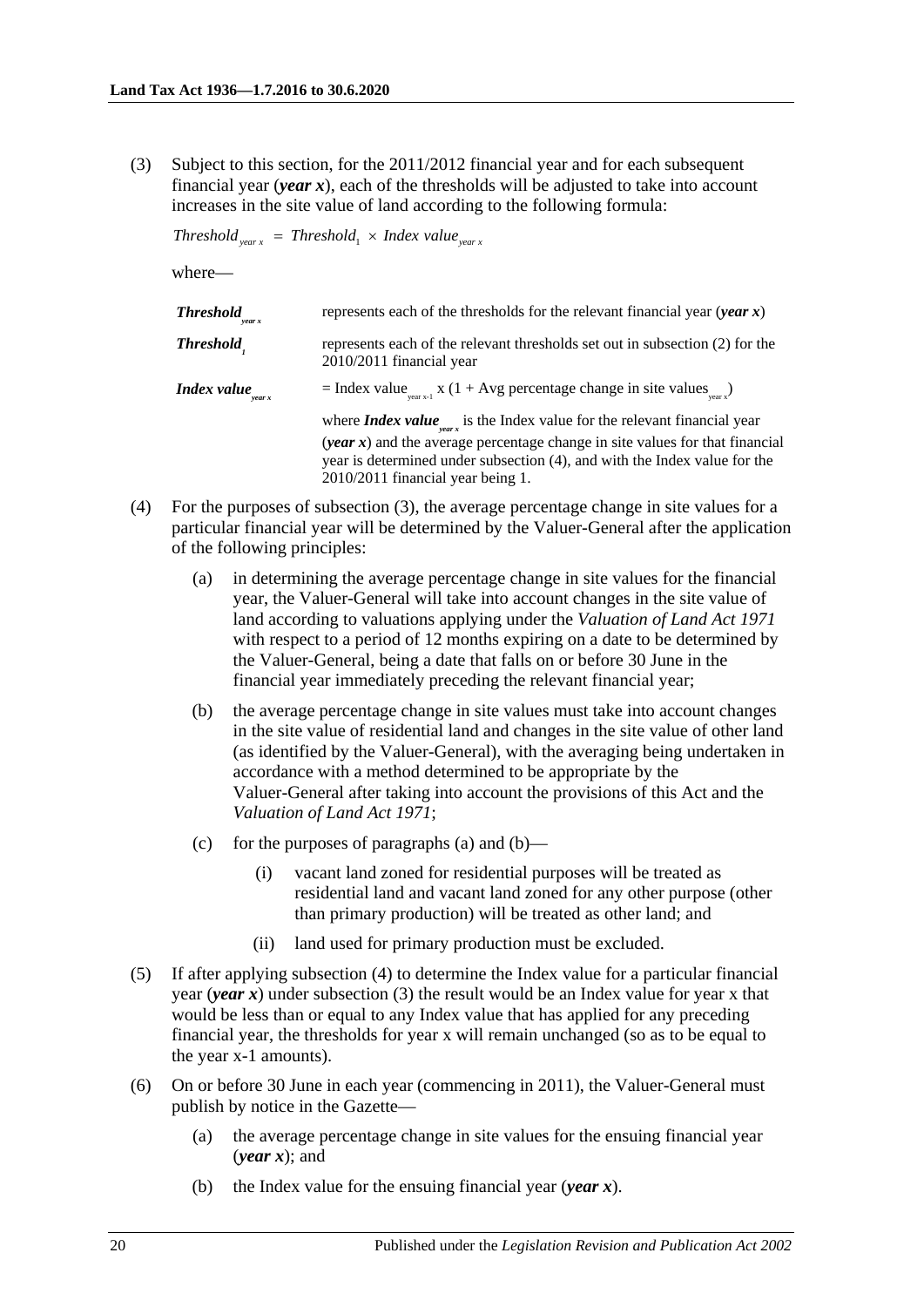- <span id="page-20-4"></span>(7) The Commissioner must, on or after the publication of a notice under [subsection](#page-19-4) (6) with respect to a financial year (the ensuing financial year under [subsection](#page-19-4)  $(6)$ ), by notice in the Gazette, publish the thresholds that will apply with respect to that financial year (being a notice that may be published before, on or after 1 July in that financial year).
- (8) For the purposes of [subsection](#page-20-4) (7), the thresholds will be rounded to the nearest \$1,000 (with an amount of \$500 rounded up).
- (9) A notice under [subsection](#page-20-4) (7) will have effect according to its terms (and be conclusive in all respects for the purposes of this section).
- (10) In this section—

*LT* (*TB*) means the land tax payable with respect to land with a taxable value equal to Threshold B;

*LT (TC)* means the land tax payable with respect to land with a taxable value equal to Threshold C;

*LT (TD)* means the land tax payable with respect to land with a taxable value equal to Threshold D.

#### <span id="page-20-0"></span>**8B—Aggregation of land**

- (1) Except as otherwise provided by this Act, land tax is calculated on the basis of the aggregate taxable value of all land owned by the taxpayer.
- (2) If a taxpayer is liable to pay land tax in respect of land included in more than 1 land tax assessment, the land tax is (subject to any additional levy that affects portion only of that land) apportioned to and chargeable on the land included in the various assessments in the proportions that the taxable value of the land included in each separate assessment bears to the aggregate taxable value of all the land.

## <span id="page-20-1"></span>**9—Defined rural areas**

The Governor may, by proclamation—

- (a) declare any part of the State to be a defined rural area for the purposes of this Act; or
- (b) vary or revoke any such declaration.

#### <span id="page-20-5"></span><span id="page-20-2"></span>**10—Defined shack-site areas**

- (1) The Governor may, by proclamation—
	- (a) declare any part of the State to be a defined shack-site area for the purposes of this Act; or
	- (b) vary or revoke any such declaration.
- (2) A proclamation under [subsection](#page-20-5) (1) is effective from a day (which may be antecedent or subsequent to the day on which it is made) determined by the Governor.

#### <span id="page-20-3"></span>**11—Minimum tax**

Where the total amount of land tax payable by any taxpayer in respect of any year would, apart from this section, be less than \$20, no land tax is payable.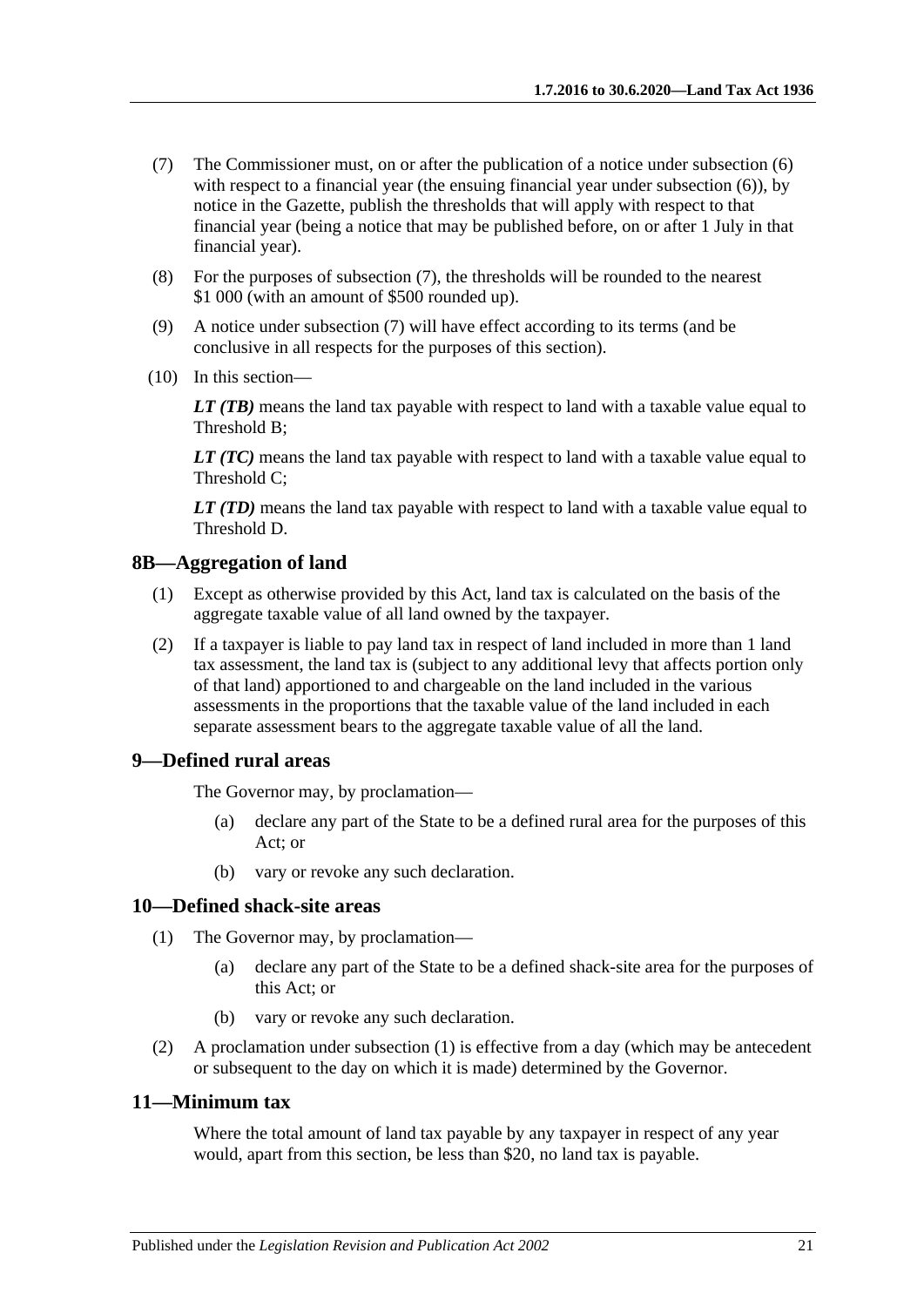#### <span id="page-21-3"></span><span id="page-21-0"></span>**12—Tax in cases where there are two or more owners**

- (1) Subject to [subsection](#page-21-2) (2), where two or more persons are the owners of land, the same amount of land tax is payable in respect of that land as if only one person were the owner.
- <span id="page-21-2"></span>(2) [Subsection](#page-21-3) (1) does not affect the operation of any provisions of this Act under which the value of land is aggregated, for the purpose of the assessment of tax, with the value of other land.

#### <span id="page-21-4"></span><span id="page-21-1"></span>**13—Cases of multiple ownership and aggregation of value**

- (1) If two or more persons are owners of the same land but not all in the same capacity<sup>1</sup>, the Commissioner may treat all who are owners of the land in one particular capacity (to be decided by the Commissioner) as—
	- (a) the sole owner or owners of the land; and
	- (b) the sole taxpayer or taxpayers for the land.
- (2) If the Commissioner treats a person or persons as the sole owner or owners of land under [subsection](#page-21-4) (1), the aggregation principle applies as if that person or those persons were the sole owner or owners of the land.
- (3) The aggregation principle is subject to the following qualifications:
	- (a) if two or more persons are the taxpayers for the same land, the taxable value of the land will not be aggregated with the taxable value of—
		- (i) other land for which one or more, but not all, of those persons is or are the taxpayer or taxpayers; or
		- (ii) other land for which one or more of those persons and some other person are the taxpayers;
	- (b) subject to [subsection](#page-21-5) (3a), if land is held on trust (other than a trust arising because of a contract to purchase or acquire an estate or interest in the land), notice of the trust is given as required by regulation, and the trustee is the taxpayer for the land, the taxable value of the land will not be aggregated with the taxable value of other land owned by the same taxpayer unless the other land is held in trust for the same beneficiary.
- <span id="page-21-6"></span><span id="page-21-5"></span>(3a) If two or more portions of land comprising the whole or a part of a certificate of title are held on trust for two or more beneficiaries, the qualification to the aggregation principle under [subsection](#page-21-6) (3)(b) does not apply and the Commissioner may treat all the land comprising the certificate of title as the one piece of land.
- (4) If two or more trustees own land separately, but subject to the same trust, the Commissioner may treat any one of the trustees as the owner or owners of all the land subject to the trust.
- <span id="page-21-7"></span>(5) For the purposes of this section, the various capacities in which a person may be the owner of land are as follows:
	- (a) as legal owner;
	- (b) as equitable owner;
	- (c) as prospective owner (ie a person who has entered into a contract to purchase or acquire an estate or interest in the land);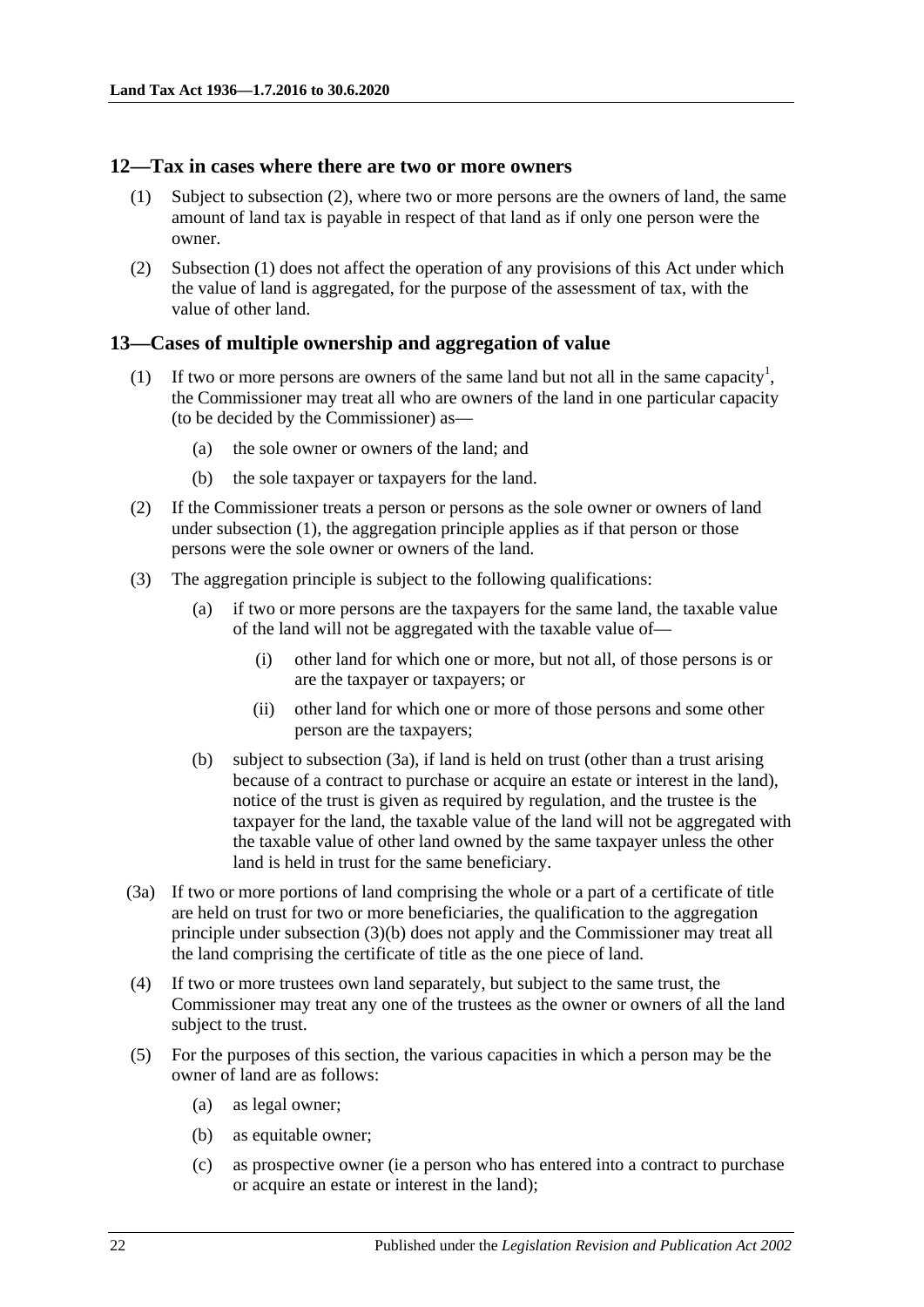- (d) as lessee under a perpetual lease or a shack-site lease;
- (e) if the land is in a defined shack-site area—as occupier.
- (6) This section applies subject to the operation of [section](#page-22-0) 13A.

**Note—**

1 See [subsection](#page-21-7) (5).

#### <span id="page-22-0"></span>**13A—Commissioner may determine that minor interest is to be disregarded**

(1) In this section—

*prescribed interest*—see [subsections](#page-22-1) (2) and [\(3\);](#page-22-2)

*prescribed land* means land where—

- (a) 2 or more persons are the owners of the land; or
- (b) the land is held on trust (other than a trust arising because of a contract to purchase or acquire an estate or interest in the land);

*transaction* includes any form of conveyance, transfer, contract, agreement or arrangement (whether or not in writing).

- <span id="page-22-1"></span>(2) If a person's interest in prescribed land is 5% or less, [subsection](#page-23-0) (5) will apply in relation to the interest (a *prescribed interest*) unless the Commissioner, on the application of a person who, as an owner of the prescribed land, has an interest exceeding 5% in the land, is satisfied that there is no doubt that the interest was created solely for a purpose, or entirely for purposes, unrelated to reducing the amount of land tax payable in respect of the land, or any other piece of land.
- <span id="page-22-2"></span>(3) If a person's interest in prescribed land exceeds 5% but is less than 50%, [subsection](#page-23-0) (5) will apply in relation to the interest (a *prescribed interest*) if the Commissioner forms the opinion that the purpose, or 1 of the purposes, for the creation of the interest was to reduce the amount of land tax payable in respect of the land, or any other piece of land.
- (3a) If the Commissioner forms the opinion for the purposes of [subsection](#page-22-2) (3) that the purpose, or 1 of the purposes, for the creation of an interest was to reduce the amount of land tax payable in respect of land—
	- (a) [subsection](#page-23-0) (5) will be taken to have applied in relation to the interest from the date on which the interest was created; and
	- (b) if—
		- (i) the land was wholly or partially exempted from land tax for a particular financial year; and
		- (ii) the Commissioner is satisfied, on the basis of having formed the opinion, that there were not, in respect of that financial year, proper grounds for exempting the land from land tax,

the Commissioner may withdraw the exemption in respect of that financial year.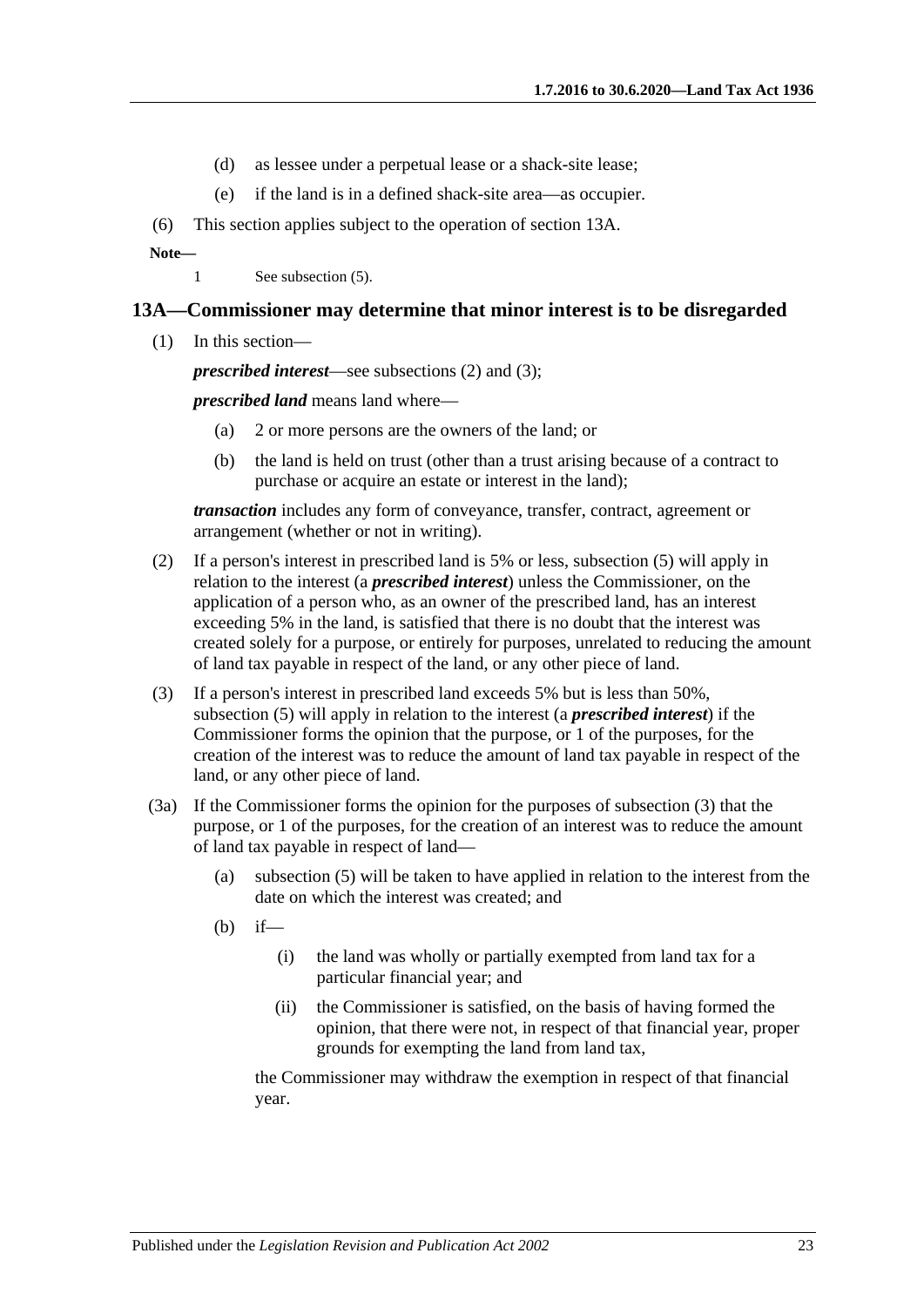- (4) For the purposes of [subsections](#page-22-1) (2) and [\(3\),](#page-22-2) the Commissioner may have regard to—
	- (a) the nature of any relationships between the owners of the land, or between the owners of 2 or more pieces of land and, if relevant, the relationship between a trustee and a beneficiary or beneficiaries or between 2 or more trustees or 2 or more beneficiaries; and
	- (b) the lack of consideration, or the amount, value or source of the consideration, provided in association with the creation of the interest; and
	- (c) the form and substance of any transaction associated with the creation or operation of the interest, including the legal and economic obligations of the parties and the economic and commercial substance of any such transaction; and
	- (d) the way in which any transaction associated with the creation or operation of the interest was entered into or carried out; and
	- (e) any other matter the Commissioner considers relevant.
- <span id="page-23-0"></span>(5) If this subsection applies in relation to a prescribed interest under this section—
	- (a) the person holding the prescribed interest is taken not to be—
		- (i) an owner of land for the purposes of this Act to the extent of the prescribed interest; or
		- (ii) in a case in which [subsection](#page-24-4)  $(9)(a)(ii)$  applies in relation to a beneficiary, a beneficiary under a relevant trust for the purposes of this Act; and
	- (b) the land tax payable in respect of the land is to be assessed, and is payable—
		- (i) as if the land were wholly owned by the owner or owners of the land who do not hold the prescribed interest (or, if relevant, any such prescribed interest); and
		- (ii) in a case in which [subsection](#page-24-4)  $(9)(a)(ii)$  applies in relation to a beneficiary, as if the interest of the beneficiary did not exist.
- (6) However, a preceding subsection will not apply for the purposes of the other provisions of this Act if the effect is to decrease the amount of land tax payable in respect of any land.
- (7) If the Commissioner decides to reject an application of an owner of land under [subsection](#page-22-1) (2), the Commissioner must give notice of the decision to the owner—
	- (a) stating the decision; and
	- (b) stating the grounds on which the decision is based.
- (8) If the Commissioner forms an opinion under [subsection](#page-22-2) (3) so as to give rise to the application of [subsection](#page-23-0) (5), the Commissioner must give notice of the operation of [subsection](#page-23-0) (5) to each owner of the land—
	- (a) stating the fact that the opinion has been formed, and setting out its effect under this section; and
	- (b) stating the grounds on which the opinion is based.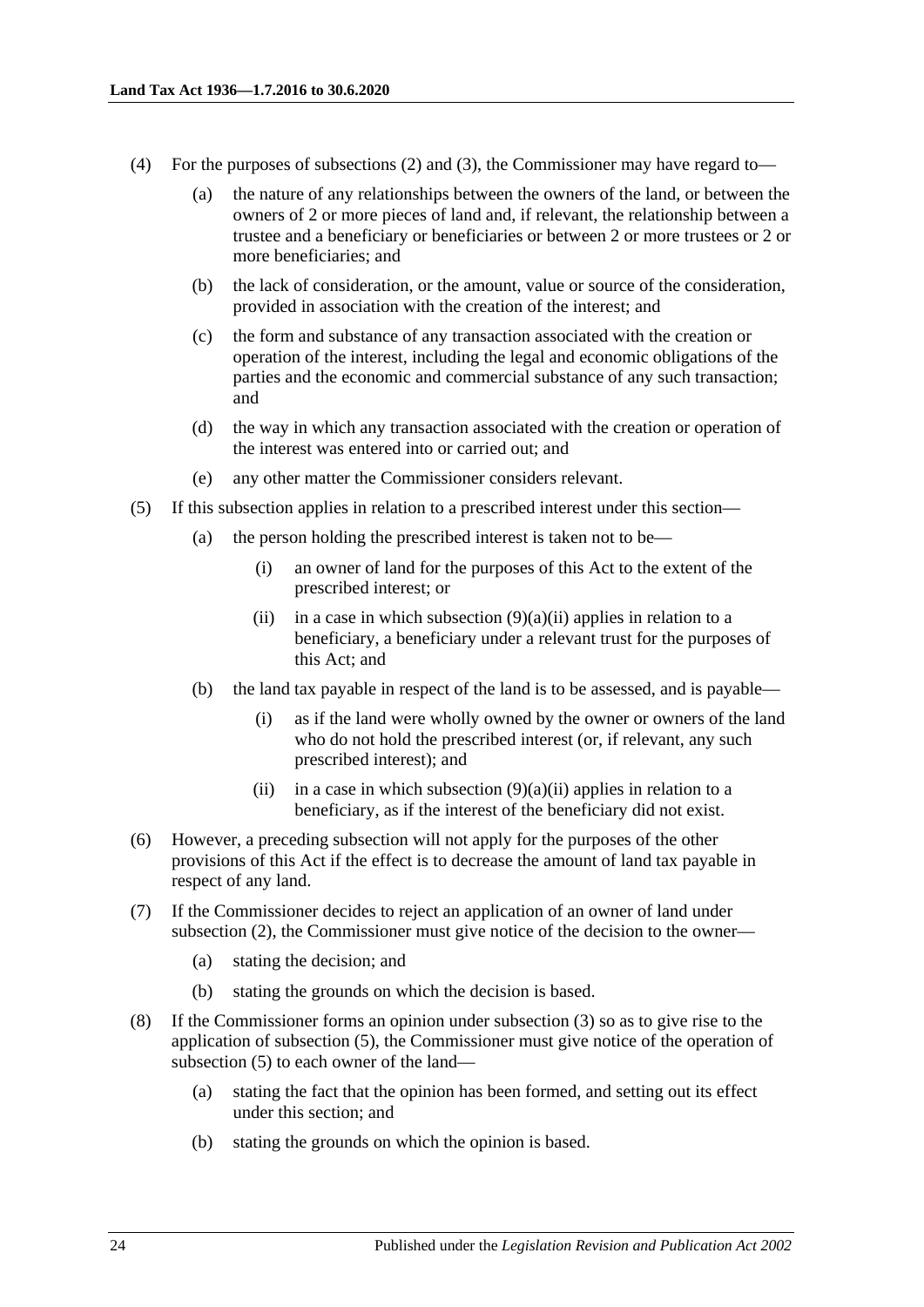- <span id="page-24-4"></span>(9) For the purposes of this section—
	- (a) a reference to an interest in land is a reference—
		- (i) to an estate, interest or other circumstance that makes a person an owner of land under this Act (but does not include an interest consisting only of a right of occupation); or
		- (ii) to an interest that a person has in land that arises by virtue of a trust, either as trustee or beneficiary, other than—
			- (A) a trust arising because of a contract to purchase or acquire an estate or interest in the land; or
			- (B) an interest arising in any other circumstances prescribed by the regulations; and
	- (b) an interest may be or become subject to the operation of this section no matter when it was created, including in a case where the interest was created before the commencement of this section.

#### <span id="page-24-0"></span>**14—Person liable to tax**

- (1) Subject to this Act, an owner of land is liable for tax in respect of that land.
- (2) In any proceedings relating to tax in respect of land, the person named in a valuation roll under the *[Valuation of Land Act](http://www.legislation.sa.gov.au/index.aspx?action=legref&type=act&legtitle=Valuation%20of%20Land%20Act%201971) 1971* as the owner of the land, being the valuation roll containing the site value required to be used in calculating the land tax in respect of the land, will be presumed, in the absence of proof to the contrary, to be the owner of the land liable to the tax.

#### <span id="page-24-1"></span>**15—Change of ownership**

- (1) Subject to this Act, no land and no person assessed for tax is relieved of a charge or liability for tax in respect of a particular financial year by reason of a change in the ownership of the land, or any other event, occurring after the commencement of the financial year.
- (2) The Commissioner may refuse to recognise any change in the ownership of any land until the amount of the tax in respect of the land has been paid.
- (3) The Commissioner may refuse to recognise any change in the ownership of any land where notice of that change of ownership has not been given as required by the regulations.
- (4) Where the Commissioner refuses to recognise a change in the ownership of any land, the person who is recognised by the Commissioner as the owner of the land remains the taxpayer in respect of the land.

#### <span id="page-24-2"></span>**16—Liability for tax to be joint and several**

Where there are two or more taxpayers in respect of the same land, they are jointly and severally liable to pay tax in respect of that land.

#### <span id="page-24-3"></span>**17—Distribution of burden**

(1) The burden of the tax will be distributed between the taxpayers in the relative proportions of the value of their interests in the land taxed.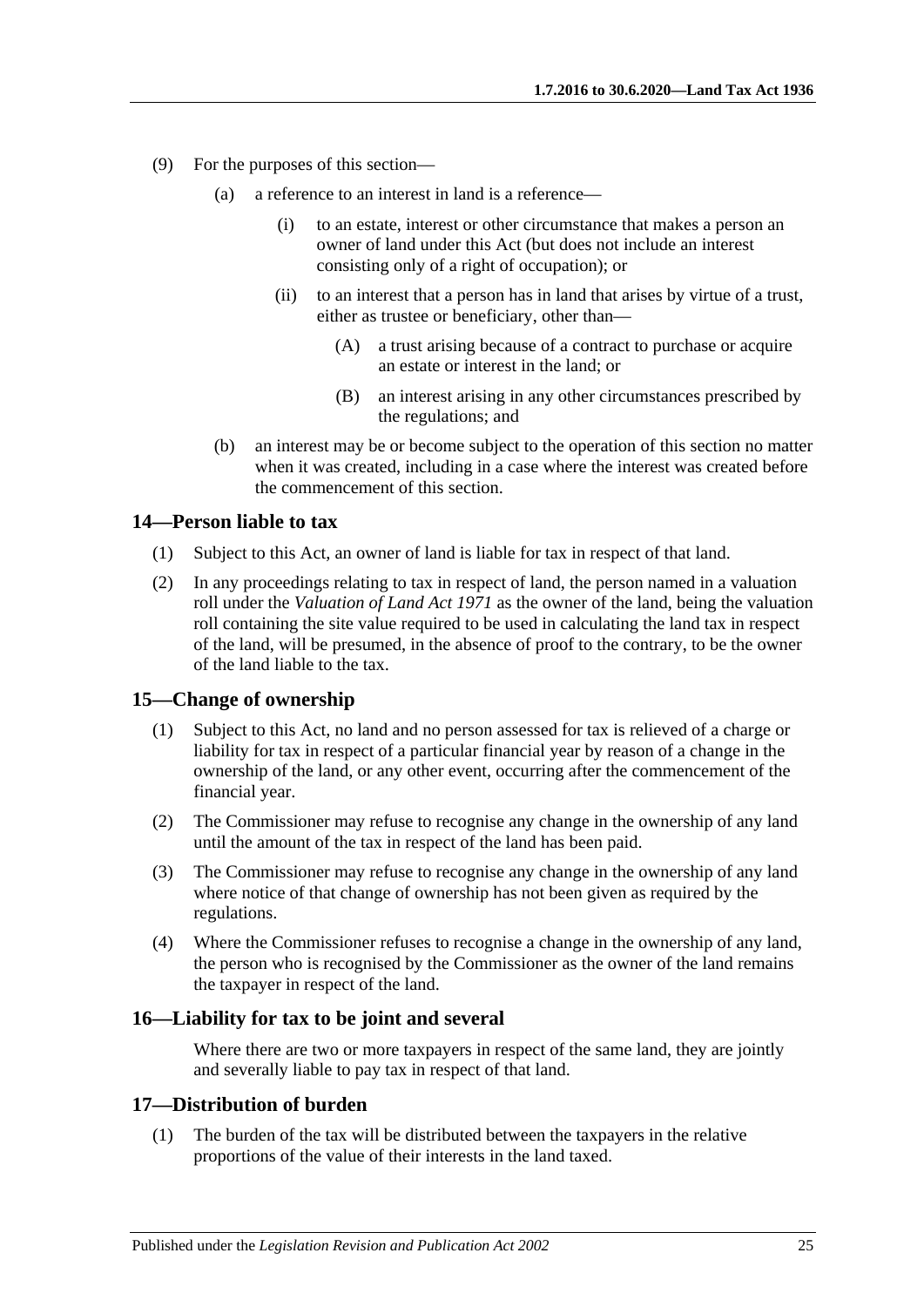(2) A taxpayer who has paid tax in respect of land is entitled to recover from every other taxpayer in respect of the same land a proper proportion of the amount paid.

#### <span id="page-25-0"></span>**18—Contracts etc to evade land tax**

- (1) Where a contract, agreement or arrangement entered into in writing or verbally (whether before or after the commencement of the *Land Tax Act Amendment Act 1977*) has or purports to have the purpose (whether as the main or a subsidiary purpose) of in any way directly or indirectly—
	- (a) altering the incidence of land tax; or
	- (b) relieving any person from liability to pay land tax, or reducing any such liability; or
	- (c) defeating, evading or avoiding any obligation or liability imposed by this Act,

the Commissioner may, by notice in writing given to the parties treat that contract, agreement or arrangement as void for the purposes of this Act.

(2) Where the Commissioner has, in pursuance of this section, treated a contract, agreement or arrangement as void for the purposes of this Act, it will be presumed, in any legal proceedings, in the absence of proof to the contrary, that the purpose of the contract, agreement or arrangement is such as would attract the operation of this section.

#### <span id="page-25-2"></span><span id="page-25-1"></span>**19—Time for payment of tax**

- (1) The amount specified in an assessment by the Commissioner as land tax payable in respect of land for a financial year must be paid to the Commissioner within 30 days after service of the assessment on the taxpayer, or, if there is more than one taxpayer liable to pay the tax in respect of the land, on any one of the taxpayers.
- $(2)$  If—
	- (a) a person who otherwise would have been served with an assessment for the payment of land tax has not been served with such an assessment on account  $of$ 
		- (i) gaining an exemption (or partial exemption) from land tax that should not have applied under this Act (including by an exemption continuing after it should have come to an end); or
		- (ii) receiving a waiver or refund that should not have been given; and
	- (b) the failure to serve the assessment is attributable (wholly or in part) to—
		- (i) false, misleading or incomplete information that has been provided to the Commissioner; or
		- (ii) information that should have been provided to the Commissioner not being so provided,

then the provision, or non-provision, of that information (as the case may be) will be taken to constitute a tax default by the person for the purposes of the *[Taxation](http://www.legislation.sa.gov.au/index.aspx?action=legref&type=act&legtitle=Taxation%20Administration%20Act%201996)  [Administration Act](http://www.legislation.sa.gov.au/index.aspx?action=legref&type=act&legtitle=Taxation%20Administration%20Act%201996) 1996*.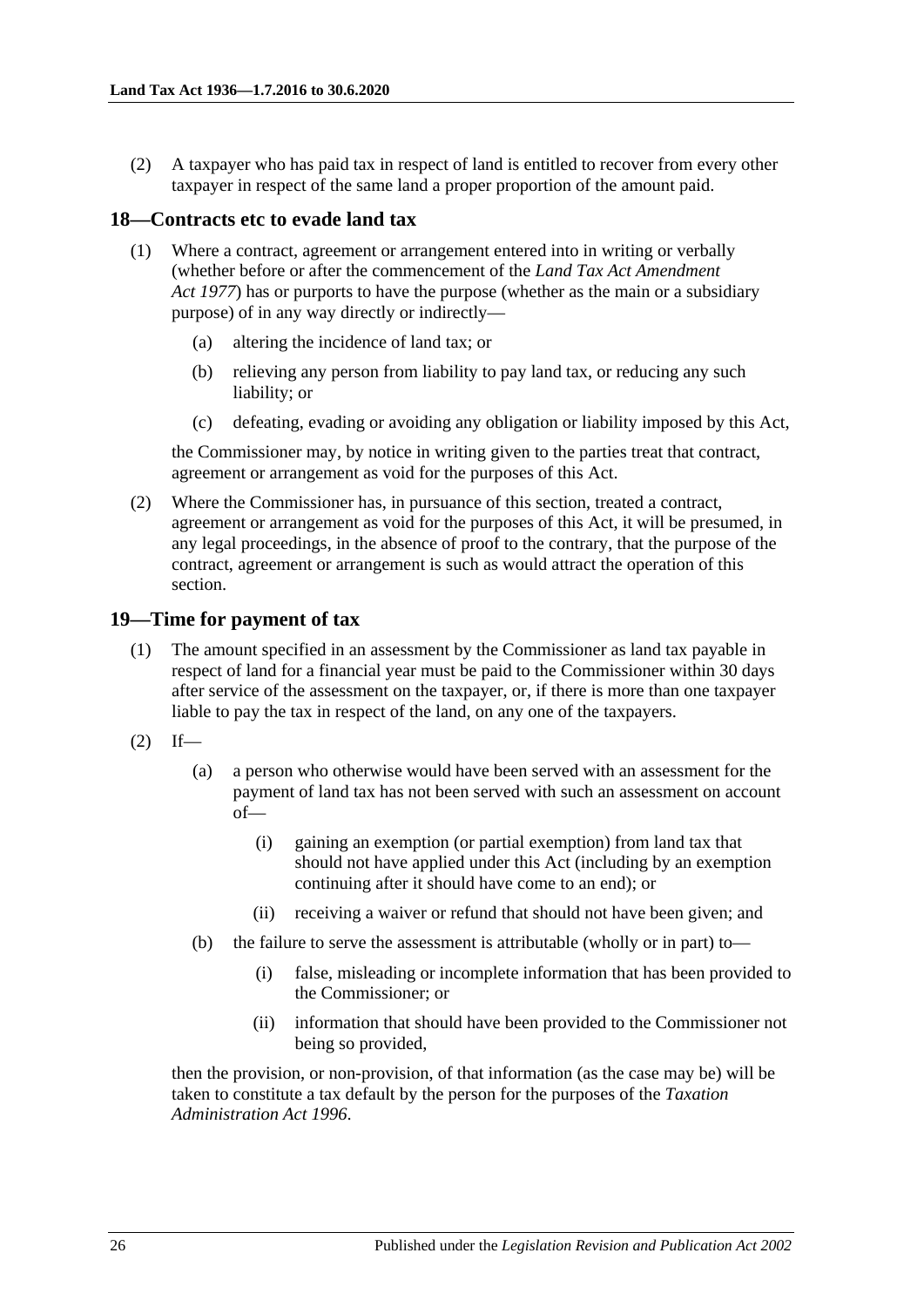- <span id="page-26-3"></span>(3) In connection with the operation of subsection (2)—
	- (a) the tax default will be taken to have occurred on the day on which the exemption applied from, or the waiver or refund was given (as the case may be); and
	- (b) an assessment under [subsection](#page-25-2) (1) may specify any interest accrued or penalty tax payable under the *[Taxation Administration Act](http://www.legislation.sa.gov.au/index.aspx?action=legref&type=act&legtitle=Taxation%20Administration%20Act%201996) 1996* in respect of a preceding financial year, including where an assessment of land tax has not been previously served with respect to that financial year, or where an assessment served with respect to that financial year did not identify the tax default; and
	- (c) a liability to pay interest under the *[Taxation Administration Act](http://www.legislation.sa.gov.au/index.aspx?action=legref&type=act&legtitle=Taxation%20Administration%20Act%201996) 1996* will accrue from the day applying under [paragraph](#page-26-3) (a) (and not a day determined under section 25(1) of that Act).

#### <span id="page-26-4"></span><span id="page-26-0"></span>**20—Power to let or sell land liable to tax**

- (1) If tax is in arrears for 6 months or more, the Commissioner may have a notice published in the Gazette—
	- (a) specifying the land in respect of which the tax is payable; and
	- (b) specifying the amount of the tax in arrears; and
	- (c) stating that if the tax is not paid within 3 months of the date of the notice the Commissioner will let the land, or apply to the Supreme Court for an order for sale of the land.
- (2) If at the expiration of 3 months from the date of a notice published under [subsection](#page-26-4) (1) any part of the tax remains in arrears the Commissioner may—
	- (a) let the land; or
	- (b) apply to the Supreme Court for an order for the sale of the land.
- <span id="page-26-6"></span><span id="page-26-5"></span>(3) The Supreme Court may, on an application under [subsection](#page-26-5)  $(2)(b)$ —
	- (a) make an order for the sale of the land; and
	- (b) give directions as to how the proceeds of sale are to be dealt with.
- (4) Subject to any directions of the Supreme Court under [subsection](#page-26-6) (3), where land is leased or sold in pursuance of this section the proceeds will be applied by the Commissioner towards the payment of the arrears of tax and the costs of proceeding under this section and any surplus must be paid to the person beneficially entitled to the land or, if the land has been sold, to the person who was beneficially entitled to the land prior to the sale.

#### <span id="page-26-1"></span>**21—Transfer of land in satisfaction of tax liability**

Where land is unencumbered except by a liability to pay tax, the Commissioner may, on behalf of the Crown, accept a transfer of an estate in fee simple in the land in satisfaction of the liability for tax.

#### <span id="page-26-2"></span>**22—Tax first charge on land**

(1) Subject to this Act, tax is, until payment, a first charge on the land in respect of which the tax is payable.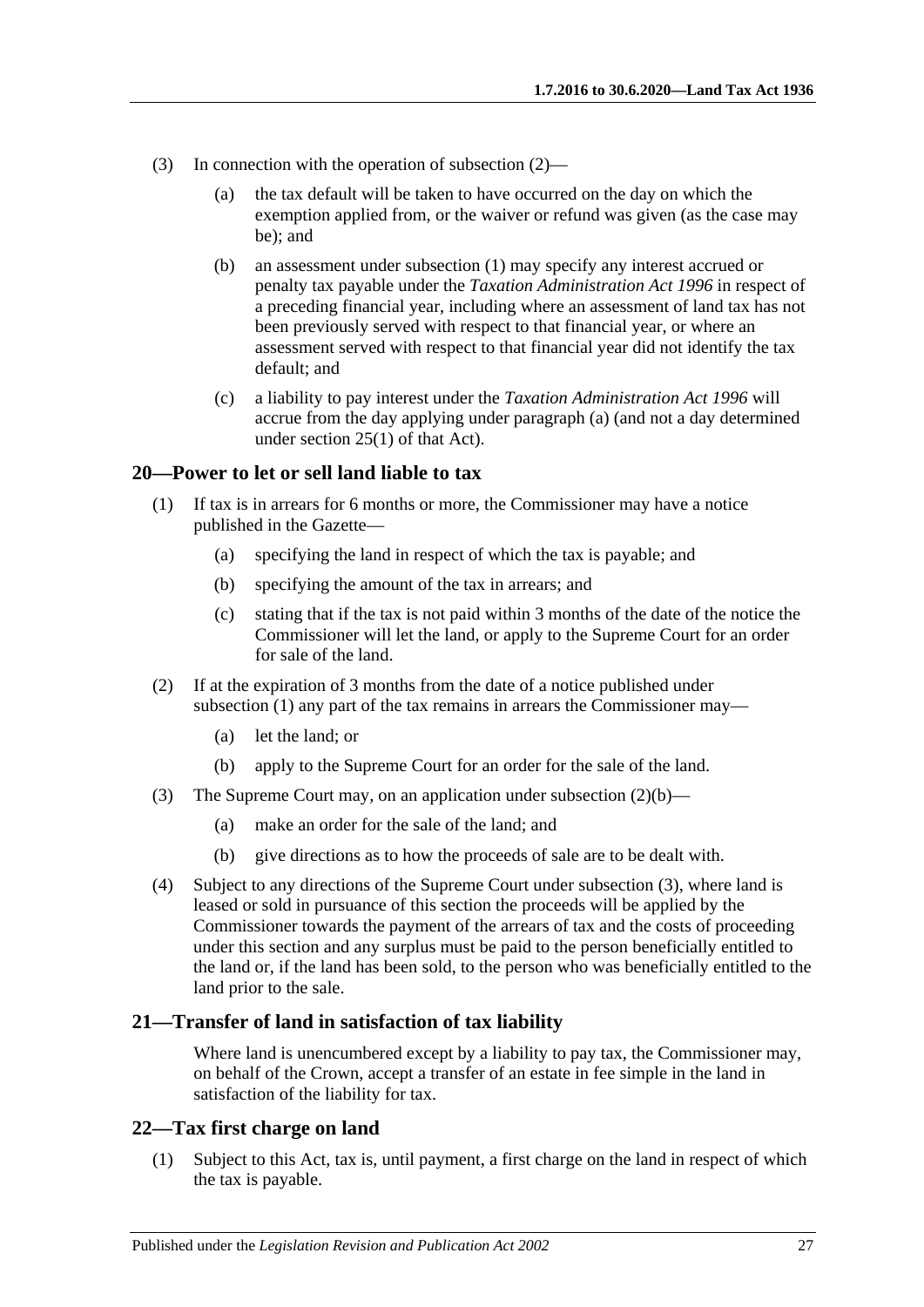(2) Where land tax is levied against the common property, or part of the common property, of a community scheme under the *[Community Titles Act](http://www.legislation.sa.gov.au/index.aspx?action=legref&type=act&legtitle=Community%20Titles%20Act%201996) 1996*, the tax is not a charge on the common property but is, instead, a first charge on each of the community lots of the community scheme.

#### <span id="page-27-4"></span><span id="page-27-0"></span>**23—Certificates in respect of liability to tax**

- (1) Upon application by the purchaser of any land, or the purchaser's agent, and payment of the prescribed fee, the Commissioner may issue a certificate showing the amount (if any) of tax that is, or will be, payable under this Act in respect of the land on a specified date (the *relevant date*).
- (2) Where the Commissioner is unable to calculate exactly the amount referred to in [subsection](#page-27-4) (1), the Commissioner may make an estimate of that amount.
- (3) Where the land in respect of which an application is made under this section is only part of the land included in a land tax assessment, the certificate referred to in [subsection](#page-27-4) (1) must relate to the whole of the land comprised in the assessment.
- (4) Where—
	- (a) the amount (if any) stated in a certificate given under this section is paid within a period specified in the certificate; or
	- (b) the certificate indicates that no amount is or will be payable,

the purchaser and the purchaser's successors in title are released from any liability to tax that accrued in respect of the land before the relevant date, and no such liability is or remains a charge upon the land after it becomes vested in the purchaser.

#### <span id="page-27-1"></span>**24—Alterations to valuations**

The right of the Commissioner to recover tax under this Act is not suspended or delayed by an objection, review or appeal in relation to a valuation under the *[Valuation of Land Act](http://www.legislation.sa.gov.au/index.aspx?action=legref&type=act&legtitle=Valuation%20of%20Land%20Act%201971) 1971* and the Commissioner may recover tax on the assumption that the valuation is correct, but if any alteration to a valuation affecting the amount of land tax payable in respect of any land is made under that Act (whether in consequence of an objection, review or appeal, or otherwise) the Commissioner must make a reassessment of the liability to land tax in respect of the land.

### <span id="page-27-2"></span>**25—Service**

- (1) An assessment or other document to be served on a person for the purposes of this Act may be served on the person by affixing it conspicuously on any land to which the assessment or other document relates.
- (2) This section is in addition to and does not derogate from a provision of the *[Taxation](http://www.legislation.sa.gov.au/index.aspx?action=legref&type=act&legtitle=Taxation%20Administration%20Act%201996)  [Administration Act](http://www.legislation.sa.gov.au/index.aspx?action=legref&type=act&legtitle=Taxation%20Administration%20Act%201996) 1996* as to the service of documents.

#### <span id="page-27-3"></span>**26—Regulations**

- (1) The Governor may make regulations for the purposes of this Act.
- (2) Any such regulation may impose a fine not exceeding \$125 for breach of a regulation.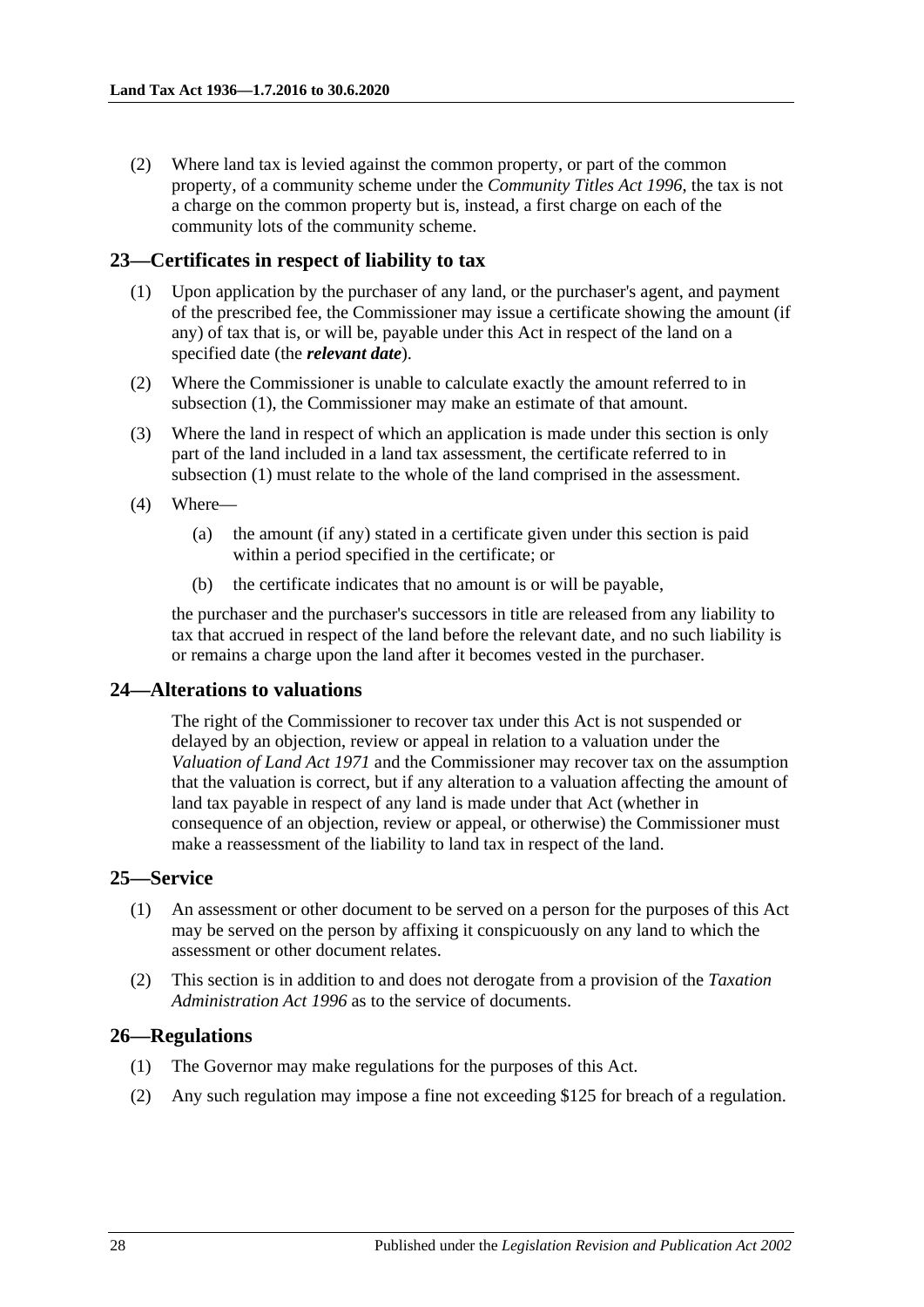# <span id="page-28-0"></span>**Legislative history**

# **Notes**

- Amendments of this version that are uncommenced are not incorporated into the text.
- Please note—References in the legislation to other legislation or instruments or to titles of bodies or offices are not automatically updated as part of the program for the revision and publication of legislation and therefore may be obsolete.
- Earlier versions of this Act (historical versions) are listed at the end of the legislative history.
- For further information relating to the Act and subordinate legislation made under the Act see the Index of South Australian Statutes or www.legislation.sa.gov.au.

# **Legislation repealed by principal Act**

The *Land Tax Act 1936* repealed the following:

*Taxation Act 1927 Taxation Amendment Act 1927 Taxation Act Amendment Act 1929 Taxation Act 1930 Land Tax Act 1931 Taxation Act 1933 Taxation Act 1934 Taxation Act 1935*

# **Principal Act and amendments**

New entries appear in bold.

| Year    | N <sub>0</sub> | Title                           | Assent     | Commencement                        |
|---------|----------------|---------------------------------|------------|-------------------------------------|
| 1936    | 2318           | Land Tax Act 1936               | 26.11.1936 | 7.1.1937 (Gazette 7.1.1937 p1)      |
| 1942 34 |                | Land Tax Act Amendment Act 1942 | 26.11.1942 | 26.11.1942                          |
| 1948    | -16            | Land Tax Act Amendment Act 1948 | 23.9.1948  | 23.9.1948                           |
| 1952    | -47            | Land Tax Act Amendment Act 1952 | 4.12.1952  | 4.12.1952                           |
| 1961    | - 8            | Land Tax Act Amendment Act 1961 | 19.10.1961 | 19.10.1961                          |
| 1965    | 32             | Land Tax Act Amendment Act 1965 | 2.12.1965  | 2.12.1965                           |
| 1966    | 39             | Land Tax Act Amendment Act 1966 | 25.8.1966  | 25.8.1966                           |
| 1967    | 40             | Land Tax Act Amendment Act 1967 | 28.9.1967  | $22.2.1968$ : s 1(1)                |
| 1969    | 56             | Land Tax Act Amendment Act 1969 | 4.12.1969  | 21.5.1970 (Gazette 21.5.1970 p1842) |
| 1970    | 49             | Land Tax Act Amendment Act 1970 | 10.12.1970 | 30.6.1971 (Gazette 10.6.1971 p2830) |
| 1971    | 53             | Land Tax Act Amendment Act 1971 | 23.9.1971  | 23.9.1971                           |
| 1972    | -78            | Land Tax Act Amendment Act 1972 | 5.10.1972  | At midnight on 30.6.1972: s 2       |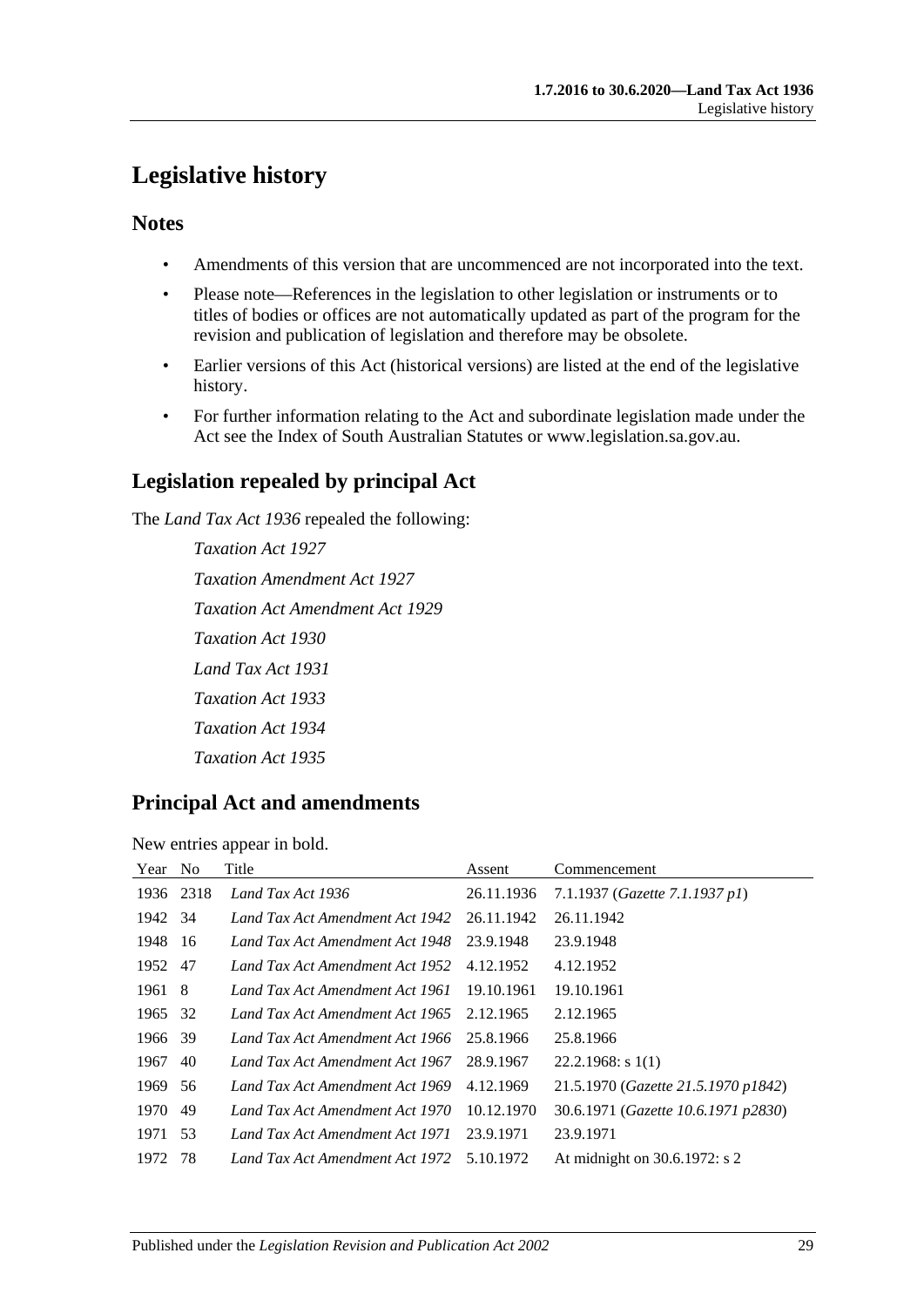| 1972 | - 79 | <b>Statutes Amendment (Valuation of</b><br>Land) Act 1972         | 5.10.1972  | $1.6.1972$ : s 2                                                                                 |
|------|------|-------------------------------------------------------------------|------------|--------------------------------------------------------------------------------------------------|
| 1974 | 16   | <b>Rates and Taxes Remission</b><br>Act 1974                      | 4.4.1974   | $1.7.1973$ : s 2                                                                                 |
| 1974 | 109  | Land Tax Act Amendment Act 1974                                   | 5.12.1974  | 5.12.1974                                                                                        |
| 1975 | 48   | Land Tax Act Amendment Act 1975                                   | 10.4.1975  | 2.6.1975 (Gazette 22.5.1975 p1987)                                                               |
| 1975 | 98   | <b>Statutes Amendment (Rates and</b><br>Taxes Remission) Act 1975 | 20.11.1975 | $1.7.1975$ : s 2                                                                                 |
| 1976 | 41   | Land Tax Act Amendment Act 1976                                   | 22.10.1976 | $30.6.1976$ : s 2                                                                                |
| 1977 | 32   | Land Tax Act Amendment Act 1977                                   | 27.10.1977 | $30.6.1977$ : s 2                                                                                |
| 1977 | 55   | <b>Statutes Amendment (Rates and</b><br>Taxes Remission) Act 1977 | 15.12.1977 | $1.7.1978$ : s 2                                                                                 |
| 1979 | 61   | Land Tax Act Amendment Act 1979                                   | 8.11.1979  | 30.6.1979: s 2                                                                                   |
| 1981 | 29   | <b>Statutes Amendment (Valuation of</b><br>Land) Act 1981         | 19.3.1981  | 30.6.1981 (Gazette 4.6.1981 p1640)                                                               |
| 1982 | 79   | Land Tax Act Amendment Act 1982                                   | 9.9.1982   | 30.6.1982: s 2 except s 15-8.12.1983<br>(Gazette 8.12.1983 p1616)                                |
| 1983 | 80   | Land Tax Act Amendment Act 1983                                   | 24.11.1983 | $30.6.1983$ : s 2                                                                                |
| 1984 | 88   | Valuation of Land Act Amendment<br>Act 1984                       | 29.11.1984 | 11.7.1985 (Gazette 4.7.1985 p6)                                                                  |
| 1985 | 79   | Land Tax Act Amendment Act 1985                                   | 22.8.1985  | At midnight on 30.6.1985: s 2                                                                    |
| 1986 | 62   | Land Tax Act Amendment Act 1986                                   | 6.11.1986  | At midnight on $30.6.1986$ : s $2(1)$ except<br>s 7 & Sch-18.5.1987 (Gazette<br>23.4.1987 p1072) |
| 1986 | 78   | Rates and Land Tax Remission<br>Act 1986                          | 4.12.1986  | 1.4.1987 (Gazette 26.3.1987 p702)                                                                |
| 1987 | 2    | <b>Statutes Amendment (Taxation)</b><br>Act 1987                  | 5.3.1987   | 5.3.1987                                                                                         |
| 1987 | 72   | Land Tax Act Amendment Act 1987                                   | 5.11.1987  | At midnight on 30.6.1987: s 2                                                                    |
| 1988 | 63   | Land Tax Act Amendment Act 1988                                   | 27.10.1988 | At midnight on 30.6.1988: s 2                                                                    |
| 1989 | 48   | Land Tax Act Amendment Act 1989                                   | 31.8.1989  | At midnight on 30.6.1989: s 2                                                                    |
| 1990 | 44   | Land Tax Act Amendment Act 1990                                   | 25.10.1990 | At midnight on 30.6.1990: s 2                                                                    |
| 1991 | 46   | Land Tax (Miscellaneous)<br>Amendment Act 1991                    | 21.11.1991 | At midnight on 30.6.1991: s 2                                                                    |
| 1992 | 50   | Land Tax (Rates) Amendment<br>Act 1992                            | 29.10.1992 | At midnight on 30.6.1992: s 2                                                                    |
| 1992 | 71   | <b>Statutes Amendment (Expiation of</b><br>Offences) Act 1992     | 19.11.1992 | 1.3.1993 (Gazette 18.2.1993 p600)                                                                |
| 1993 | 77   | Land Tax (Rates) Amendment<br>Act 1993                            | 27.10.1993 | At midnight on 30.6.1993: s 2                                                                    |
| 1994 | 63   | Land Tax (Scale Adjustment)<br>Amendment Act 1994                 | 3.11.1994  | At midnight on 30.6.1994: s 2                                                                    |
|      |      |                                                                   |            |                                                                                                  |
| 1995 | 70   | Land Tax (Home Unit Companies)<br>Amendment Act 1995              | 2.11.1995  | At midnight on 30.6.1995: s 2                                                                    |
| 1996 | 38   | <b>Statutes Amendment (Community</b><br>Titles) Act 1996          | 9.5.1996   | ss 9 & 10-4.11.1996 (Gazette<br>31.10.1996 p1460)                                                |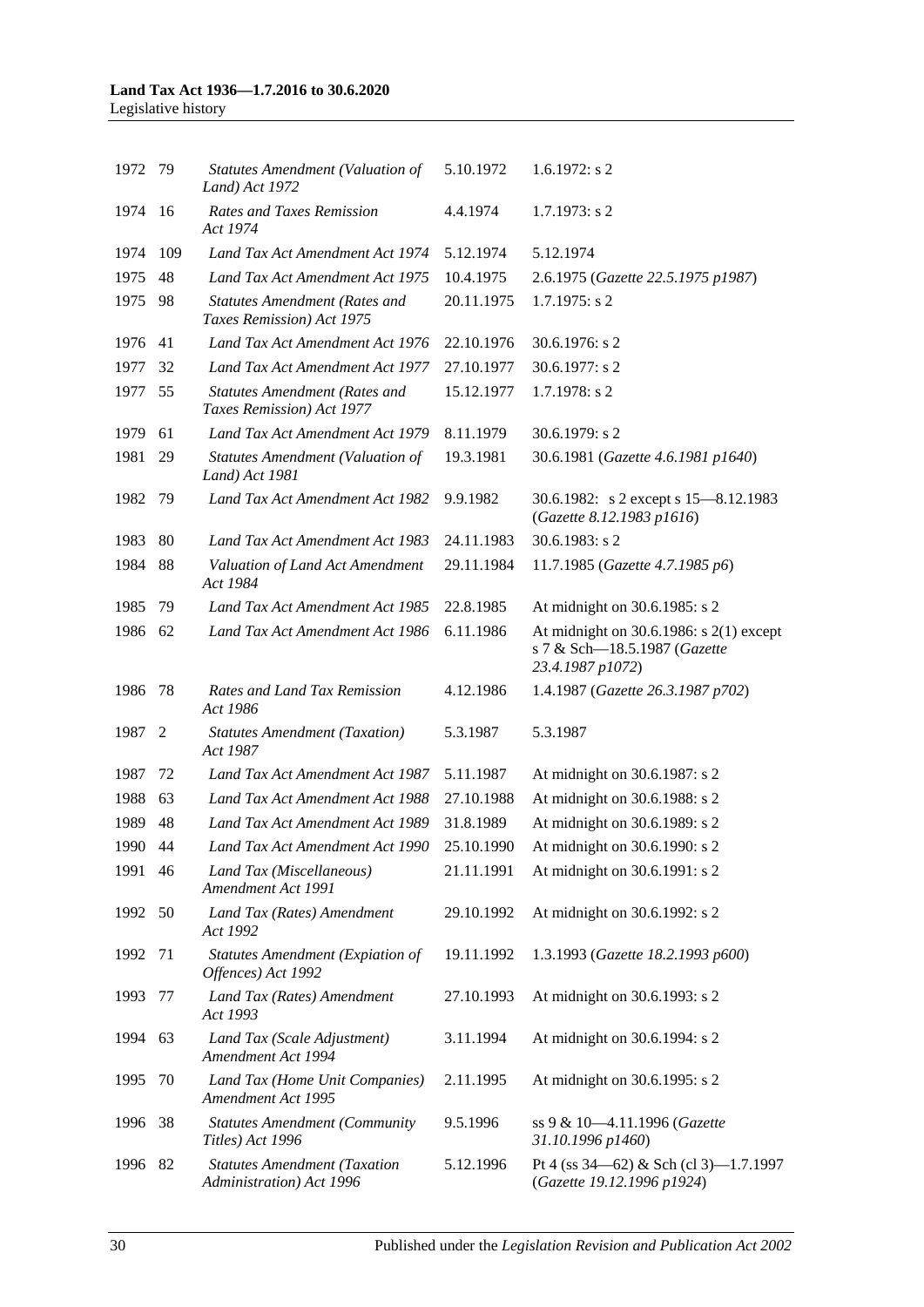| 1997 | 81 | Land Tax (Land Held On Trust)<br>Amendment Act 1997                        | 24.12.1997 | 24.12.1997                                                                                                     |
|------|----|----------------------------------------------------------------------------|------------|----------------------------------------------------------------------------------------------------------------|
| 1999 | 83 | Land Tax (Intensive Agistment)<br>Amendment Act 1999                       | 2.12.1999  | At midnight on 30.6.1999: s 2                                                                                  |
| 2001 | 27 | <b>Statutes Amendment (Taxation</b><br>Measures) Act 2001                  | 26.7.2001  | Pt 2 (s 4)—26.7.2001: s 2(1)                                                                                   |
| 2005 | 28 | Statutes Amendment (Budget 2005)<br>Act 2005                               | 30.6.2005  | Pt 2 (ss $4-7$ )—at midnight on<br>$30.6.2005$ : s 2(1)                                                        |
| 2006 | 43 | <b>Statutes Amendment (Domestic</b><br>Partners) Act 2006                  | 14.12.2006 | Pt 50 (s 144)-1.6.2007 (Gazette<br>26.4.2007 p1352)                                                            |
| 2007 | 33 | Statutes Amendment (Budget 2007)<br>Act 2007                               | 9.8.2007   | Pt 3 (ss 5 $\&$ 6)—at midnight on<br>$30.6.2008$ : s $2(3)$                                                    |
| 2008 | 38 | <b>Statutes Amendment and Repeal</b><br>(Taxation Administration) Act 2008 | 23.10.2008 | Pt 3 (s 24)-1.7.2009 (Gazette<br>11.12.2008 p5475)                                                             |
| 2010 | 7  | Land Tax (Miscellaneous)<br>Amendment Act 2010                             | 1.7.2010   | s 4(3), (6) & (7)—at midnight on<br>30.6.2009; ss 4(1), (2), (4) & (5), 5 &<br>6-at midnight on 30.6.2010: s 2 |
| 2015 | 41 | <b>Statutes Amendment and Repeal</b><br>(Budget 2015) Act 2015             | 26.11.2015 | Pt $3$ (ss $6-10$ )—at midnight on<br>$30.6.2015$ : s 2(3)                                                     |
| 2016 | 57 | <b>Statutes Amendment (Budget</b><br>2016) Act 2016                        | 8.12.2016  | Pt $6$ (ss $65-67$ )—at midnight on<br>30.6.2016: s $2(3)$                                                     |
| 2018 | 35 | <b>Statutes Amendment and Repeal</b><br>(Budget Measures) Act 2018         | 22.11.2018 | Pt 8 (ss $110 \& 111$ )—at midnight on<br>$30.6.2020$ : s $2(3)$                                               |
| 2019 | 38 | Land Tax (Miscellaneous)<br>Amendment Act 2019                             | 5.12.2019  | 5.12.2019 except Pt 2 & Sch 1<br>$(Pt 2)$ —30.6.2020 immediately after<br>Pt 8 of 35/2018                      |

# **Provisions amended since 3 February 1976**

- Legislative history prior to 3 February 1976 appears in marginal notes and footnotes included in the consolidation of this Act contained in Volume 5 of The Public General Acts of South Australia 1837-1975 at page 575.
- Certain textual alterations were made to this Act by the Commissioner of Statute Revision when preparing the reprint of the Act that incorporated all amendments in force as at 18 May 1987. A Schedule of these alterations was laid before Parliament on 6 August 1987.

New entries appear in bold.

Entries that relate to provisions that have been deleted appear in italics.

| Provision      | How varied                                    | Commencement |
|----------------|-----------------------------------------------|--------------|
| Long title     | substituted by 82/1996 s 34                   | 1.7.1997     |
| PtI            | heading deleted by 82/1996 s 35               | 1.7.1997     |
| s 1            | amended by $62/1986$ s 7 (Sch)                | 18.5.1987    |
| ss 2 and 3     | deleted by $62/1986$ s $7(Sch)$               | 18.5.1987    |
| s <sub>2</sub> |                                               |              |
| s(2(1))        | s 4(1) amended by $62/1986$ s 7 (Sch)         | 18.5.1987    |
|                | s 4(1) redesignated as s 2(1) by 82/1996 s 62 | 1.7.1997     |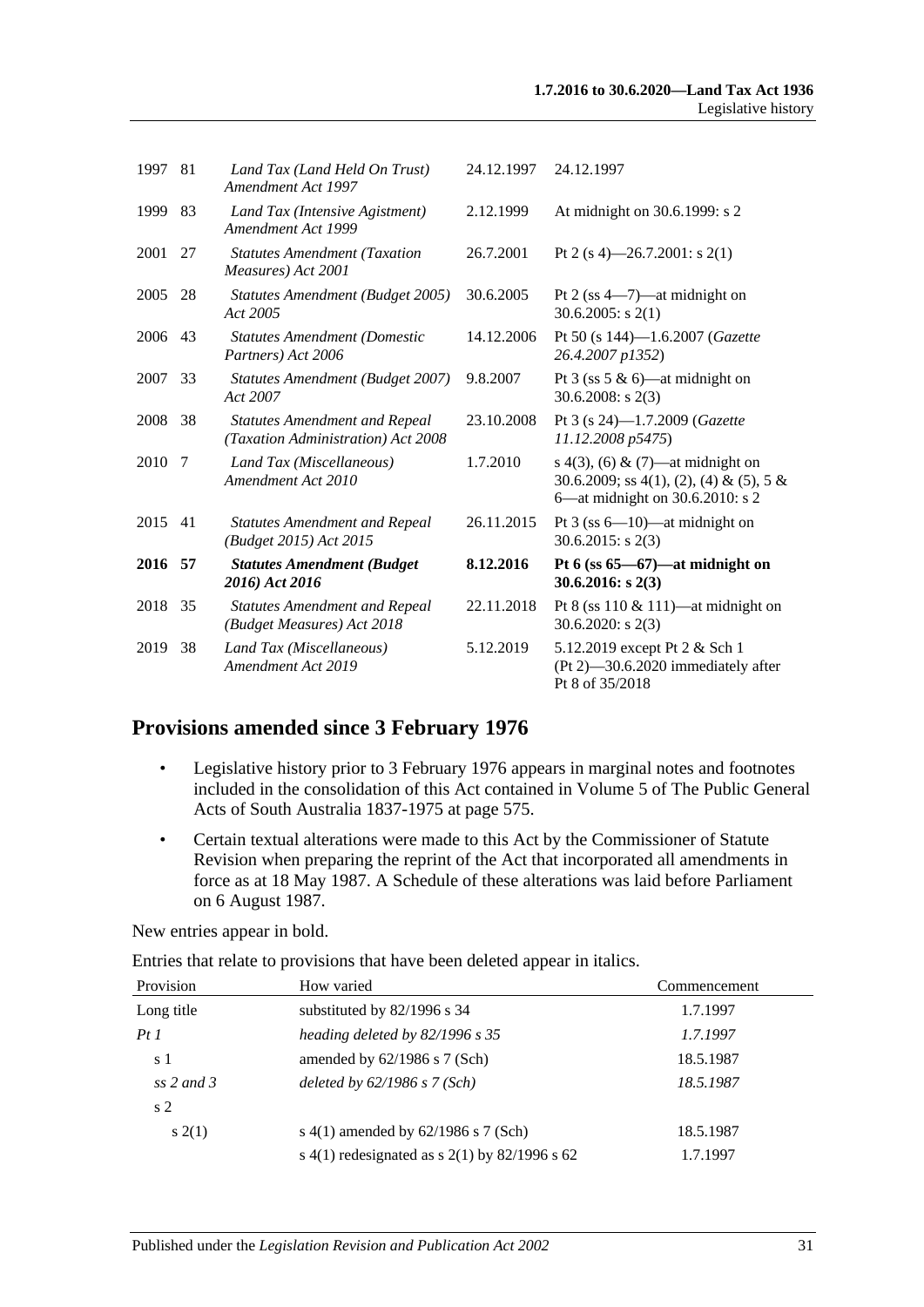#### **Land Tax Act 1936—1.7.2016 to 30.6.2020** Legislative history

| aggregation<br>principle               | inserted by 63/1994 s 3                                     | 1.7.1994  |
|----------------------------------------|-------------------------------------------------------------|-----------|
| assessment or<br>reassessment          | inserted by $82/1996$ s $36(a)$                             | 1.7.1997  |
| association                            | inserted by 57/2016 s 65                                    | 1.7.2016  |
| business of<br>primary<br>production   | amended by 79/1982 s 3                                      | 30.6.1982 |
|                                        | amended by $83/1999$ s $3(a)$                               | 1.7.1999  |
| the Commissioner                       | substituted by 62/1986 s 7 (Sch)                            | 18.5.1987 |
|                                        | substituted by $82/1996$ s $36(b)$                          | 1.7.1997  |
| contribution                           | deleted by $62/1986$ s $7$ (Sch)                            | 18.5.1987 |
| contributor                            | deleted by $62/1986$ s $7$ (Sch)                            | 18.5.1987 |
| declared livestock                     | inserted by $83/1999$ s $3(b)$                              | 1.7.1999  |
| declared rural<br>land                 | substituted by 41/1976 s 3                                  | 30.6.1976 |
|                                        | deleted by $29/1981 s 9(a)$                                 | 30.6.1981 |
| defined shack-site<br>areas            | inserted by $50/1992$ s $3(a)$                              | 1.7.1992  |
| determination of<br>unimproved value   | deleted by $29/1981 s 9(b)$                                 | 30.6.1981 |
| determination of<br>site value         | inserted by $29/1981$ s $9(b)$                              | 30.6.1981 |
| document                               | inserted by $70/1995$ s $3(a)$                              | 1.7.1995  |
| improvements                           | deleted by $29/1981 s$ 9(c)                                 | 30.6.1981 |
| land used for<br>primary<br>production | substituted by $28/2005$ s 4(1)                             | 1.7.2005  |
| liquidator                             | amended by $62/1986$ s $7$ (Sch)                            | 18.5.1987 |
|                                        | deleted by $82/1996 s 36(c)$                                | 1.7.1997  |
| the metropolitan<br>area               | substituted by $80/1983$ s 3                                | 30.6.1983 |
|                                        | deleted by 44/1990 s 3                                      | 1.7.1990  |
| owner                                  | amended by 62/1986 s 7 (Sch)                                | 18.5.1987 |
|                                        | amended by $48/1989$ s $3(a)$ , (b)                         | 1.7.1989  |
|                                        | amended by 50/1992 s 3(b), (c)                              | 1.7.1992  |
| particular notice                      | amended by $62/1986$ s $7$ (Sch)                            | 18.5.1987 |
|                                        | deleted by $82/1996 s 36(d)$                                | 1.7.1997  |
| regulation                             | deleted in pursuance of the Acts Republications<br>Act 1967 | 18.5.1987 |
| retirement village                     | inserted by 72/1987 s 3                                     | 1.7.1987  |
| returns                                | amended by $62/1986$ s $7$ (Sch)                            | 18.5.1987 |
|                                        | deleted by $82/1996 s 36(e)$                                | 1.7.1997  |
| shack site lease                       | inserted by $48/1989$ s $3(c)$                              | 1.7.1989  |
| site improvements                      | deleted by $29/1981 s 9(d)$                                 | 30.6.1981 |
| site value                             | inserted by $29/1981$ s $9(d)$                              | 30.6.1981 |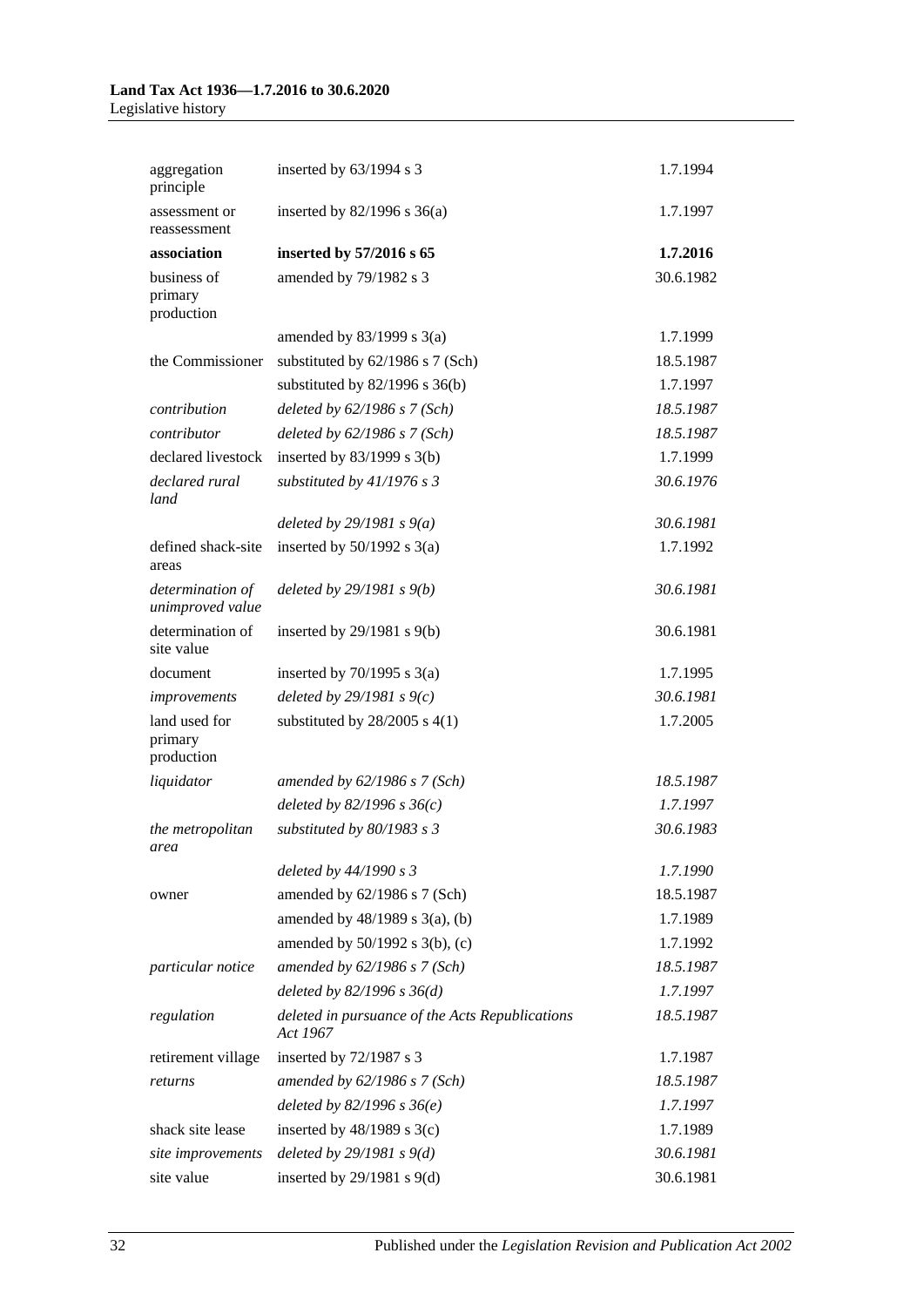| tax                                         | substituted by $82/1996$ s $36(f)$                                    | 1.7.1997  |
|---------------------------------------------|-----------------------------------------------------------------------|-----------|
| taxpayer                                    | amended by 82/1996 s 36(g)                                            | 1.7.1997  |
| taxpayer in a<br>representative<br>capacity | deleted by $82/1996 s 36(h)$                                          | 1.7.1997  |
| <b>Treasurer</b>                            | deleted by $62/1986$ s $7(Sch)$                                       | 18.5.1987 |
| unimproved value                            | deleted by $29/1981 s$ 9(e)                                           | 30.6.1981 |
| s(2)                                        | s 4(2) deleted by 29/1981 s 9(f)                                      | 30.6.1981 |
|                                             | s 4(2) inserted by 70/1995 s 3(b)                                     | 1.7.1995  |
|                                             | s $4(2)$ redesignated as s $2(2)$ by 82/1996 s 62                     | 1.7.1997  |
| s(2(3)                                      | inserted by $28/2005$ s $4(2)$                                        | 1.7.2005  |
| s <sub>3</sub>                              | s 5 inserted by 82/1996 s 37                                          | 1.7.1997  |
|                                             | s 5 redesignated as s 3 by 82/1996 s 62                               | 1.7.1997  |
| Pt 2                                        | amended by $62/1986$ s $7$ (Sch)                                      | 18.5.1987 |
|                                             | amended by $2/1987 s 4$                                               | 5.3.1987  |
|                                             | deleted by 82/1996 s 37                                               | 1.7.1997  |
| Pt3                                         | heading deleted by 82/1996 s 38                                       | 1.7.1997  |
| s <sub>4</sub>                              |                                                                       |           |
| s(4(1))                                     | s 10(1) amended by 41/1976 s 4                                        | 30.6.1976 |
|                                             | s 10(1) amended by 32/1977 s 3(a)—(c)                                 | 30.6.1977 |
|                                             | s 10(1) amended by 61/1979 s 3(a)                                     | 30.6.1979 |
|                                             | s 10(1) amended by 79/1982 s 4                                        | 30.6.1982 |
|                                             | s 10(1) amended by 62/1986 s 3                                        | 1.7.1986  |
|                                             | s $10(1)$ amended by $62/1986$ s 7 (Sch)                              | 18.5.1987 |
|                                             | s 10(1) amended by 82/1996 Sch cl 3                                   | 1.7.1997  |
|                                             | s 10(1) redesignated as $s$ 4(1) by 82/1996 s 62                      | 1.7.1997  |
|                                             | amended by 28/2005 s 5(1), (2)                                        | 1.7.2005  |
|                                             | amended by 57/2016 s 66                                               | 1.7.2016  |
| s(4(2)                                      | s 10(2) substituted by 82/1996 s 39                                   | 1.7.1997  |
|                                             | s 10(2) redesignated as $s$ 4(2) by 82/1996 s 62                      | 1.7.1997  |
| s(4(3))                                     | s 10(3) deleted by 32/1977 s 3(d)                                     | 30.6.1977 |
|                                             | s 10(3) inserted by $61/1979$ s 3(b)                                  | 30.6.1979 |
|                                             | s 10(3) amended by 82/1996 Sch cl 3                                   | 1.7.1997  |
|                                             | s 10(3) redesignated as $s$ 4(3) by 82/1996 s 62                      | 1.7.1997  |
| $s(4)$ and (5)                              | s $10(4)$ and (5) amended by $62/1986$ s 7 (Sch)                      | 18.5.1987 |
|                                             | s $10(4)$ and (5) redesignated as s $4(4)$ and (5) by<br>82/1996 s 62 | 1.7.1997  |
| s 5 before<br>substitution by<br>28/2005    | s 10A inserted by $61/1979$ s 4                                       | 30.6.1979 |
|                                             | s 10A redesignated as $s$ 5 by 82/1996 $s$ 62                         | 1.7.1997  |
| $s\,5(2)$                                   | s 10A(2) amended by 82/1996 Sch cl 3                                  | 1.7.1997  |
|                                             | s 10A(2) redesignated as $s$ 5(2) by 82/1996 s 62                     | 1.7.1997  |
| $s\sqrt{3}$                                 | s 10A(3) amended by 82/1996 s 40(a), Sch cl 3                         | 1.7.1997  |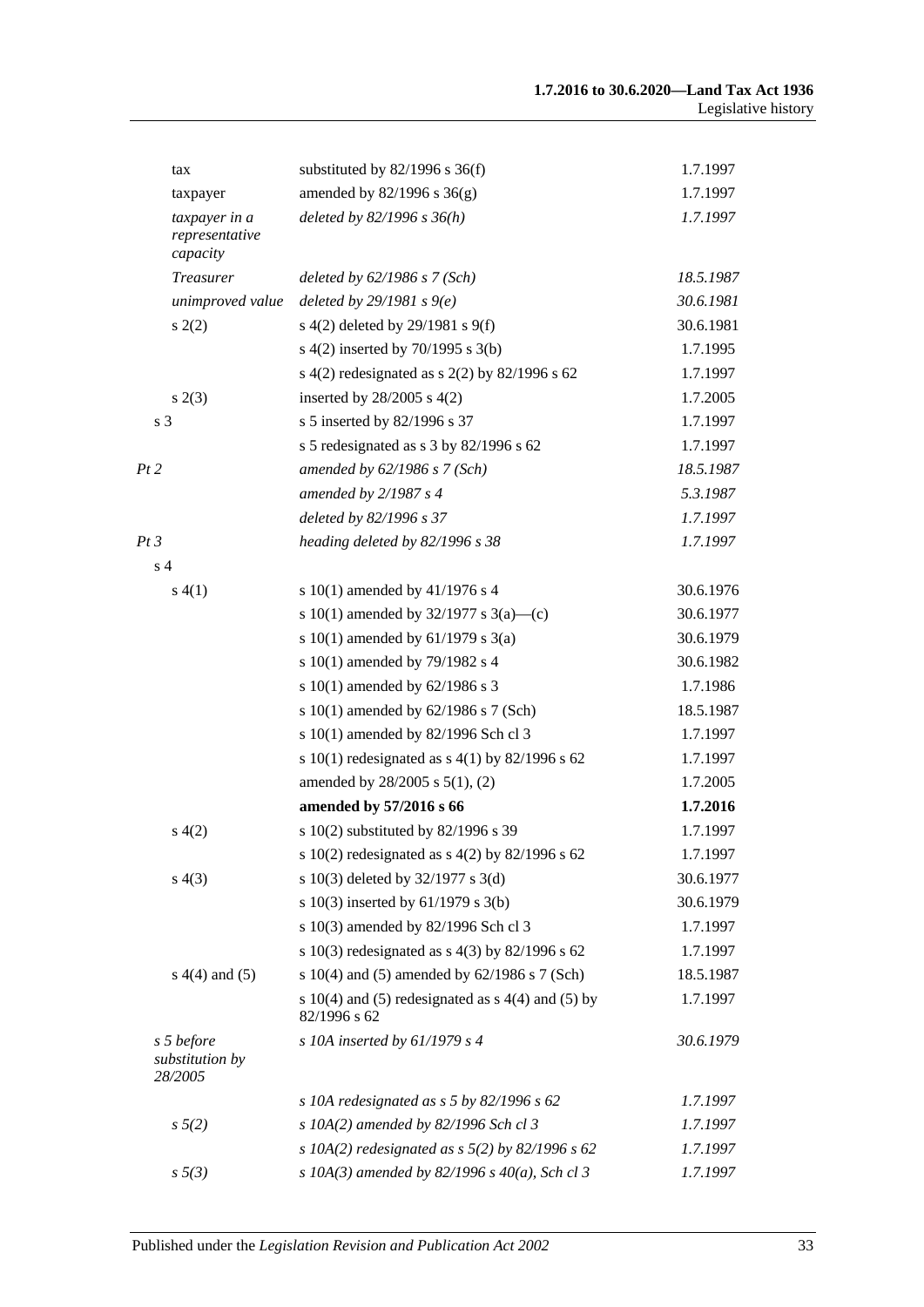|                                | s 10A(3) redesignated as $s$ 5(3) by 82/1996 s 62                      | 1.7.1997  |
|--------------------------------|------------------------------------------------------------------------|-----------|
| $s \, 5(4)$ and (5)            | s $10A(4)$ and (5) substituted by 62/1986 s 7<br>(Sch)                 | 18.5.1987 |
|                                | s $10A(4)$ and (5) redesignated as s $5(4)$ and (5)<br>by 82/1996 s 62 | 1.7.1997  |
| $s\,5(6)$                      | s 10A(6) amended by $62/1986$ s 7 (Sch)                                | 18.5.1987 |
|                                | s 10A(6) amended by 71/1992 s $3(1)$ (Sch)                             | 1.3.1993  |
|                                | s 10A(6) amended by 82/1996 s 40(b), Sch cl 3                          | 1.7.1997  |
|                                | s 10A(6) redesignated as $s$ 5(6) by 82/1996 s 62                      | 1.7.1997  |
| $s \, 5(8)$                    | s 10A(8) amended by 82/1996 Sch cl 3                                   | 1.7.1997  |
|                                | s 10A(8) redesignated as $s$ 5(8) by 82/1996 s 62                      | 1.7.1997  |
| $s\,5(9)$                      | s 10A(9) substituted by $62/1986$ s 7 (Sch)                            | 18.5.1987 |
|                                | s 10A(9) substituted by 71/1992 s $3(1)$ (Sch)                         | 1.3.1993  |
|                                | s 10A(9) amended by 82/1996 s $40(c)$                                  | 1.7.1997  |
|                                | s 10A(9) redesignated as s $5(9)$ by 82/1996 s 62                      | 1.7.1997  |
| $s\,5(10)$                     | s 10A(10) amended by $62/1986$ s 7 (Sch)                               | 18.5.1987 |
|                                | s $10A(10)$ redesignated as s $5(10)$ by 82/1996<br>$s\,62$            | 1.7.1997  |
| $s \frac{5}{11}$               | s 10A(11) amended by 79/1982 s $5(a)$ , (b)                            | 30.6.1982 |
|                                | s 10A(11) amended by $62/1986$ s 7 (Sch)                               | 18.5.1987 |
|                                | s 10A(11) amended by 72/1987 s $4(a)$                                  | 1.7.1987  |
|                                | s $10A(11)(a)(ii)$ deleted by 70/1995 s $4(a)$                         | 1.7.1995  |
|                                | s $10A(11)$ redesignated as s $5(11)$ by 82/1996<br>$s\,62$            | 1.7.1997  |
| $s$ 10A(12)                    | s 10A(12) amended by $62/1986$ s 7 (Sch)                               | 18.5.1987 |
|                                | s 10A(12) deleted by 70/1995 s $4(b)$                                  | 1.7.1995  |
| $s\,5(12)$                     | s 10A(12a) inserted by 79/1982 s $5(c)$                                | 30.6.1982 |
|                                | s 10A(12a) substituted by $72/1987$ s $4(b)$                           | 1.7.1987  |
|                                | s 10A(12a) redesignated as s $5(12)$ by 82/1996<br>$s\,62$             | 1.7.1997  |
| $s$ 10A(14)                    | deleted by $82/1996 s 40(d)$                                           | 1.7.1997  |
| s <sub>5</sub>                 | substituted by 28/2005 s 6                                             | 1.7.2005  |
| $s\,5(10)$                     | amended by $7/2010$ s $4(3)$                                           | 1.7.2009  |
|                                | amended by 7/2010 s 4(1), (2)                                          | 1.7.2010  |
|                                | amended by $41/2015$ s $6(1)$                                          | 1.7.2015  |
|                                | amended by 57/2016 s 67(1)                                             | 1.7.2016  |
| s $5(10a) - (10c)$             | inserted by 57/2016 s 67(2)                                            | 1.7.2016  |
| $s\,5(11a)$                    | inserted by $7/2010$ s $4(4)$                                          | 1.7.2010  |
| $s\,5(12)$                     | amended by $7/2010$ s $4(5)$                                           | 1.7.2010  |
| $s\ 5(12a)$                    | inserted by $41/2015$ s $6(2)$                                         | 1.7.2015  |
| $s\,5(13)$                     |                                                                        |           |
| approved provider              | inserted by $7/2010$ s $4(6)$                                          | 1.7.2009  |
| close personal<br>relationship | inserted by 43/2006 s 144(1)                                           | 1.6.2007  |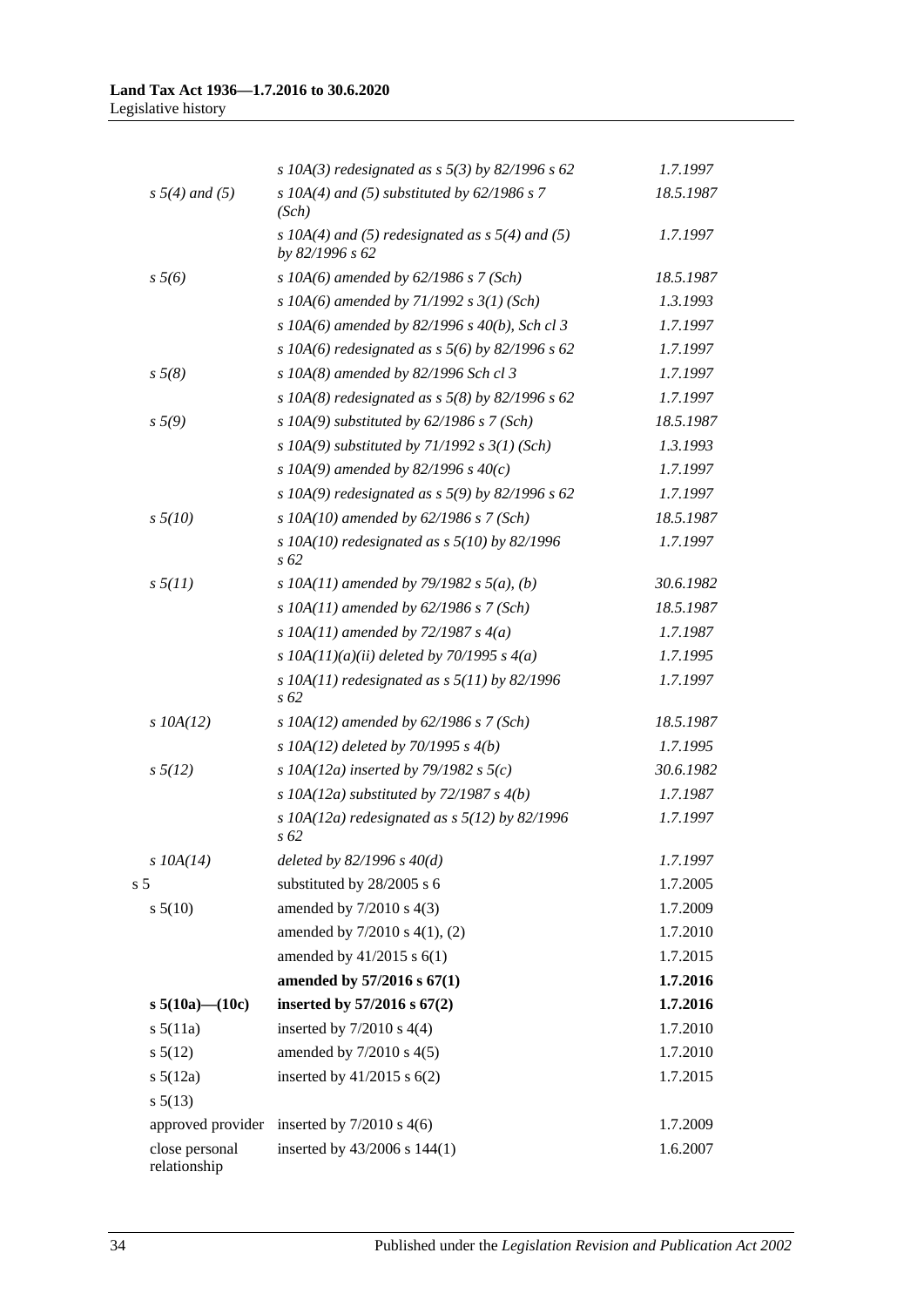| close relative                          | amended by 43/2006 s 144(2)                    | 1.6.2007  |
|-----------------------------------------|------------------------------------------------|-----------|
| domestic partner                        | inserted by 43/2006 s 144(3)                   | 1.6.2007  |
| principal<br>beneficiary                | inserted by $41/2015$ s $6(3)$                 | 1.7.2015  |
| relative                                | amended by 43/2006 s 144(4), (5)               | 1.6.2007  |
| residential care                        | inserted by $7/2010$ s $4(7)$                  | 1.7.2009  |
| Social Security<br>Act                  | inserted by $41/2015$ s $6(4)$                 | 1.7.2015  |
| special disability<br>trust             | inserted by $41/2015$ s $6(4)$                 | 1.7.2015  |
| spouse                                  | substituted by 43/2006 s 144(6)                | 1.6.2007  |
| Veterans'<br><b>Entitlements Act</b>    | inserted by $41/2015$ s $6(5)$                 | 1.7.2015  |
| $s$ 5A                                  | inserted by 27/2001 s 4                        | 26.7.2001 |
| $s$ 5A(1)                               | amended by 41/2015 s 7(1)                      | 1.7.2015  |
|                                         | (e)—(g) deleted by $41/2015$ s $7(1)$          | 1.7.2015  |
| $s$ 5A(4)                               | amended by 41/2015 s 7(2)                      | 1.7.2015  |
| s $5A(6a)$                              | inserted by 7/2010 s 5                         | 1.7.2010  |
| s 6                                     | s 10B inserted by 38/1996 s 9                  | 4.11.1996 |
|                                         | s 10B redesignated as s 6 by 82/1996 s 62      | 1.7.1997  |
| s 7                                     | s 11 substituted by 61/1979 s 5                | 30.6.1979 |
|                                         | s 11 amended by 29/1981 s 10                   | 30.6.1981 |
|                                         | s 11 substituted by 62/1986 s 4                | 1.7.1986  |
|                                         | s 11 redesignated as s 7 by 82/1996 s 62       | 1.7.1997  |
| s(7(2)                                  | s 11(2) amended by 82/1996 Sch cl 3            | 1.7.1997  |
|                                         | s 11(2) redesignated as s 7(2) by 82/1996 s 62 | 1.7.1997  |
| s 11A                                   | amended by $61/1979 s 6$                       | 30.6.1979 |
|                                         | amended by 29/1981 s 11                        | 30.6.1981 |
|                                         | deleted by 62/1986 s 4                         | 1.7.1986  |
| s 11B                                   | deleted by 41/1976 s 5                         | 30.6.1976 |
| s 8 before<br>substitution by<br>7/2010 | s 12 amended by $41/1976$ s 6                  | 30.6.1976 |
|                                         | s 12 amended by 32/1977 s 4                    | 30.6.1977 |
|                                         | s 12 amended by 79/1985 s 3                    | 1.7.1985  |
|                                         | s 12 substituted by $62/1986$ s 5              | 1.7.1986  |
|                                         | s 12 redesignated as $s$ 8 by 82/1996 $s$ 62   | 1.7.1997  |
| $s \, \delta(1)$                        | s 12(1) substituted by $63/1988$ s $3(a)$      | 1.7.1988  |
|                                         | s 12(1) substituted by 48/1989 s $4(a)$        | 1.7.1989  |
|                                         | s 12(1) substituted by $44/1990$ s $4(a)$      | 1.7.1990  |
|                                         | s 12(1) amended by $46/1991$ s 3               | 1.7.1991  |
|                                         | s $12(1)$ substituted by 50/1992 s 4           | 1.7.1992  |
|                                         | s 12(1) amended by 77/1993 s 3                 | 1.7.1993  |
|                                         | s $12(1)$ substituted by 63/1994 s 4           | 1.7.1994  |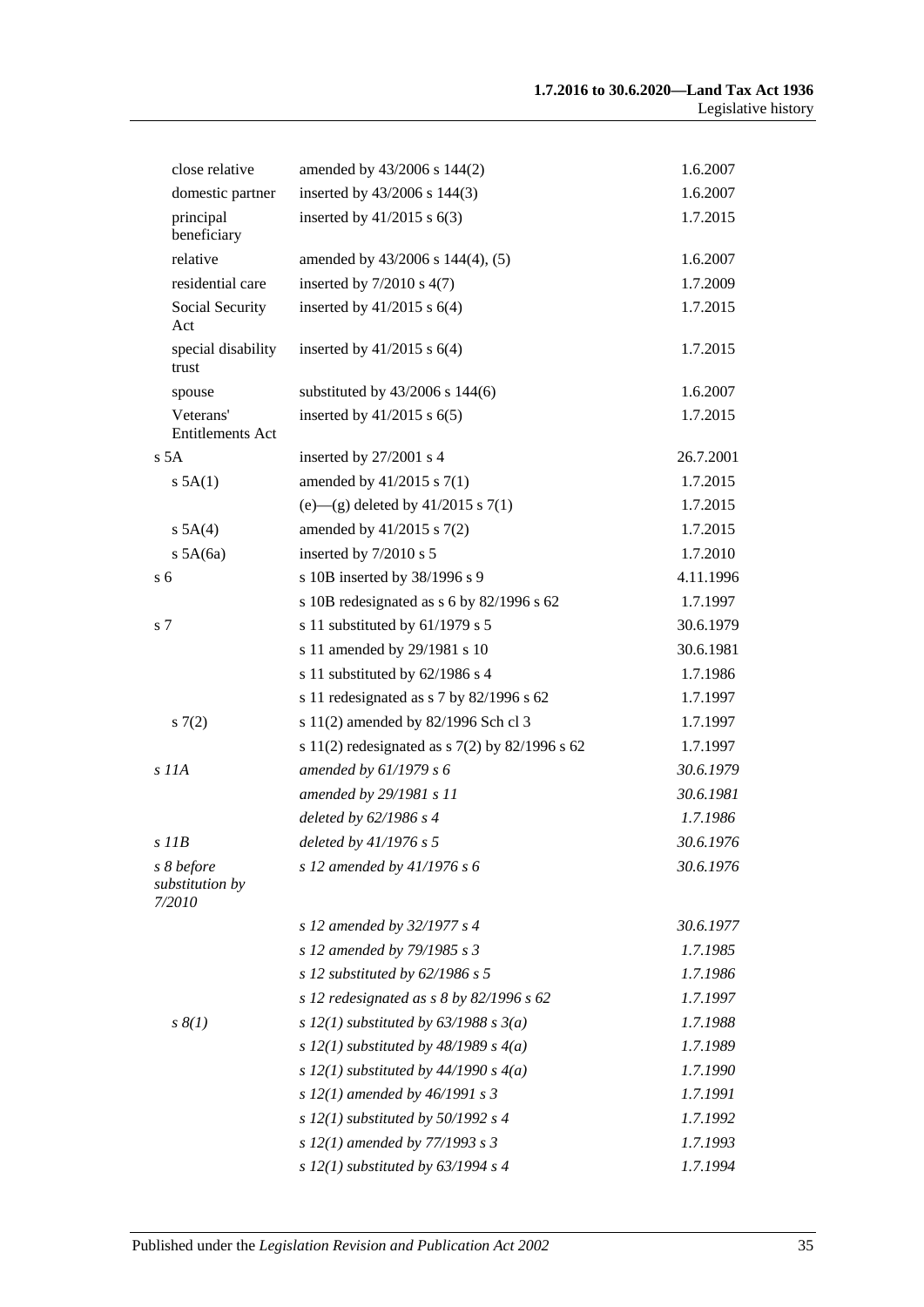|                | s 12(1) redesignated as $s(1)$ by 82/1996 s 62                                           | 1.7.1997  |
|----------------|------------------------------------------------------------------------------------------|-----------|
|                | amended by 28/2005 s 7                                                                   | 1.7.2005  |
| $s\ 12(2)$     | deleted by $44/1990 s 4(a)$                                                              | 1.7.1990  |
| $s\,12(5)$     | substituted by $72/1987 s 5$                                                             | 1.7.1987  |
|                | substituted by $63/1988$ s $3(b)$                                                        | 1.7.1988  |
|                | substituted by $48/1989$ s $4(b)$                                                        | 1.7.1989  |
|                | deleted by $44/1990 s 4(b)$                                                              | 1.7.1990  |
| s <sub>8</sub> | substituted by 7/2010 s 6                                                                | 1.7.2010  |
| ss 8A and 8B   | inserted by 7/2010 s 6                                                                   | 1.7.2010  |
| $s$ 12A        | amended by 32/1977 s 5                                                                   | 30.6.1977 |
|                | amended by $61/1979 s$ 7                                                                 | 30.6.1979 |
|                | amended by 29/1981 s 12                                                                  | 30.6.1981 |
|                | amended by 79/1982 s 6                                                                   | 30.6.1982 |
|                | amended by 79/1985 s 4                                                                   | 1.7.1985  |
|                | deleted by $62/1986 s 6$                                                                 | 1.7.1986  |
| $s$ 9C         | s 12C amended by 41/1976 s 7                                                             | 30.6.1976 |
|                | s 12C amended by 32/1977 s 6                                                             | 30.6.1977 |
|                | s 12C amended by 29/1981 s 13                                                            | 30.6.1981 |
|                | s 12C substituted by 62/1986 s 7 (Sch)                                                   | 18.5.1987 |
|                | s 12C redesignated as s 9C by 82/1996 s 62                                               | 1.7.1997  |
| s 10           | s 12D inserted by 50/1992 s 5                                                            | 1.7.1992  |
|                | s 12D redesignated as s 10 by 82/1996 s 62                                               | 1.7.1997  |
| s 11           | s 13 amended by 79/1985 s $5(a)$                                                         | 1.7.1985  |
|                | s 13 redesignated as $s$ 13(1) in pursuance of the<br><b>Acts Republication Act 1967</b> | 1.10.1991 |
|                | s 13(1) amended by 63/1994 s 5                                                           | 1.7.1994  |
|                | s 13(1) redesignated as s 11 by $82/1996$ s 62                                           | 1.7.1997  |
|                | amended by 38/2008 s 24                                                                  | 1.7.2009  |
| $s\,13(2)$     | amended by $79/1985 s 5(b)$                                                              | 1.7.1985  |
|                | deleted by 78/1986 (Sch 5)                                                               | 1.4.1987  |
| s 12           |                                                                                          |           |
| s 12(1)        | s 15(1) amended by 79/1982 s 7(a)                                                        | 30.6.1982 |
|                | s 15(1) substituted by $62/1986$ s 7 (Sch)                                               | 18.5.1987 |
|                | s 15(1) redesignated as s 12(1) by 82/1996 s 62                                          | 1.7.1997  |
| s 12(2)        | s 15(1a) inserted by 79/1982 s 7(b)                                                      | 30.6.1982 |
|                | s 15(1a) redesignated as s 12(2) by 82/1996<br>$\sqrt{62}$                               | 1.7.1997  |
| $s\,15(2)$     | substituted by 79/1982 s $7(c)$                                                          | 30.6.1982 |
|                | amended by $62/1986$ s $7$ (Sch)                                                         | 18.5.1987 |
|                | deleted by $63/1994 s 6$                                                                 | 1.7.1994  |
| $s\,15(3)$     | inserted by 79/1982 s $7(c)$                                                             | 30.6.1982 |
|                | amended by 50/1992 s 6                                                                   | 1.7.1992  |
|                | deleted by 63/1994 s 6                                                                   | 1.7.1994  |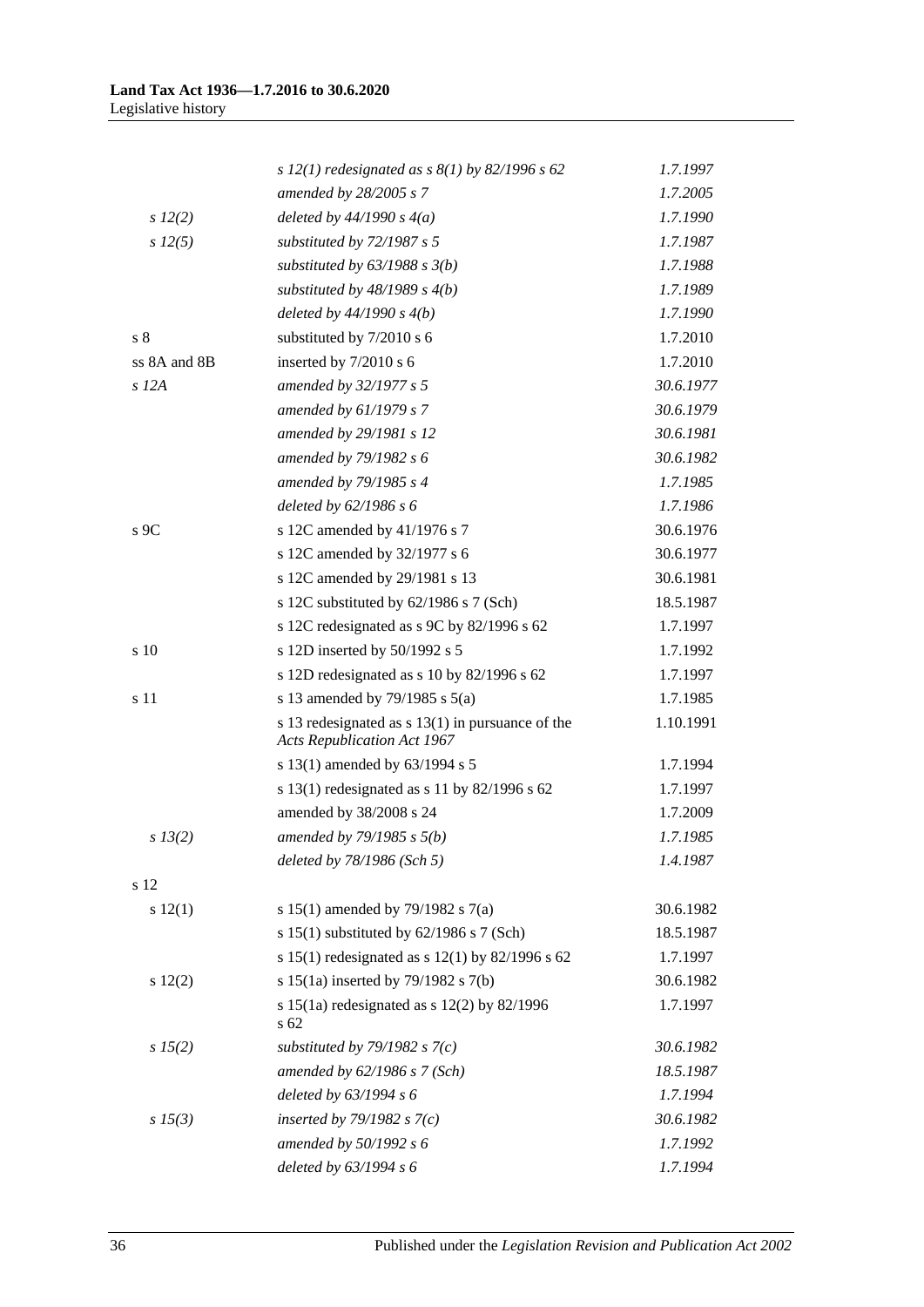| s $15(4)$ - (6)                      | inserted by 79/1982 s $7(c)$                                | 30.6.1982  |
|--------------------------------------|-------------------------------------------------------------|------------|
|                                      | deleted by 63/1994 s 6                                      | 1.7.1994   |
| s 13                                 | s 15A inserted by 63/1994 s 7                               | 1.7.1994   |
|                                      | s 15A redesignated as s 13 by 82/1996 s 62                  | 1.7.1997   |
| s 13(3)                              | amended by $81/1997$ s $2(a)$                               | 24.12.1997 |
| s 13(3a)                             | inserted by $81/1997$ s $2(b)$                              | 24.12.1997 |
| s 13(6)                              | inserted by 33/2007 s 5                                     | 1.7.2008   |
| s 13A                                | inserted by 33/2007 s 6                                     | 1.7.2008   |
| s 13A(1)                             |                                                             |            |
| prescribed land                      | substituted by $41/2015$ s $8(1)$                           | 1.7.2015   |
| $s$ 13A $(3a)$                       | inserted by $41/2015$ s $8(2)$                              | 1.7.2015   |
| s 13A(4)                             | amended by $41/2015$ s $8(3)$                               | 1.7.2015   |
| s 13A(5)                             | amended by $41/2015$ s $8(4)$                               | 1.7.2015   |
| s 13A(9)                             | amended by $41/2015$ s $8(5)$                               | 1.7.2015   |
| s16                                  | deleted by 79/1982 s 8                                      | 30.6.1982  |
| s <sub>19</sub>                      | deleted by $62/1986$ s $7 (Sch)$                            | 18.5.1987  |
| Pt4                                  | heading deleted by 82/1996 s 41                             | 1.7.1997   |
| heading preceding<br>s <sub>31</sub> | deleted by 82/1996 s 42                                     | 1.7.1997   |
| s 14                                 |                                                             |            |
| s 14(1)                              | s 31 amended and redesignated as s 31(1) by<br>82/1996 s 43 | 1.7.1997   |
|                                      | s 31 redesignated as $s$ 14(1) by 82/1996 s 62              | 1.7.1997   |
| s 14(2)                              | s 31(2) inserted by 82/1996 s 43(b)                         | 1.7.1997   |
|                                      | s 31(2) redesignated as s 14(2) by 82/1996 s 62             | 1.7.1997   |
| s 15                                 |                                                             |            |
| s 15(1)                              | s 32(1) amended by 79/1982 s 9                              | 30.6.1982  |
|                                      | s $32(1)$ substituted by $62/1986$ s 7 (Sch)                | 18.5.1987  |
|                                      | s $32(1)$ amended by $82/1996$ s $44(a)$                    | 1.7.1997   |
|                                      | s 32(1) redesignated as s 15(1) by 82/1996 s 62             | 1.7.1997   |
| s 15(2)                              | s $32(2)$ amended by $62/1986$ s 7 (Sch)                    | 18.5.1987  |
|                                      | s 32(2) amended by 82/1996 s 44(b)                          | 1.7.1997   |
|                                      | s $32(2)$ redesignated as s $15(2)$ by $82/1996$ s 62       | 1.7.1997   |
| s <sub>33</sub>                      | amended by 79/1982 s 10                                     | 30.6.1982  |
|                                      | substituted by $62/1986$ s $7$ (Sch)                        | 18.5.1987  |
|                                      | deleted by 82/1996 s 45                                     | 1.7.1997   |
| heading preceding<br>s 34            | s 34 deleted by 82/1996 s 46                                | 1.7.1997   |
| s 16                                 | s 34 substituted by 79/1982 s 11                            | 30.6.1982  |
|                                      | s 34 amended by 82/1996 s 47                                | 1.7.1997   |
|                                      | s 34 redesignated as s 16 by 82/1996 s 62                   | 1.7.1997   |
| s 17                                 |                                                             |            |
| s 17(1)                              | s 35(1) amended by 82/1996 s 48                             | 1.7.1997   |
|                                      | s 35(1) redesignated as s $17(1)$ by 82/1996 s 62           | 1.7.1997   |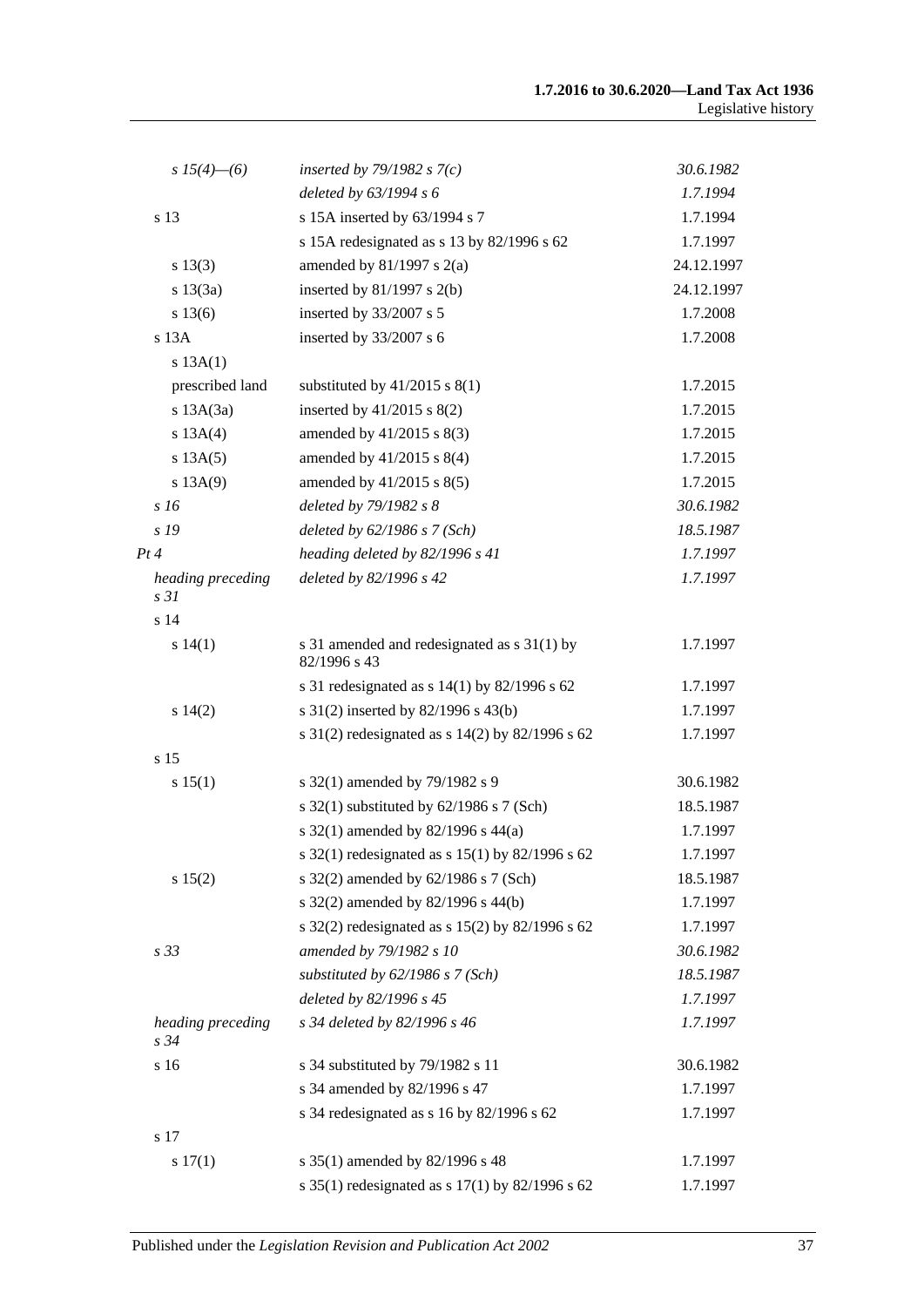| s 17(2)                              | s $35(2)$ substituted by $62/1986$ s 7 (Sch)      | 18.5.1987 |
|--------------------------------------|---------------------------------------------------|-----------|
|                                      | s 35(2) amended by 82/1996 s 48                   | 1.7.1997  |
|                                      | s 35(2) redesignated as s $17(2)$ by 82/1996 s 62 | 1.7.1997  |
| s36                                  | amended by 79/1982 s 12                           | 30.6.1982 |
|                                      | deleted by $62/1986$ s $7$ (Sch)                  | 18.5.1987 |
| ss 37–39                             | deleted by 62/1986 s 7 (Sch)                      | 18.5.1987 |
| s 40                                 | substituted by $62/1986$ s $7$ (Sch)              | 18.5.1987 |
|                                      | deleted by 82/1996 s 49                           | 1.7.1997  |
| s41                                  | amended by 79/1982 s 13                           | 30.6.1982 |
|                                      | deleted by $62/1986 s7$ (Sch)                     | 18.5.1987 |
| s 18                                 | s 42 substituted by 32/1977 s 7                   | 30.6.1977 |
|                                      | s 42 redesignated as s 18 by 82/1996 s 62         | 1.7.1997  |
| s 18(1)                              | s 42(1) amended by 62/1986 s 7 (Sch)              | 18.5.1987 |
|                                      | s 42(1) amended by 82/1996 Sch cl 3               | 1.7.1997  |
|                                      | s 42(1) redesignated as s 18(1) by 82/1996 s 62   | 1.7.1997  |
| ss 43 and 44                         | deleted by 32/1977 s 7                            | 30.6.1977 |
| $Pt\,6$                              | heading deleted by 82/1996 s 50                   | 1.7.1997  |
| heading preceding<br>s <sub>56</sub> | deleted by 82/1996 s 51                           | 1.7.1997  |
| s 19                                 | s 56 amended by 29/1981 s 14                      | 30.6.1981 |
|                                      | s 56 substituted by 82/1996 s 52                  | 1.7.1997  |
|                                      | s 56 redesignated as s 19 by 82/1996 s 62         | 1.7.1997  |
| s 19(1)                              | s 19 redesignated as s $19(1)$ by $41/2015$ s 9   | 1.7.2015  |
| s $19(2)$ and $(3)$                  | inserted by $41/2015$ s 9                         | 1.7.2015  |
| ss 56A and 57                        | amended by $62/1986$ s $7$ (Sch)                  | 18.5.1987 |
|                                      | deleted by 82/1996 s 53                           | 1.7.1997  |
| s <sub>58</sub>                      | substituted by $62/1986$ s $7$ (Sch)              | 18.5.1987 |
|                                      | substituted by 46/1991 s 4                        | 1.7.1991  |
|                                      | deleted by 82/1996 s 53                           | 1.7.1997  |
| s 58A                                | amended by 62/1986 s 7 (Sch)                      | 18.5.1987 |
|                                      | deleted by 82/1996 s 53                           | 1.7.1997  |
| s 58B                                | amended by 55/1977 s 9                            | 1.7.1978  |
|                                      | deleted by 78/1986 (Sch 5)                        | 1.4.1987  |
| heading preceding<br>s 59            | deleted by 82/1996 s 53                           | 1.7.1997  |
| s 59                                 | substituted by $62/1986$ s $7$ (Sch)              | 18.5.1987 |
|                                      | deleted by 82/1996 s 53                           | 1.7.1997  |
| s 61                                 | amended by 62/1986 s 7 (Sch)                      | 18.5.1987 |
|                                      | deleted by 82/1996 s 53                           | 1.7.1997  |
| s 20                                 | s 62 substituted by 62/1986 s 7 (Sch)             | 18.5.1987 |
|                                      | s 62 redesignated as s 20 by 82/1996 s 62         | 1.7.1997  |
| $s \, 20(1)$                         | s 62(1) amended by 82/1996 s 54                   | 1.7.1997  |
|                                      | s 62(1) redesignated as s 20(1) by 82/1996 s 62   | 1.7.1997  |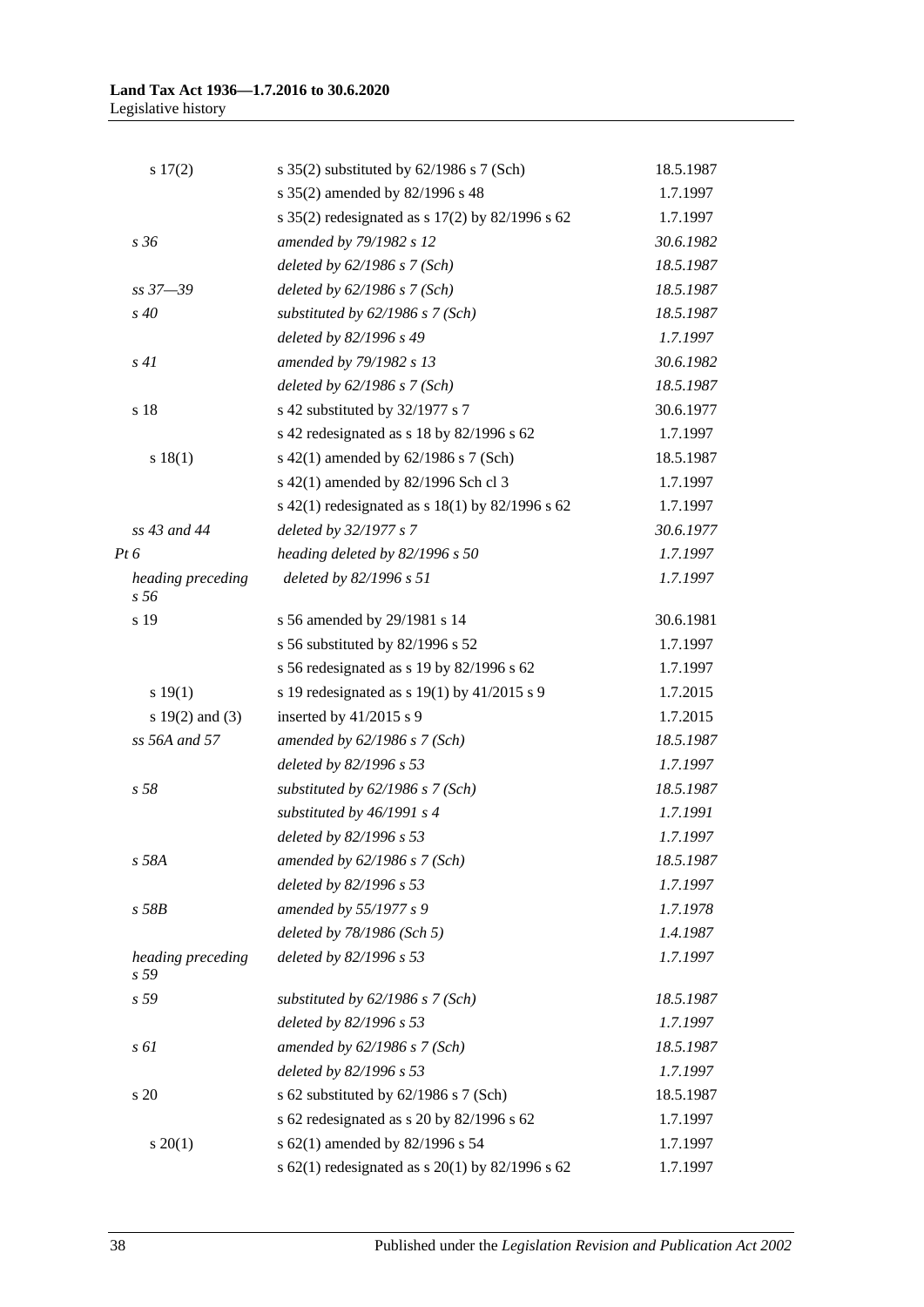| ss 63 and 64       | deleted by $62/1986$ s $7$ (Sch)                                   | 18.5.1987 |
|--------------------|--------------------------------------------------------------------|-----------|
| s 21               | s 65 substituted by $62/1986$ s 7 (Sch)                            | 18.5.1987 |
|                    | s 65 amended by 82/1996 s 55                                       | 1.7.1997  |
|                    | s 65 redesignated as s 21 by 82/1996 s 62                          | 1.7.1997  |
| s 22               |                                                                    |           |
| $s\,22(1)$         | s 66 amended by 79/1982 s 14                                       | 30.6.1982 |
|                    | s 66 substituted by $62/1986$ s 7 (Sch)                            | 18.5.1987 |
|                    | s 66 redesignated as s 66(1) by $38/1996$ s 10                     | 4.11.1996 |
|                    | s 66(1) amended by 82/1996 s 56                                    | 1.7.1997  |
|                    | s 66(1) redesignated as s 22 by 82/1996 s 62                       | 1.7.1997  |
| $s\ 22(2)$         | s 66(2) inserted by 38/1996 s 10                                   | 4.11.1996 |
|                    | s 66(2) redesignated as s 22(2) by 82/1996 s 62                    | 1.7.1997  |
| s 23               | s 66A inserted by 79/1982 s 15                                     | 8.12.1983 |
|                    | s 66A redesignated as s 23 by 82/1996 s 62                         | 1.7.1997  |
| $s\,23(4)$         | s 66A $(4)$ amended by 62/1986 s 7 (Sch)                           | 18.5.1987 |
|                    | s 66A(4) amended by 82/1996 s 57                                   | 1.7.1997  |
|                    | s 66A(4) redesignated as s $23(4)$ by $82/1996$<br>s <sub>62</sub> | 1.7.1997  |
| $s\,67$            | deleted by 82/1996 s 58                                            | 1.7.1997  |
| s 24               | s 68(1) amended by 88/1984 s 8(1) (Sch Pt 1)                       | 11.7.1985 |
|                    | s 68(1) amended by 82/1996 s 59(a)                                 | 1.7.1997  |
|                    | s 68(1) redesignated as s 24 by 82/1996 s 62                       | 1.7.1997  |
| s 68(2)            | substituted by 79/1982 s 16                                        | 30.6.1982 |
|                    | substituted by $62/1986$ s $7$ (Sch)                               | 18.5.1987 |
|                    | deleted by $82/1996 s 59(b)$                                       | 1.7.1997  |
| $s\,68(3)$ and (4) | substituted by 79/1982 s 16                                        | 30.6.1982 |
|                    | deleted by $82/1996 s 59(b)$                                       | 1.7.1997  |
| $s\,68(5)$         | inserted by 79/1982 s 16                                           | 30.6.1982 |
|                    | amended by $62/1986$ s $7$ (Sch)                                   | 18.5.1987 |
|                    | deleted by 82/1996 s 59(b)                                         | 1.7.1997  |
| $s\,68(6)$         | inserted by 79/1982 s 16                                           | 30.6.1982 |
|                    | deleted by 82/1996 s 59(b)                                         | 1.7.1997  |
| Pt 7               | heading deleted by 82/1996 s 60                                    | 1.7.1997  |
| s 68A              | inserted by $32/1977 s 8$                                          | 30.6.1977 |
|                    | amended by $62/1986$ s $7$ (Sch)                                   | 18.5.1987 |
|                    | deleted by 82/1996 s 61                                            | 1.7.1997  |
| ss 68B and 68C     | inserted by $32/1977 s 8$                                          | 30.6.1977 |
|                    | deleted by 82/1996 s 61                                            | 1.7.1997  |
| s <sub>25</sub>    | s 69 deleted by 62/1986 s 7 (Sch)                                  | 18.5.1987 |
|                    | s 69 inserted by 82/1996 s 61                                      | 1.7.1997  |
|                    | s 69 redesignated as s 25 by 82/1996 s 62                          | 1.7.1997  |
| ss 70-72           | deleted by $62/1986$ s $7 (Sch)$                                   | 18.5.1987 |
| s 73               | substituted by $62/1986$ s $7 (Sch)$                               | 18.5.1987 |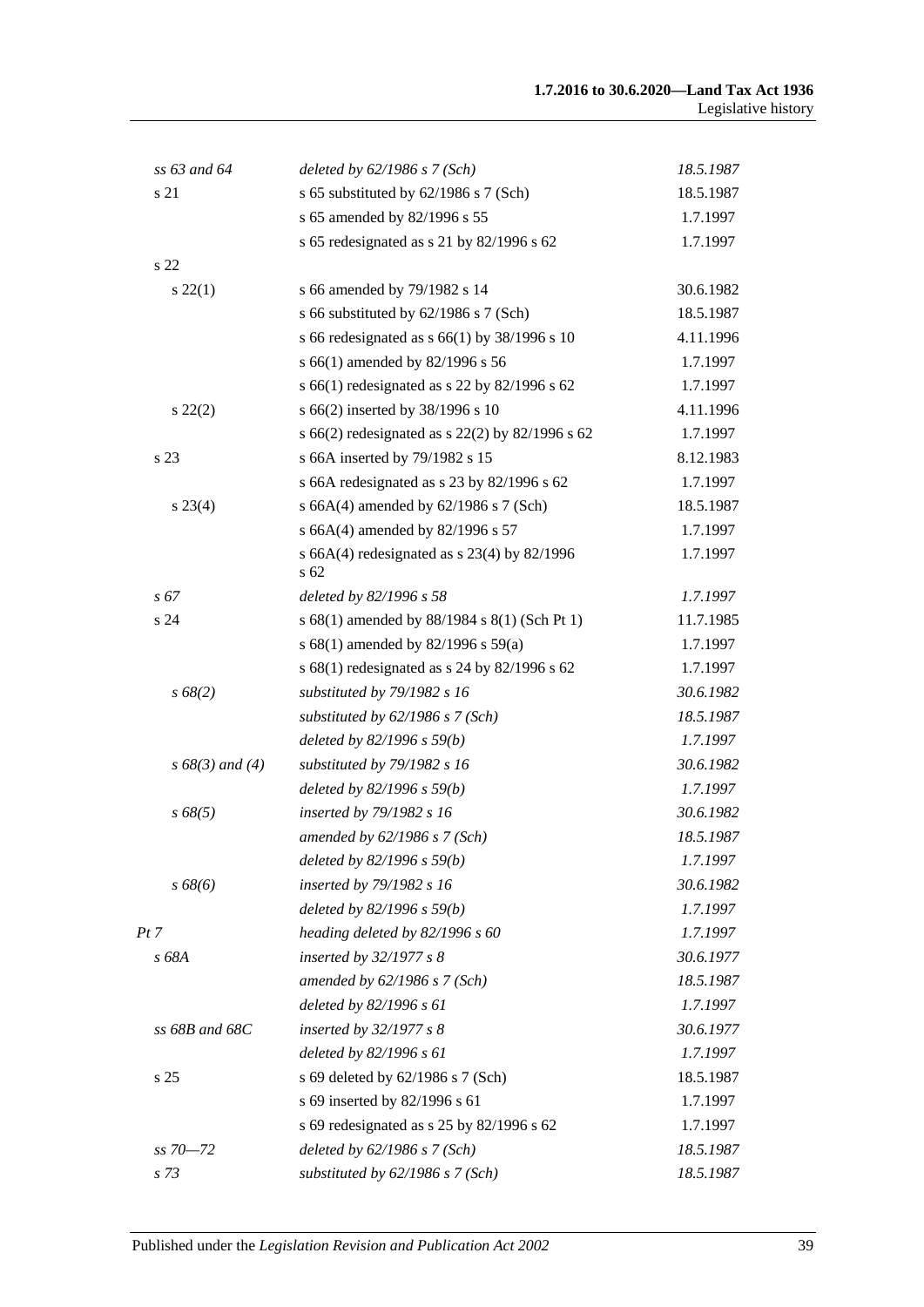|                 | amended by 70/1995 s 5                                | 1.7.1995  |
|-----------------|-------------------------------------------------------|-----------|
|                 | deleted by $82/1996 s 61$                             | 1.7.1997  |
| $s\,74$         | amended by $62/1986$ s $7$ (Sch)                      | 18.5.1987 |
|                 | amended by 70/1995 s 6                                | 1.7.1995  |
|                 | deleted by 82/1996 s 61                               | 1.7.1997  |
| $s$ 74A         | inserted by $70/1995 s 7$                             | 1.7.1995  |
|                 | deleted by 82/1996 s 61                               | 1.7.1997  |
| $s\,75$         | amended by $41/1976 s 8$                              | 30.6.1976 |
|                 | amended by $62/1986$ s $7$ (Sch)                      | 18.5.1987 |
|                 | deleted by 82/1996 s 61                               | 1.7.1997  |
| s 76            | substituted by $62/1986$ s $7$ (Sch)                  | 18.5.1987 |
|                 | deleted by 82/1996 s 61                               | 1.7.1997  |
| s 77            | amended by $62/1986$ s $7$ (Sch)                      | 18.5.1987 |
|                 | deleted by $82/1996 s 61$                             | 1.7.1997  |
| ss 78 and 79    | deleted by $62/1986$ s $7(Sch)$                       | 18.5.1987 |
| s <sub>26</sub> | s 80 substituted by $62/1986$ s 7 (Sch)               | 18.5.1987 |
|                 | s 80 redesignated as s 26 by 82/1996 s 62             | 1.7.1997  |
| $s \; 26(2)$    | s 80(2) amended by 82/1996 Sch cl 3                   | 1.7.1997  |
|                 | s $80(2)$ redesignated as s $26(2)$ by $82/1996$ s 62 | 1.7.1997  |
| s81             | deleted by $62/1986$ s $7(Sch)$                       | 18.5.1987 |
| Sch 1           | deleted by $62/1986$ s $7$ (Sch)                      | 18.5.1987 |
|                 |                                                       |           |

# **Transitional etc provisions associated with Act or amendments**

## *Statutes Amendment (Taxation Administration) Act 1996*

## **62—Renumbering**

- (1) When all provisions of this Part have been brought into operation, the sections of the principal Act are to be renumbered in consecutive order (and any cross-reference in a provision of the principal Act to a section that is renumbered is to be corrected accordingly).
- (2) A reference in any Act or other instrument (whether of a legislative character or not) to a provision of the principal Act as numbered before the commencement of this Part will be taken to be a reference to the corresponding provision of the principal Act as renumbered by this Part.

#### *Statutes Amendment and Repeal (Budget 2015) Act 2015*

#### **10—Transitional provisions**

(1) In this section—

*principal Act* means the *[Land Tax Act](http://www.legislation.sa.gov.au/index.aspx?action=legref&type=act&legtitle=Land%20Tax%20Act%201936) 1936*.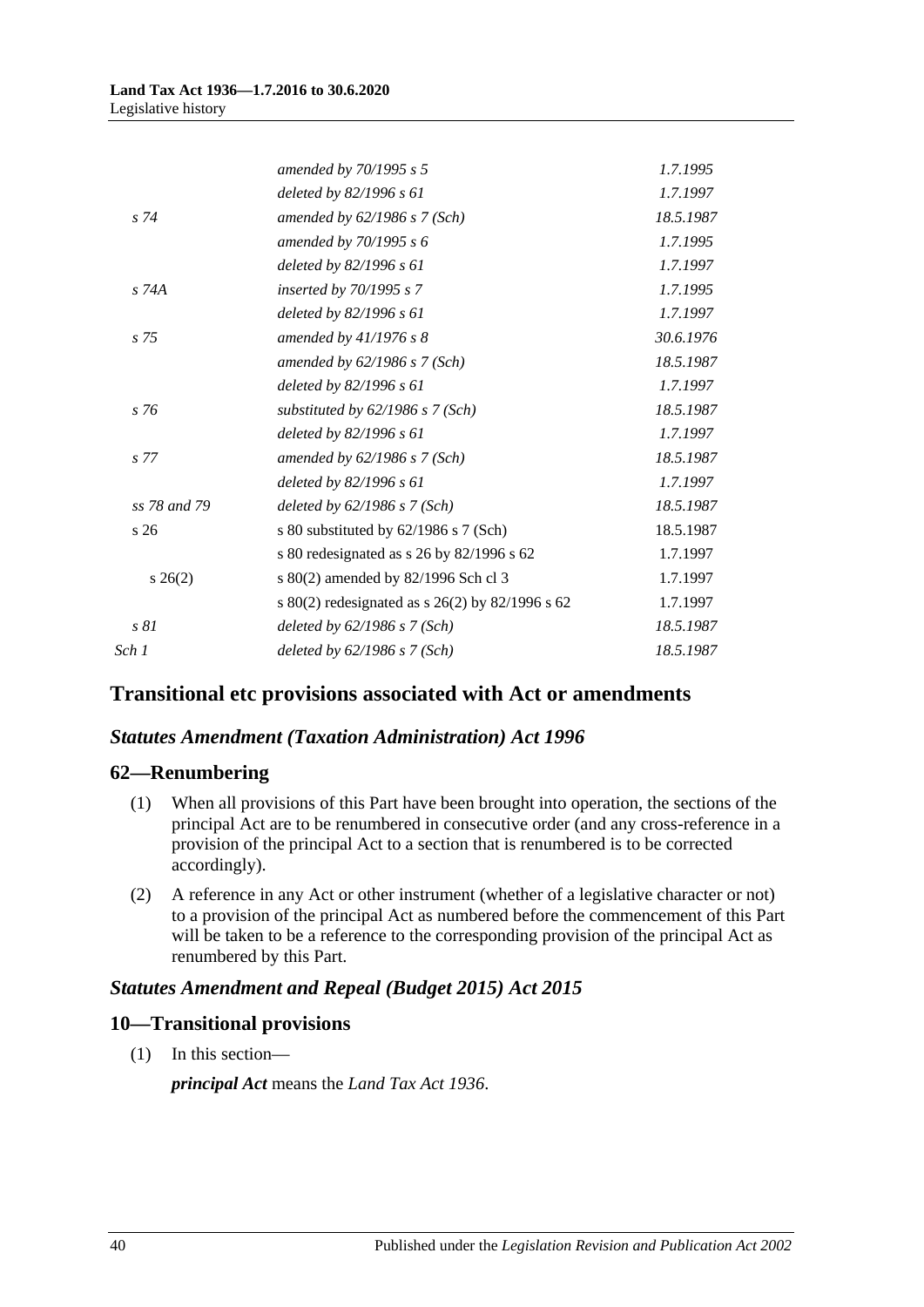- (2) Paragraph (c) of section 5A(4) of the principal Act as inserted by section 7 of this Act applies in relation to an application under section 5A for a refund of land tax or an amount representing land tax if the liability to the tax was assessed for the 2014/2015 financial year or a subsequent financial year (and paragraph (c) of section 5A(4) of the principal Act as in force immediately before the commencement of section 7 of this Act continues to apply in relation to an application under section 5A for a refund of land tax or an amount representing land tax if the liability to the tax was assessed for an earlier financial year).
- (3) An interest may be or become subject to the operation of section 13A of the principal Act, as amended by this Part, in respect of a financial year commencing after the commencement of this Part no matter when the interest was created, including in a case where the interest was created before the commencement of this Part.

## *Land Tax (Miscellaneous) Amendment Act 2019, Sch 1 Pt 1—Transitional provisions etc*

#### **1—Interpretation**

In this Schedule—

*Commissioner* has the same meaning as in the principal Act;

*principal Act* means the *[Land Tax Act](http://www.legislation.sa.gov.au/index.aspx?action=legref&type=act&legtitle=Land%20Tax%20Act%201936) 1936*.

#### **2—Notices for the purposes of new Part 3 Division 3 of principal Act**

Any notice that may be lodged with the Commissioner under section 12, 13 or 13A of the principal Act as in force after the commencement of Part 2 of this Act may be lodged with the Commissioner after the commencement of this clause (for the purposes of the 2020/2021 financial year) as if Part 2 of this Act had already commenced (and such a notice must be in the form, and contain the information, determined by the Commissioner).

## **Historical versions**

Reprint 18.5.1987 Reprint No 1—1.10.1991 Reprint No 2—21.11.1991 Reprint No 3—29.10.1992 Reprint No 4—1.3.1993 Reprint No 5—27.10.1993 Reprint No 6—3.11.1994 Reprint No 7—2.11.1995 Reprint No 8—4.11.1996 Reprint No 9—1.7.1997 Reprint No 10—24.12.1997 Reprint No 11—2.12.1999 Reprint No 12—26.7.2001 1.7.2005 1.6.2007